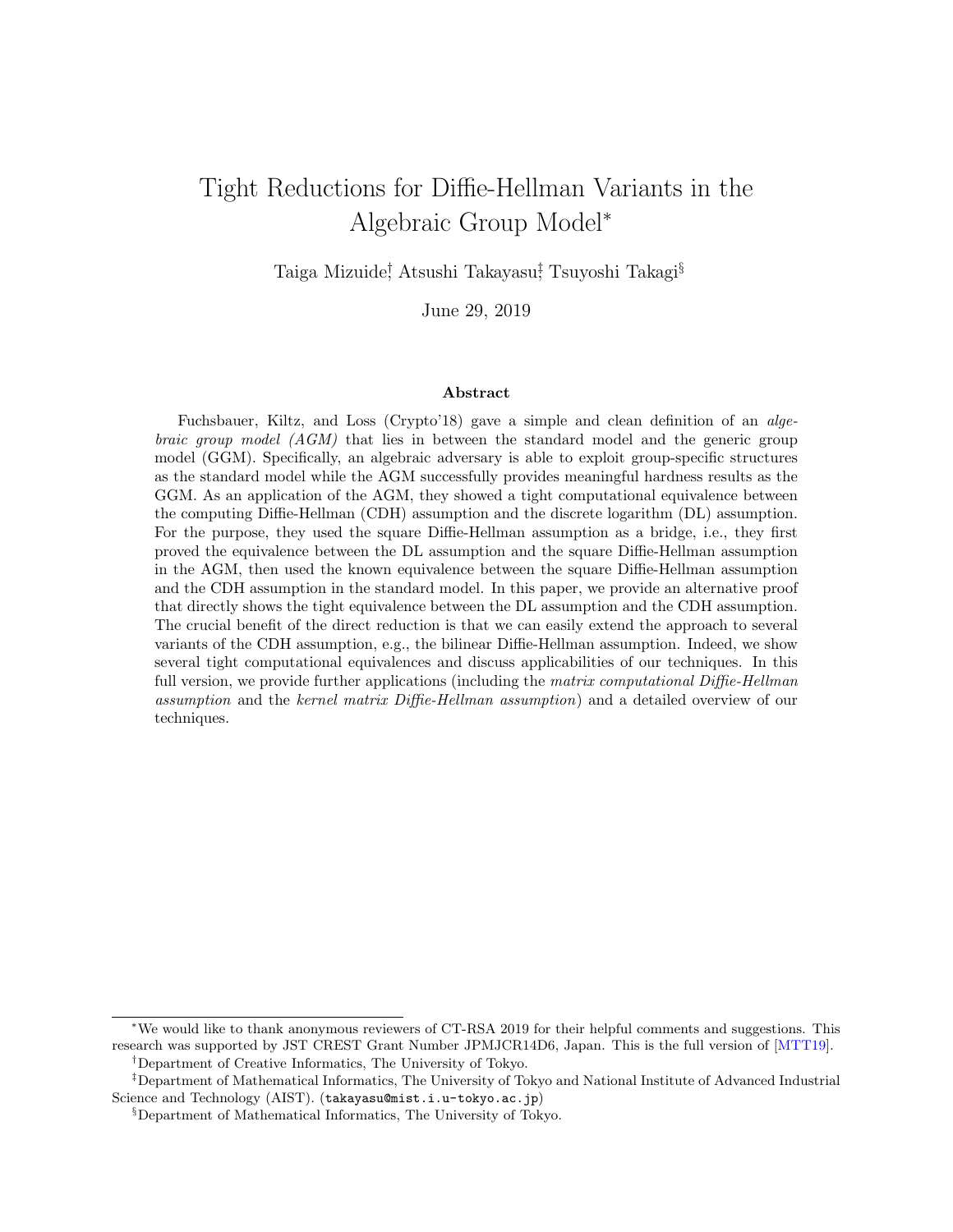# **Contents**

| $\mathbf{1}$            | Introduction                                                                                 | $\bf{3}$        |  |  |  |  |  |  |
|-------------------------|----------------------------------------------------------------------------------------------|-----------------|--|--|--|--|--|--|
|                         | 1.1                                                                                          | 3               |  |  |  |  |  |  |
|                         | 1.2                                                                                          | $\overline{4}$  |  |  |  |  |  |  |
|                         | 1.3                                                                                          | $\overline{5}$  |  |  |  |  |  |  |
|                         | 1.4                                                                                          | 6               |  |  |  |  |  |  |
| $\overline{\mathbf{2}}$ | <b>Computational Problems</b>                                                                |                 |  |  |  |  |  |  |
|                         | 2.1                                                                                          | $6\phantom{.}6$ |  |  |  |  |  |  |
|                         | 2.2                                                                                          | $\overline{7}$  |  |  |  |  |  |  |
|                         | 2.3                                                                                          | 8               |  |  |  |  |  |  |
| 3                       | <b>Algebraic Group Model</b>                                                                 |                 |  |  |  |  |  |  |
| 4                       | Reductions for Diffie-Hellman Variants in Cyclic Groups<br>13                                |                 |  |  |  |  |  |  |
|                         | 4.1                                                                                          | 13              |  |  |  |  |  |  |
|                         | 4.2                                                                                          | 14              |  |  |  |  |  |  |
| $\bf{5}$                | Reductions for Diffie-Hellman Variants in Symmetric Bilinear Groups                          |                 |  |  |  |  |  |  |
|                         | 5.1                                                                                          | 16              |  |  |  |  |  |  |
|                         | 5.2                                                                                          | 16              |  |  |  |  |  |  |
|                         | 5.3                                                                                          | 18              |  |  |  |  |  |  |
| $6\phantom{1}$          | <b>Reduction for Matrix Computational Diffie-Hellman Problem</b>                             | 20              |  |  |  |  |  |  |
|                         | Algebraic Group Model for Matrix Computational Diffie-Hellman Problem<br>6.1                 | 21              |  |  |  |  |  |  |
|                         | BDL to Computational $k$ -Lin Reduction via Implicit Embedding $\ldots \ldots \ldots$<br>6.2 | 21              |  |  |  |  |  |  |
|                         | Master Theorem for Matrix Computational Diffie-Hellman Problem<br>6.3                        | 22              |  |  |  |  |  |  |
| $\overline{7}$          | Reduction for Matrix Kernel Diffie-Hellman Problem                                           | 26              |  |  |  |  |  |  |
|                         | Algebraic Group Model for Matrix Kernel Diffie-Hellman Problem<br>7.1                        | 27              |  |  |  |  |  |  |
|                         | Master Theorem for Matrix Kernel Diffie-Hellman Problem<br>7.2                               | 27              |  |  |  |  |  |  |
| 8                       | Conclusion                                                                                   | 29              |  |  |  |  |  |  |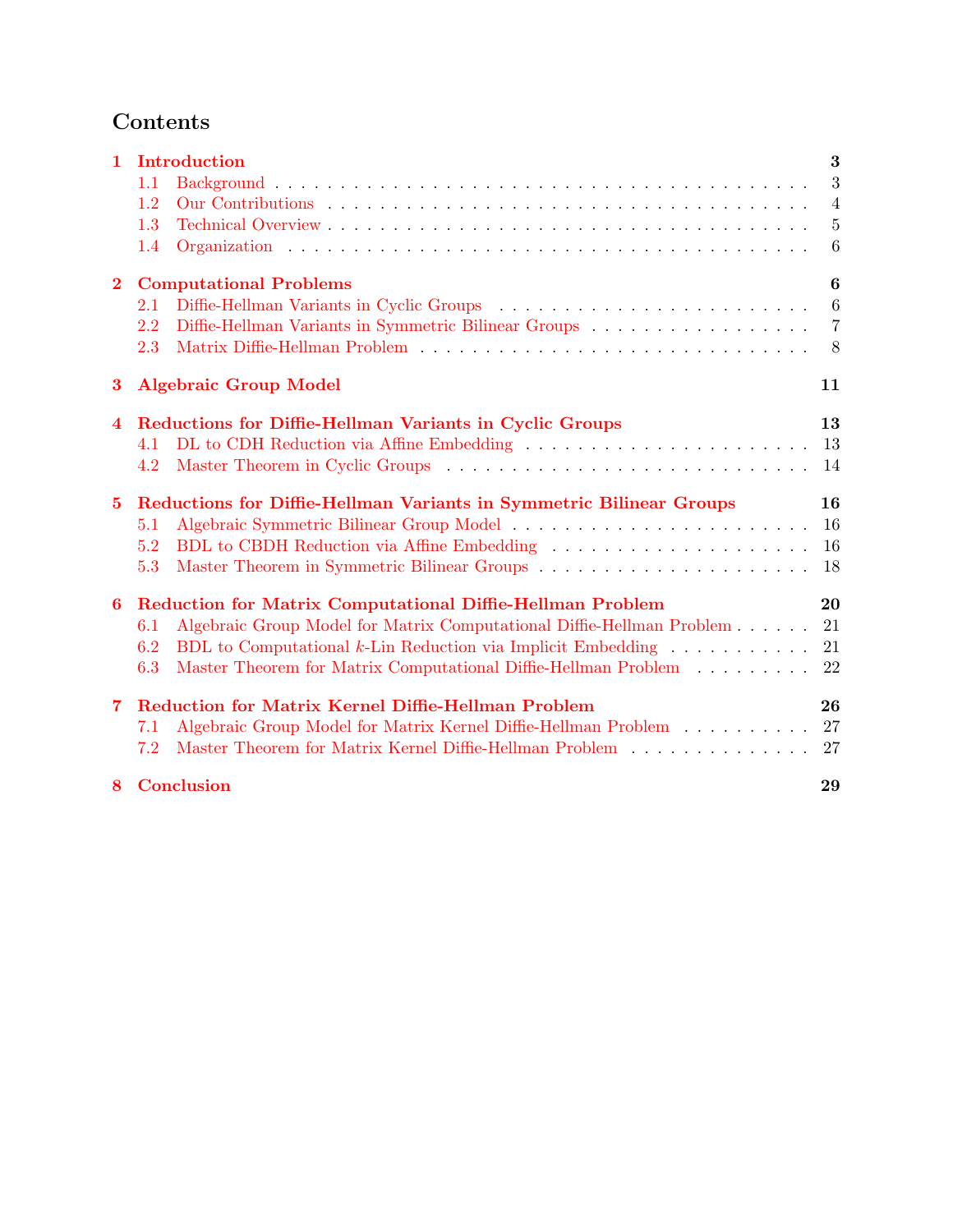# **1 Introduction**

### **1.1 Background**

**Diffie-Hellman Problem in the Generic Group Model.** The discrete logarithm (DL) assumption and the computational Diffie-Hellman (CDH) assumption including its variants have been devoted to constructing numerous cryptographic protocols. Hence, estimating the computational hardness of solving the problems is a fundamental research topic in cryptography. For the purpose, the *generic group model* (GGM) [Nec94, BL96, Sho97, MW98, Mau05] over cyclic groups is a wonderful tool and has successfully provided several fantastic results in the context. Generic algorithms are not able to exploit specific structures of cyclic groups in the sense that the algorithms are given group elements only via abstract handles. Then, the algorithms are able to output only group elements which are computed by interacting with an oracle and applying group operations to given elements. Therefore, generic algorithms such as a baby-step giant-step algorithm, the Pohlig-Hellman algorithm [PH78] (in composite-order groups), and Pollard's rho algorithm [Pol78] work in any cyclic groups.

Furthermore, the most substantial benefit of the GGM is that we are able to derive information theoretic lower bounds of computational problems, where analogous analyses seem infeasible in the standard model. For example, any generic algorithms require at least  $O(\sqrt{p})$  group operations to solve the DL problem in cyclic groups of a prime-order *p*. Analogous analyses have also been made for the CDH problem and its variants in an ad-hoc manner. Thus far, the GGM has been extended and used for studying computational problems in bilinear (and multilinear) groups [BB08, Boy08, KSW13, MRV16,  $EHK+17$ .

One main criticism of the GGM is that computational problems that are generically hard may not be hard when instantiated in concrete groups. Jager and Schwenk [JS13] proved that computing a Jacobi symbol of an integer modulo a composite *n* generically is equivalent to factorization; however, the computation is easy when given an actual representation of  $\mathbb{Z}_n$ . Similarly, the number field sieves [Gor93] in specific groups are able to solve the DL problem in subexponential time in log *p*, i.e., faster than the generic algorithms. Hence, the GGM gives us certain confidence of computational hardness while we want to obtain analogous results in the standard model or less restricted models than the GGM.

**Algebraic Group Model.** In Crypto'18, Fuchsbauer, Kiltz, and Loss [FKL18] introduced an *algebraic group model* (AGM). The definition of the AGM lies in between the standard model and the GGM. Like the standard model and unlike the GGM, an algebraic algorithm is given an actual representation of cyclic groups. On the other hand, like the GGM and unlike the standard model, an algebraic algorithm is able to output only group elements by applying group operations to given elements. Although the algebraic algorithm is not required to interact with an oracle for the computation, it should output a record of a group operation which Fuchsbauer et al. called a *representation*. Let  $\mathcal{G} := (\mathbb{G}, G, p)$  be a group description, where  $\mathbb{G}$  is an additive cyclic group of a prime-order *p* and *G* is a generator. When an algebraic algorithm is given  $(g, \vec{X}) := (X_1, \ldots, X_\ell) \in \mathbb{G}^\ell$  and outputs  $Z \in \mathbb{G}$ , it has to also output a vector  $\vec{z} := (z_0, z_1, \ldots, z_\ell) \in \mathbb{Z}_p^{\ell+1}$  as a representation of  $Z$ with respect to  $\vec{X}$  such that  $Z = \sum_{i=0}^{\ell} z_i X_i$ , where  $X_0 := G$ . Similar definitions of an algebraic algorithm are already known in [BV98, PV05]; however, Fuchsbauer et al.'s definition is simpler and clearer.

The AGM is not allowed to derive computational lower bounds as the standard model. In turn, as opposed to the standard model, Fuchsbauer et al. showed that the AGM is able to make a tight reduction from the DL to the CDH. To be precise, they used the square Diffie-Hellman (DH)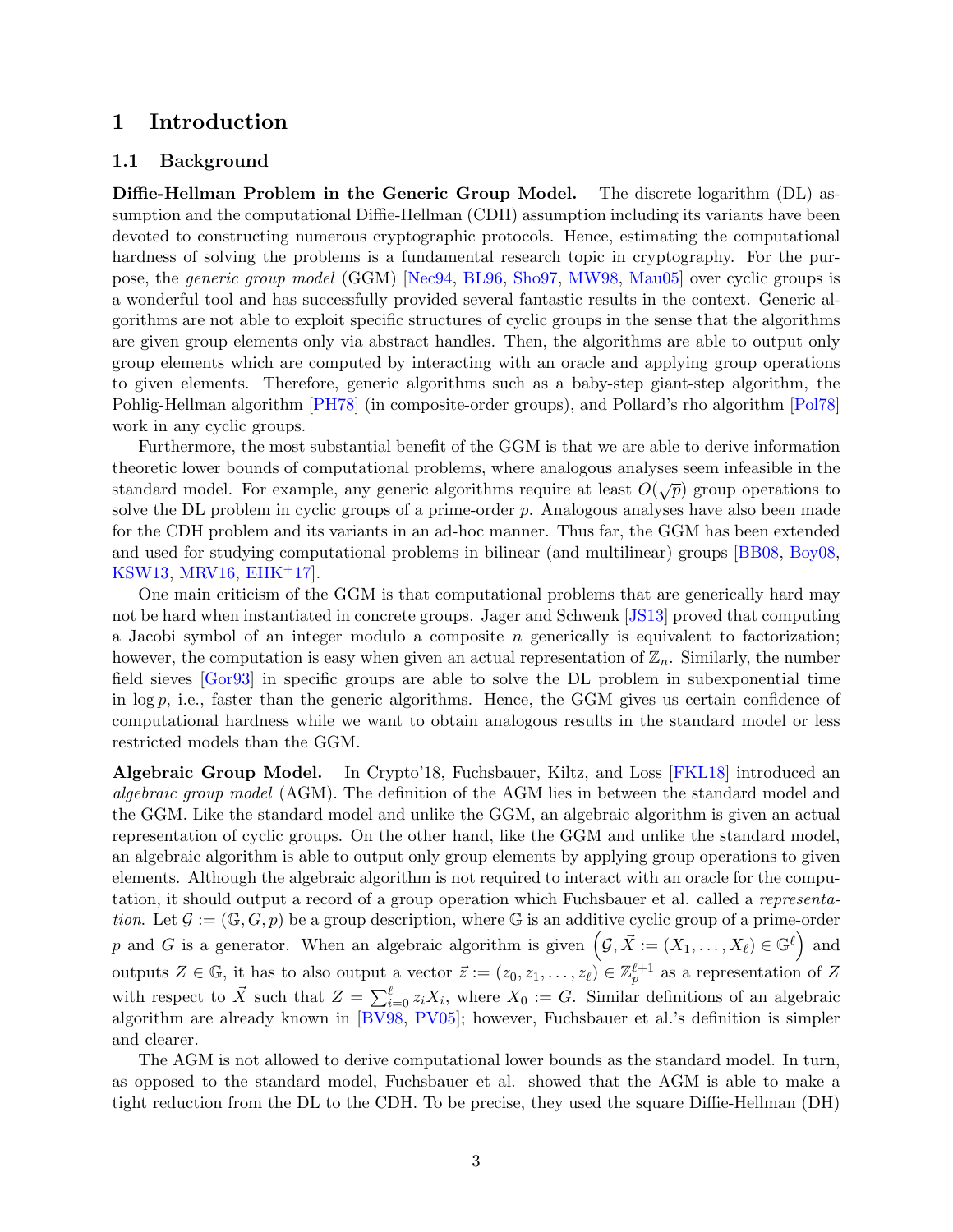problem [MW96, BDS98] as an intermediate step. They first proved a tight reduction from the DL to the square DH in the AGM. Let  $(G, X)$  be a DL instance such that  $X := xG$ . The reduction algorithm gives  $(G, X)$  to a square DH algorithm and receives an answer  $Z = x^2 G$  along with a representation vector  $\vec{z}$ . Fuchsbauer et al. showed that the vector  $\vec{z}$  and the relation

$$
z_0G + z_1X = Z
$$

are sufficient to recover the DL solution *x* by solving an equation modulo a prime *p*. Then, thanks to the known computational equivalence between the square DH and the CDH [MW99, BDZ03], their reduction implies a tight reduction from the DL to the CDH in the AGM. Furthermore, a valuable feature of the result is that the reduction algorithm is *generic*. Due to the fact, an existence of the tight reduction implies an information theoretic lower bounds of the CDH as  $O(\sqrt{p})$  in the GGM.

Fuchsbauer et al. claimed that a benefit of the AGM is that we are able to derive information theoretic lower bounds of the CDH in the GGM via *quite simple* arguments. Indeed, Fuchsbauer et al.'s reduction in the AGM is much simpler than the analogous analysis in the GGM. Therefore, providing generic reductions from the DL to other computational problems of the CDH family in the AGM has to be an interesting open problem.

### **1.2 Our Contributions**

In this paper, we provide generic and tight reductions from the DL to several computational problems of the CDH family in the AGM. A starting point of our technique is a *direct* reduction from the DL to the CDH *without* using the square DH as the intermediate step. Given the DL instance  $(G, X)$ , our reduction algorithm randomly samples  $r \in \mathbb{Z}_p$  and gives  $(G, (X_1, X_2))$  to a CDH algorithm, where

$$
X_1 := X = xG
$$
 and  $X_2 := X + rG = (x + r)G$ .

Here,  $(\mathcal{G}, (X_1, X_2))$  is a properly distributed CDH instance in the sense that *x* and  $x + r$  are independently distributed to uniform in  $\mathbb{Z}_p$  from the CDH algorithm's view. Then, the reduction algorithm receives a solution of the CDH  $Z = x(x+r)G$  along with a representation vector  $\vec{z}$ . We show that the vector  $\vec{z}$  and the relation

$$
z_0G + z_1X_1 + z_2X_2 = Z
$$

are sufficient to recover *x* by solving an equation modulo a prime *p*. The approach is very simple as Fuchsbauer et al.'s one and easily applicable to several CDH variants which are not studied in [FKL18]. We believe that the simplicity is a main benefit of our result. To explain our technique as simple as possible, we consider only *tight* reductions in the sense that the reduction algorithm uses an algorithm for CDH variants *only once*.

Furthermore, we extend the AGM to an *algebraic bilinear group model* (ABGM) for studying computational problems in symmetric bilinear groups equipped with a map  $e : \mathbb{G} \times \mathbb{G} \to \mathbb{G}_T$ . We define an algebraic bilinear algorithm so that it is given  $(G := (\mathbb{G}, \mathbb{G}_T, G, e, p), \vec{X} := (X_1, \ldots, X_k) \in$  $\mathbb{G}^k, \vec{Y} := (Y_1, \ldots, Y_\ell) \in \mathbb{G}_T^\ell$  and outputs  $Z \in \mathbb{G}_T$  along with a representation vector  $\vec{z}$  that indicates how *Z* is computed by the given elements. Then, we extend the approach used in cyclic groups and provide generic and tight reductions from the DL to several computational problems of the CDH family including the computational bilinear Diffie-Hellman problem.

Finally, we provide our master theorems that indicate what kind of computational assumptions can be reduced to from the DL assumption both in cyclic groups and bilinear groups of a primeorder.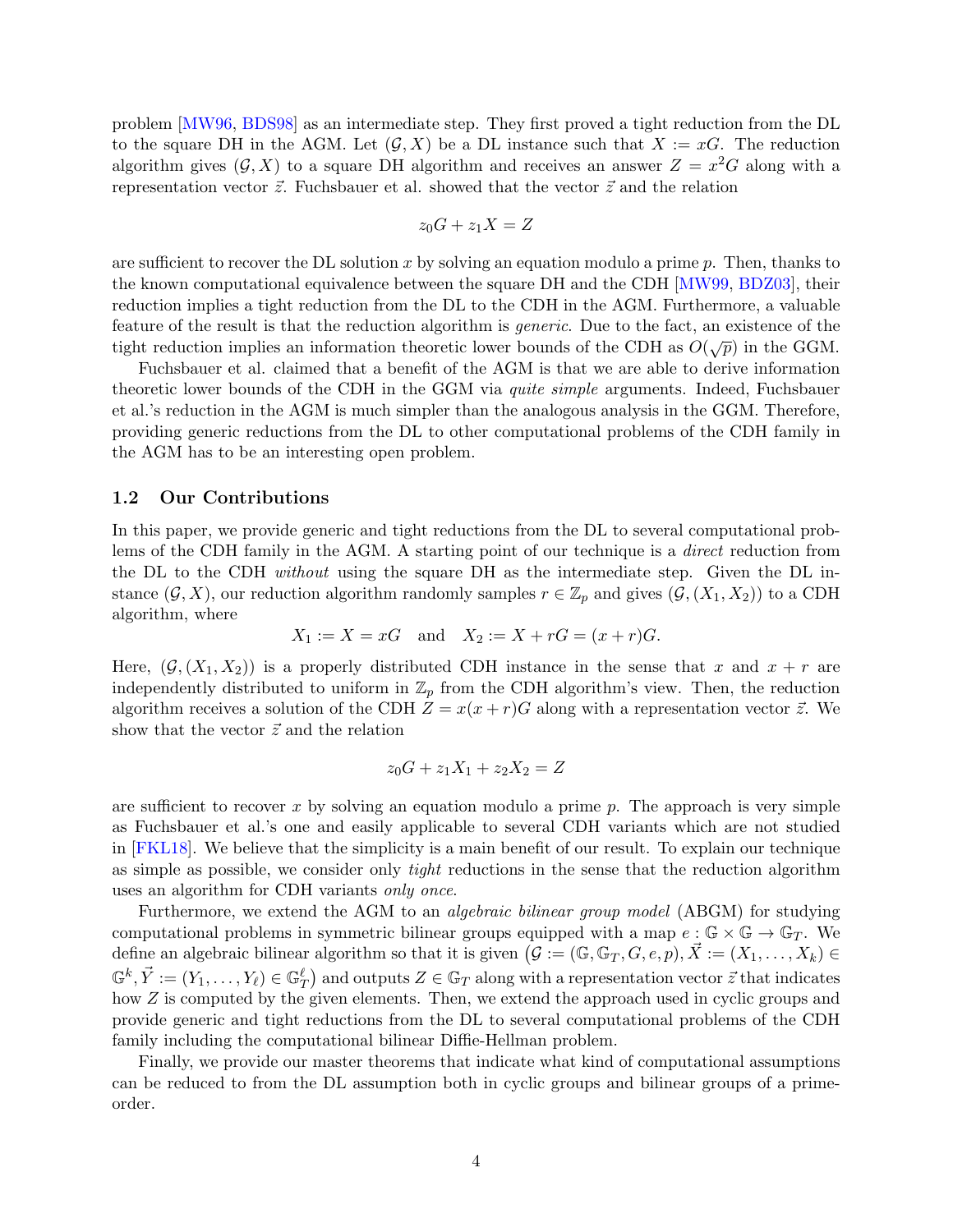In the preliminary version [MTT19], our master theorem in cyclic groups does not capture the computational *k*-linear problem. Thus, we gave a tailor-made reduction for the problem. In this full version, we provide a new master theorem for the matrix computational Diffie-Hellman problem that includes the computational *k*-linear problem as a special case. Furthermore, we show a new application called the kernel matrix Diffie-Hellman problem in this full version.

### **1.3 Technical Overview**

In this subsection, we provide more detailed explanation of our technique, where the discussion did not appear in the preliminary version [MTT19].

In [FKL18], the reduction algorithm of Fuchsbauer et al. gives  $(G, X)$ , which is exactly the DL instance, to a square DH algorithm. We call the reduction approach an *identity embedding* since the DL solution x is used only by  $xG = X$  as a group element. In other words, even if we want to use an algorithm which takes multiple group elements  $(X_1, X_2, \ldots)$  as the input, the identity embedding can embed the DL solution *x* into only one group element. Since the square DH is computationally equivalent to the CDH in the standard model, the identity embedding is enable to show a computational equivalence between the DL and the CDH by using the square DH as the intermediate bridge.

However, the identity embedding looks insufficient for providing a direct reduction from the DL to the CDH. The limitation of the identity embedding is that the DL solution is used only for one group element. When we try to use the identity embedding to provide a reduction for the CDH, the reduction algorithm randomly samples  $r \in \mathbb{Z}_p$  and sets

$$
X_1 := X = xG \quad \text{and} \quad X_2 := rG.
$$

However, in this case the relation

$$
z_0 G + z_1 X_1 + z_2 X_2 = Z
$$

obtained by the output of the CDH algorithm is insufficient for recovering the DL solution *x*. Intuitively, the output of the CDH algorithm *xrG* does not give the reduction algorithm any additional information, since the reduction algorithm is able to compute  $Z = x r G = r X$  by itself.

To this end, we introduce a new embedding which we call an *affine embedding*. As claimed above, when we provide a reduction for the CDH problem, the reduction algorithm gives  $(\mathcal{G}, (X_1, X_2))$  to a CDH algorithm, where

$$
X_1 := X = xG
$$
 and  $X_2 := X + rG = (x + r)G$ 

by picking a random  $r \in \mathbb{Z}_p$ . The affine embedding embeds the DL solution x into two group elements  $(X_1, X_2)$ , where  $x + r$  that is an exponent of  $X_2$  has an affine relation of *x*. Then, the reduction algorithm is able to obtain non-trivial information since it is not able to compute  $Z = x(x+r)G$  (or  $x^2G$ ) by itself. Similarly, the affine embedding is able to embed the DL solution *x* into multiple group elements  $((x + r_1)G, \ldots, (x + r_\ell)G)$  by picking random  $(r_1, \ldots, r_\ell) \in \mathbb{Z}_p^{\ell}$ . Note that the discrete logarithm of group elements  $(x, x + r_1, \ldots, x + r_\ell)$  look random in  $\mathbb{Z}_p^{\ell+1}$  from Diffie-Hellman algorithm's view.

The affine embedding is still insufficient for the computational *k*-linear problem, i.e., given  $(\mathcal{G}, X_1 := x_1 G, \ldots, X_k := x_k G, Y_1 := x_1 y_1, \ldots, Y_k := x_k y_k G$  for random  $(x_1, \ldots, x_k, y_1, \ldots, y_k)$ and compute  $(y_1 + \cdots + y_k)G$ . Specifically, by embedding an affine relation of the DL solution x into some  $(x_1, \ldots, x_k, y_1, \ldots, y_k)$ , then a relation obtained by the *k*-linear algorithm's output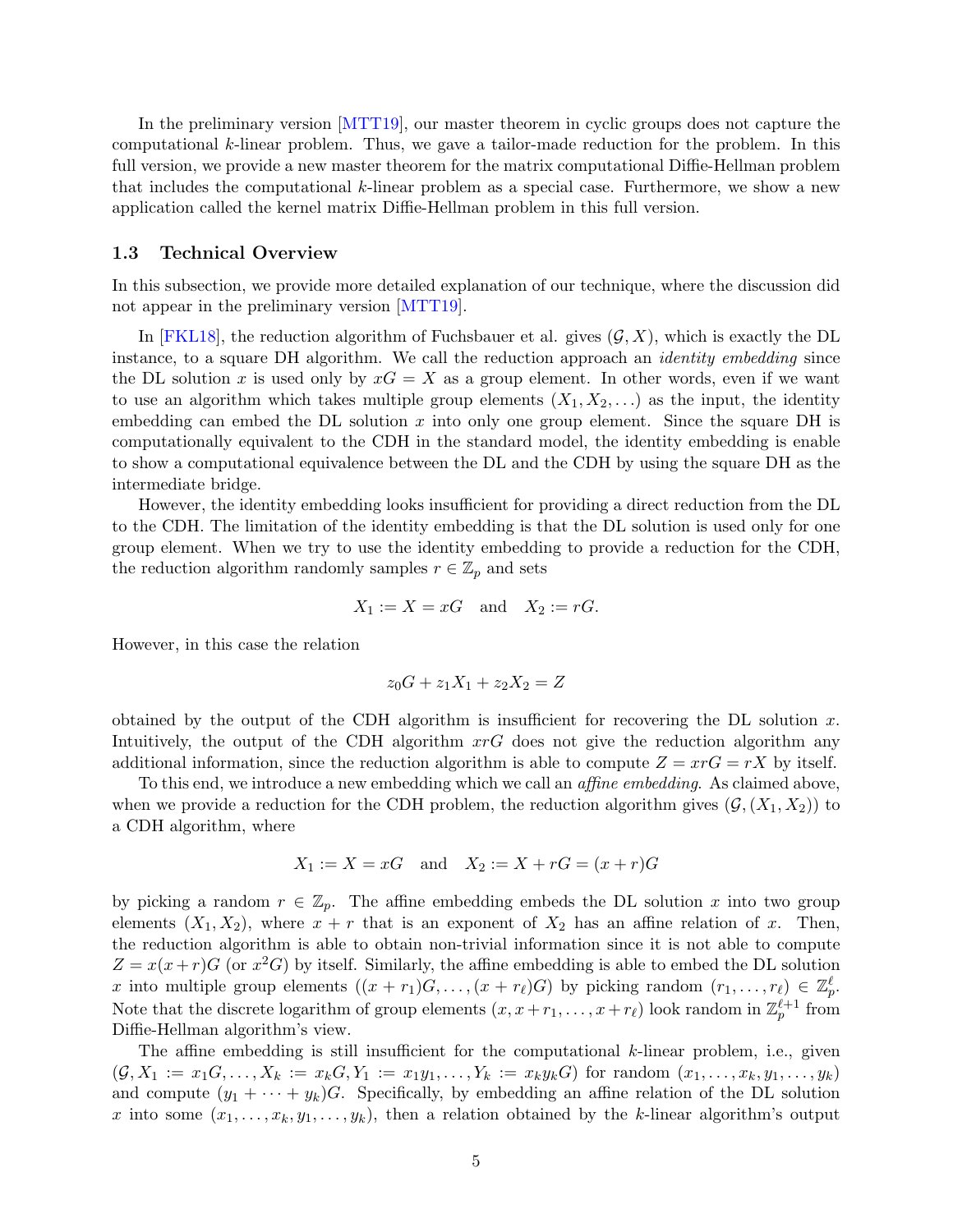may result in a zero polynomial. To avoid the obstacle, we sample a random  $x_1$  by ourselves and implicitly embed the DL solution *x* into  $x_1y_1$ . We call the embedding *implicit embedding* since we do not know a value of *y*1. In other words, a *k*-linear algorithm enables us to obtain a non-trivial value  $y_1 = x_1/x$  that enables us to provide a reduction from the DL to the *k*-linear problem.

### **1.4 Organization**

In Section 2, we review several computational problems which we study in this paper. In Section 3, we review a definition of the algebraic group model (AGM) defined by Fuchsbauer et al. [FKL18]. In Sections 4 and 5, we show our technique to provide generic and tight reductions from the DL to the CDH family in cyclic groups and symmetric bilinear groups along with master theorems, respectively. In Sections 6 and 7, we show new applications of this full version, i.e., generic and tight reductions from the DL problem to the matrix computational Diffie-Hellman problem and the matrix kernel Diffie-Hellman problem, respectively.

 $\bf{Notations.} \ \ \text{We use} \ x \overset{\hspace{0.1em}\mathsf{\scriptscriptstyle\$}}{\leftarrow} \mathbb{Z}_p \ \ \text{to denote a uniformly random sampling from} \ \mathbb{Z}_p \ \text{and} \ (x_1,\dots,x_\ell) \overset{\hspace{0.1em}\mathsf{\scriptscriptstyle\$}}{\leftarrow} \mathbb{Z}_p^\ell$ to denote every element is sampled by  $x_i \stackrel{\$}{\leftarrow} \mathbb{Z}_p$  independently. Let a capital case bold letter **A** and a lower case bold letter **a** denote a matrix and a column vector, respectively. Let  $\mathbf{0}_k$  denote a *k*-dimensional zero vector. For an  $(m+n)$ -variate polynomial  $f(x_1, \ldots, x_m, y_1, \ldots, y_n)$ , we use deg *f* to denote a degree of the polynomial and  $\deg_{x_1,\ldots,x_m} f$  to denote a degree of the polynomial only with respect to variables  $x_1, \ldots, x_m$ . As an example for  $f(x, y, z) := x^2yz$ , we use the notations  $\deg f = 4$ ,  $\deg_x f = 2$ , and  $\deg_{x,y} = 3$ . As a notational convenience, we use  $\deg f = 1/k$  for  $f = x^{1/k}$  and deg  $f = -k$  for  $f = x^{-k}$ .

# **2 Computational Problems**

In this section, we review several computational problems that we study in this paper. Specifically, in Sections 2.1, 2.2, and 2.3, we review Diffie-Hellman variants in cyclic groups, symmetric bilinear groups, and matrix Diffie-Hellman problems in asymmetric bilinear groups, respectively. The contents of this section refer to [Boy08, KSW13, MRV16, EHK+17].

### **2.1 Diffie-Hellman Variants in Cyclic Groups**

We review computational problems in cyclic groups. Let  $\mathcal{G} := (\mathbb{G}, G, p)$  be a group description, where  $\mathbb{G}$  is an additive group generated by *G* and has a prime-order  $p$ .<sup>1</sup> For simplicity, when given *G* we use the notation  $[a] := aG$  for  $a \in \mathbb{Z}_p$ .

We first define a discrete logarithm problem to which other problems will be reduced.

**Definition 1** (Discrete Logarithm (DL) Problem). *Given a group description*  $\mathcal{G} := (\mathbb{G}, G, p)$  *and a* group element  $X := [x] \in \mathbb{G}$ ;  $x \stackrel{s}{\leftarrow} \mathbb{Z}_p$ , compute  $x \in \mathbb{Z}_p$ .

Then, we summarize the CDH problem and its variants which we study in this paper.

**Definition 2** (Computational Diffie-Hellman (CDH) Problem [DH76])**.** *Given a group description*  $G := (\mathbb{G}, G, p)$  and group elements  $(X_1 := [x_1], X_2 := [x_2]) \in \mathbb{G}^2; (x_1, x_2) \stackrel{s}{\leftarrow} \mathbb{Z}_p^2$ , compute  $Z :=$  $[x_1x_2] \in \mathbb{G}$ .

<sup>&</sup>lt;sup>1</sup> To construct a reduction, we solve an equation modulo an order of  $\mathbb{G}$ . Hence, if the order is composite, we do not know how to solve it in general. Hence, we study only a prime-order group in this paper as [FKL18].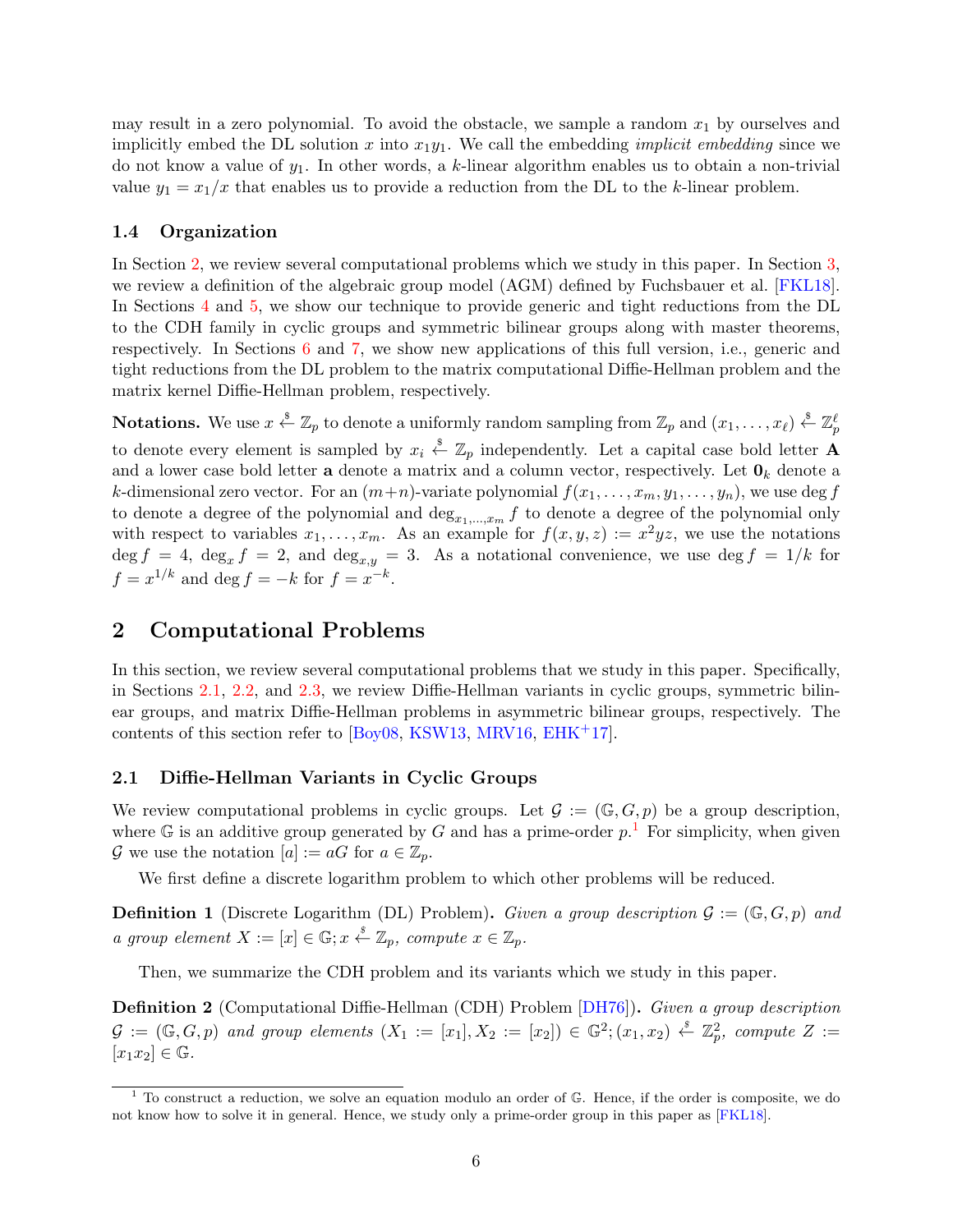**Definition 3** (*k*-party Diffie-Hellman (*k*-PDH) Problem [Bis08]). *Given a group description*  $\mathcal{G}$  :=  $(\mathbb{G},G,p)$  and group elements  $(X_1 := [x_1], \ldots, X_k := [x_k]) \in \mathbb{G}^k$ ;  $(x_1,\ldots,x_k) \stackrel{s}{\leftarrow} \mathbb{Z}_p^k$ , compute  $Z :=$  $[x_1 \cdots x_k] \in \mathbb{G}$ .

The following *k*-exponent Diffie-Hellman assumption for *k* = 2 called the square Diffie-Hellman assumption was used in [MW96, BDS98].

**Definition 4** (*k*-exponent Diffie-Hellman (*k*-EDH) Problem). *Given a group description*  $G$  :=  $(\mathbb{G}, G, p)$  and a group element  $X := [x] \in \mathbb{G}$ ;  $x \stackrel{s}{\leftarrow} \mathbb{Z}_p$ , compute  $Z := [x^k] \in \mathbb{G}$ .

The following *k*-th root Diffie-Hellman problem for  $k = 2$  called the square root Diffie-Hellman problem was used in [KMS04].

**Definition 5** (*k*-th Root Diffie-Hellman (*k*-RDH) Problem). *Given a group description*  $\mathcal{G}$  :=  $(\mathbb{G}, G, p)$  and a group element  $X := [x] \in \mathbb{G}$ ;  $x \stackrel{s}{\leftarrow} \mathbb{Z}_p$ , compute  $Z := [x^{1/k}] \in \mathbb{G}$ .

The following *k*-Inverse Diffie-Hellman problem for  $k = 1$  called the inverse computational Diffie-Hellman problem was used in [BDZ03].

**Definition 6** (*k*-Inverse Diffie-Hellman (*k*-IDH) Problem)**.** *Given a group description G* :=  $(\mathbb{G}, G, p)$  and a group element  $X := [x] \in \mathbb{G}$ ;  $x \stackrel{s}{\leftarrow} \mathbb{Z}_p$ , compute  $Z := [x^{-k}] \in \mathbb{G}$ .

To provide our master theorem in cyclic groups, we define a generalized version of the Diffie-Hellman problem as follows.

**Definition 7** (Generalized Diffie-Hellman (GDH) Problem). Let  $f_1(x_1, \ldots, x_m, y_1, \ldots, y_n), \ldots$  $f_{\ell}(x_1, \ldots, x_m, y_1, \ldots, y_n)$ , and  $g(x_1, \ldots, x_m)$  be known fixed non-zero polynomials. Given a group *description*  $\mathcal{G} := (\mathbb{G}, G, p)$  *and group elements* 

$$
(X_1 := [f_1(x_1, ..., x_m, y_1, ..., y_n)], ..., X_\ell := [f_\ell(x_1, ..., x_m, y_1, ..., y_n)]) \in \mathbb{G}^\ell;
$$
  

$$
(x_1, ..., x_m, y_1, ..., y_n) \stackrel{s}{\leftarrow} \mathbb{Z}_p^{m+n},
$$

*compute*

$$
Z := [g(x_1, \ldots, x_m)] \in \mathbb{G}.
$$

Note that the GDH problem contains the CDH, the *k*-PDH, the *k*-EDH, the *k*-RDH, and the *k*-IDH problem as special cases.

### **2.2 Diffie-Hellman Variants in Symmetric Bilinear Groups**

We review computational problems in bilinear groups. For simplicity, we focus only on *symmetric* bilinear maps  $e : \mathbb{G} \times \mathbb{G} \to \mathbb{G}_T$ . Let  $\mathcal{G} := (\mathbb{G}, \mathbb{G}_T, G, e, p)$  be a bilinear group description, where  $\mathbb{G}$ is an additive group generated by  $G$  and has a prime-order  $p$ , and  $\mathbb{G}_T$  is a multiplicative group of order *p* associated with a non-degenerate bilinear map  $e : \mathbb{G} \times \mathbb{G} \to \mathbb{G}_T$ , i.e.,  $e(G, G)$  is a generator of  $\mathbb{G}_T$  and  $e(xG, yG) = e(G, G)^{xy}$ . For simplicity, when given  $\mathcal G$  we use the notations  $[a] := aG$  and  $[a]_T := e(G, G)^a$  for  $a \in \mathbb{Z}_p$ .

We will provide a reduction from the  $DL$  in source groups  $G$  to CDH variants. Hence, we define a bilinear discrete logarithm problem as follows.

**Definition 8** (Bilinear Discrete Logarithm (BDL) Problem)**.** *Given a bilinear group description*  $\mathcal{G} := (\mathbb{G}, \mathbb{G}_T, G, e, p)$  and a group element  $X := [x] \in \mathbb{G}$ ;  $x \stackrel{s}{\leftarrow} \mathbb{Z}_p$ , compute  $x \in \mathbb{Z}_p$ .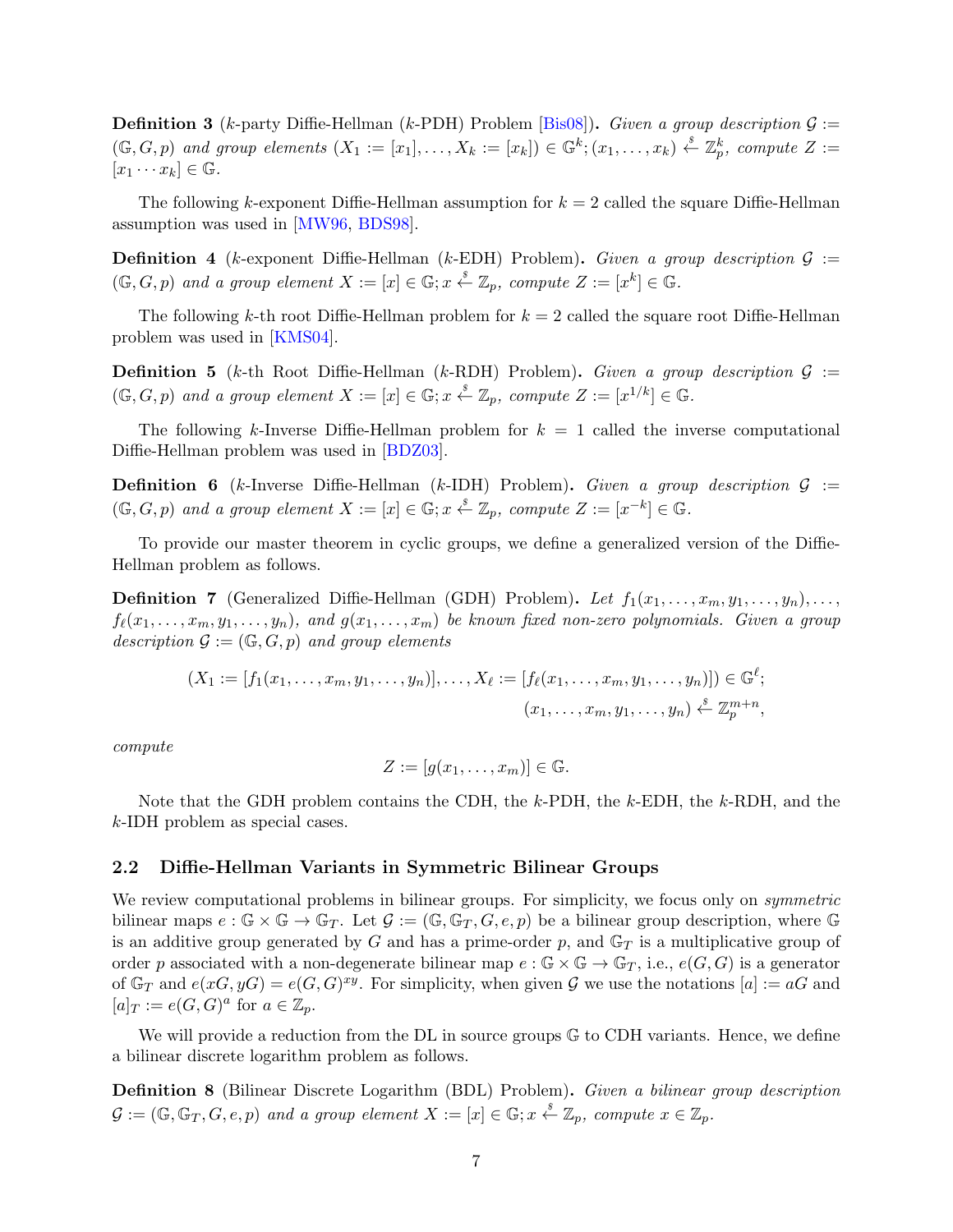Then, we summarize the CDH variants in symmetric bilinear groups.

**Definition 9** (Computational Bilinear Diffie-Hellman (CBDH) Problem [BF03, Jou04])**.** *Given a bilinear group description*  $G := (\mathbb{G}, \mathbb{G}_T, G, e, p)$  and group elements  $(X_1 := [x_1], X_2 := [x_2], X_3 :=$  $[x_3]$ )  $\in \mathbb{G}^3$ ;  $(x_1, x_2, x_3) \stackrel{s}{\leftarrow} \mathbb{Z}_p^3$ , compute  $Z := [x_1 x_2 x_3]_T \in \mathbb{G}_T$ .

**Definition 10** (*k*-party Bilinear Diffie-Hellman (*k*-PBDH) Problem)**.** *Given a group description*  $\mathcal{G} := (\mathbb{G}, \mathbb{G}_T, G, e, p)$  and group elements  $(X_1 := [x_1], \ldots, X_k := [x_k]) \in \mathbb{G}^k$ ;  $(x_1, \ldots, x_k) \stackrel{s}{\leftarrow} \mathbb{Z}_p^k$ , *compute*  $Z := [x_1 \cdots x_k]_T \in \mathbb{G}_T$ *.* 

**Definition 11** (*k*-exponent Bilinear Diffie-Hellman (*k*-EBDH) Problem)**.** *Given a group description*  $\mathcal{G} := (\mathbb{G}, \mathbb{G}_T, G, e, p)$  and a group element  $X := [x] \in \mathbb{G}; x \stackrel{s}{\leftarrow} \mathbb{Z}_p$ , compute  $Z := [x^k]_T \in \mathbb{G}_T$ .

**Definition 12** (*k*-th Root Bilinear Diffie-Hellman (*k*-RBDH) Problem)**.** *Given a group description*  $\mathcal{G} := (\mathbb{G}, \mathbb{G}_T, G, e, p)$  and a group element  $X := [x] \in \mathbb{G}$ ;  $x \stackrel{s}{\leftarrow} \mathbb{Z}_p$ , compute  $Z := [x^{1/k}]_T \in \mathbb{G}_T$ .

**Definition 13** (*k*-Inverse Bilinear Diffie-Hellman (*k*-IBDH) Problem)**.** *Given a group description*  $\mathcal{G} := (\mathbb{G}, \mathbb{G}_T, G, e, p)$  and a group element  $X := [x] \in \mathbb{G}; x \stackrel{s}{\leftarrow} \mathbb{Z}_p$ , compute  $Z := [x^{-k}]_T \in \mathbb{G}_T$ .

To provide our master theorem in bilinear groups, we define a generalized version of the bilinear Diffie-Hellman problem as follows.

**Definition 14** (Generalized Bilinear Diffie-Hellman (GBDH) Problem). Let  $f_1(x_1, \ldots, x_m, y_1,$  $..., y_n),..., f_k(x_1,...,x_m,y_1,...,y_n), g_1(x_1,...,x_m,y_1,...,y_n),..., g_\ell(x_1,...,x_m,y_1,...,y_n),$  and  $h(x_1, \ldots, x_m)$  be known fixed non-zero polynomials. Given a bilinear group description  $\mathcal{G}$  :=  $(G, \mathbb{G}_T, G, e, p)$  *and group elements* 

$$
\begin{pmatrix}\nX_1 := [f_1(x_1, \ldots, x_m, y_1, \ldots, y_n)], \ldots, X_k := [f_k(x_1, \ldots, x_m, y_1, \ldots, y_n)], \\
Y_1 := [g_1(x_1, \ldots, x_m, y_1, \ldots, y_n)]_T, \ldots, Y_\ell := [g_\ell(x_1, \ldots, x_m, y_1, \ldots, y_n)]_T\n\end{pmatrix} \in \mathbb{G}^k \times \mathbb{G}_T^\ell;
$$
\n
$$
(x_1, \ldots, x_m, y_1, \ldots, y_n) \stackrel{s}{\leftarrow} \mathbb{Z}_p^{m+n},
$$

*compute*

$$
Z := [h(x_1, \ldots, x_m)]_T \in \mathbb{G}_T.
$$

Note that the GBDH problem contains the CBDH, the *k*-PBDH, the *k*-EBDH, the *k*-RBDH, and the *k*-IBDH problem as special cases.

### **2.3 Matrix Diffie-Hellman Problem**

We review matrix Diffie-Hellman problems in asymmetric bilinear groups<sup>2</sup>. Let  $\mathcal{G} := (\mathbb{G}, \mathbb{G}_T,$  $G_1, G_2, e, p$  be an asymmetric bilinear group description, where  $\mathbb{G}_1$  and  $\mathbb{G}_2$  are additive groups generated by  $G_1$  and  $G_2$  respectively, and has a prime-order  $p$ , and  $G_T$  is a multiplicative group of order *p* associated with a non-degenerate bilinear map  $e : \mathbb{G}_1 \times \mathbb{G}_2 \to \mathbb{G}_T$ , i.e.,  $e(G_1, G_2)$  is a generator of  $\mathbb{G}_T$  and  $e(xG_1, yG_2) = e(G_1, G_2)^{xy}$ . For simplicity, when given  $\mathcal G$  we use the notations  $[a]_1 := aG_1$ ,  $[a]_2 := aG_2$ , and  $[a]_T := e(G_1, G_2)^a$  for  $a \in \mathbb{Z}_p$ . Furthermore, for a matrix  $\mathbf{A} = (a_{i,j})$ we use the notation  $[A]_1$  to denote a matrix whose every  $(i, j)$  element is  $[a_{i,j}]_1$ . We use analogous notations to denote  $[\mathbf{A}]_2$  and  $[\mathbf{A}]_T$ .

**Matrix Distribution.** Let  $\mathcal{D}_k$  be a *matrix distribution* to sample a matrix  $\mathbf{A} \in \mathbb{Z}_p^{(k+1)\times k}$ . Let **A** and  $\mathbf{a}^\top$  denote a top *k*  $\times$  *k* submatrix and a bottom row vector of **A**, respectively. Escala

<sup>&</sup>lt;sup>2</sup>The problem did not appear in the preliminary version  $[MTT19]$ .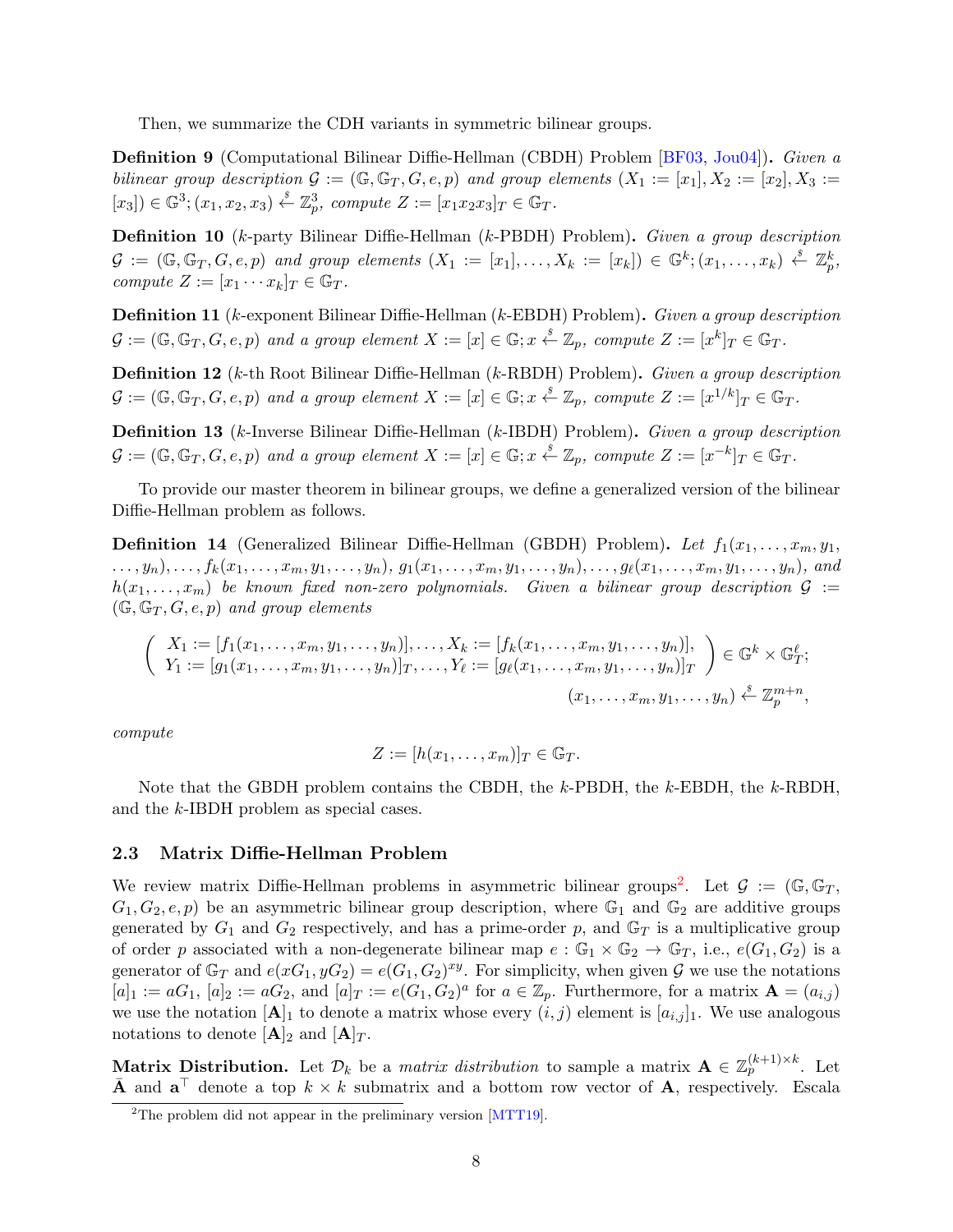et al. [EHK+17] introduced a matrix decisional Diffie-Hellman (matrix DDH) problem. Roughly speaking, the matrix DDH problem states that  $([\mathbf{A}]_1, [\mathbf{A} s]_1)$  and  $([\mathbf{A}]_1, [\mathbf{u}]_1)$  in  $\mathbb{G}_1^{(k+1)\times k} \times \mathbb{G}_1^{k+1}$ are computationally indistinguishable, where  $\mathbf{A} \leftarrow \mathcal{D}_k$ ,  $\mathbf{s} \leftarrow \mathbb{Z}_p^k$ , and  $\mathbf{u} \leftarrow \mathbb{Z}_p^{k+1}$ . The matrix DDH contains several decisional problems as special cases. For example, we show examples of matrix distributions  $\mathcal{D}_k$  for the *Symmetric k-Cascade assumption*  $(\mathcal{SC}_k)$ , the *k-Cascade assumption*  $(\mathcal{C}_k)$ , the *decisional k*-linear assumption  $(L_k)$ , the incremental *k*-linear assumption  $(\mathcal{IL}_k)$  that were introduced in [EHK<sup>+</sup>17], and the *randomized k*-linear assumption  $(\mathcal{RL}_k)$  that were introduced in [JR14] (they called the assumption *k-lifted assumption* and the randomized *k*-linear assumption was named in [MRV16]) as follows:

$$
\mathcal{L}_k : \mathbf{A} = \begin{pmatrix} a_1 & 0 \\ & \ddots & \\ 0 & a_k \\ 1 & \cdots & 1 \end{pmatrix}, \quad \mathcal{SC}_k : \mathbf{A} = \begin{pmatrix} a & 0 \\ 1 & \ddots & \\ & \ddots & a \\ 0 & 1 \end{pmatrix}, \quad \mathcal{C}_k : \mathbf{A} = \begin{pmatrix} a_1 & 0 \\ 1 & \ddots & \\ & \ddots & a_k \\ 0 & 1 \end{pmatrix},
$$
\n
$$
\mathcal{IL}_k : \mathbf{A} = \begin{pmatrix} a & 0 & \\ & a+1 & \\ 0 & a+k-1 & \\ 1 & \cdots & 1 \end{pmatrix}, \quad \mathcal{RL}_k : \mathbf{A} = \begin{pmatrix} a_1 & 0 & \\ & \ddots & \\ & & \ddots & \\ & & & a_k \\ a_{k+1} & \cdots & a_{2k} \end{pmatrix}.
$$

We define a generalized matrix distribution to provide our master theorems as follows:

**Definition 15** (Generalized Matrix Distribution  $\mathcal{GM}_k$ ). Let  $f_{i,j}(x_1,\ldots,x_m)$  be known fixed poly*nomials (which may include zero polynomials) for*  $(i, j) \in \{1, 2, \ldots, k + 1\} \times \{1, 2, \ldots, k\}$ *. The generalized matrix distribution*  $\mathcal{GM}_k$  *is defined by*  $\mathbf{A} = (a_{i,j}) \in \mathbb{Z}_p^{(k+1) \times k}$  for

$$
a_{i,j}=f_{i,j}(x_1,\ldots,x_m); (x_1,\ldots,x_m)\stackrel{s}{\leftarrow}\mathbb{Z}_p^m,
$$

*where*

- **A** *is full rank with overwhelming probability.*
- *There is at least one index*  $j \in \{1, 2, \ldots, k\}$  *such that*  $f_{k+1,j}(x_1, \ldots, x_m)$  *are non-zero polynomials.*

We use the notation  $X_{i,j}$  to denote  $[a_{i,j}]_1$ .

We will provide generic and tight reductions for computational counter parts of matrix Diffie-Hellaman problems based on the following bilinear discrete logarithm problem in a group  $\mathbb{G}_1$ .

**Definition 16** (Bilinear Discrete Logarithm (BDL) Problem in  $\mathbb{G}_1$ ). *Given a bilinear group de* $scription \mathcal{G} := (\mathbb{G}_1, \mathbb{G}_2, \mathbb{G}_T, G_1, G_2, e, p)$  and a group element  $X := [x]_1 \in \mathbb{G}_1; x \stackrel{s}{\leftarrow} \mathbb{Z}_p$ , compute  $x \in \mathbb{Z}_p$ *.* 

In this paper, we study computational counterparts of the matrix DDH assumption in the following two ways as [MRV16].

**Matrix Computational Diffie-Hellman Problem.** The first computational counterpart is the *matrix computational Diffie-Hellman (MCDH) problem*. Roughly speaking, the MCDH problem states that given  $([\mathbf{A}]_1, [\bar{\mathbf{A}}\mathbf{s}]_1) \in \mathbb{G}_1^{(k+1)\times k} \times \mathbb{G}_1^{k+1}$  then computing  $[\mathbf{a}^\top \mathbf{s}]_1 \in \mathbb{G}_1$  is computationally hard, where  $\mathbf{A} \leftarrow \mathcal{D}_k$  and  $\mathbf{s} \stackrel{\$}{\leftarrow} \mathbb{Z}_p^k$ .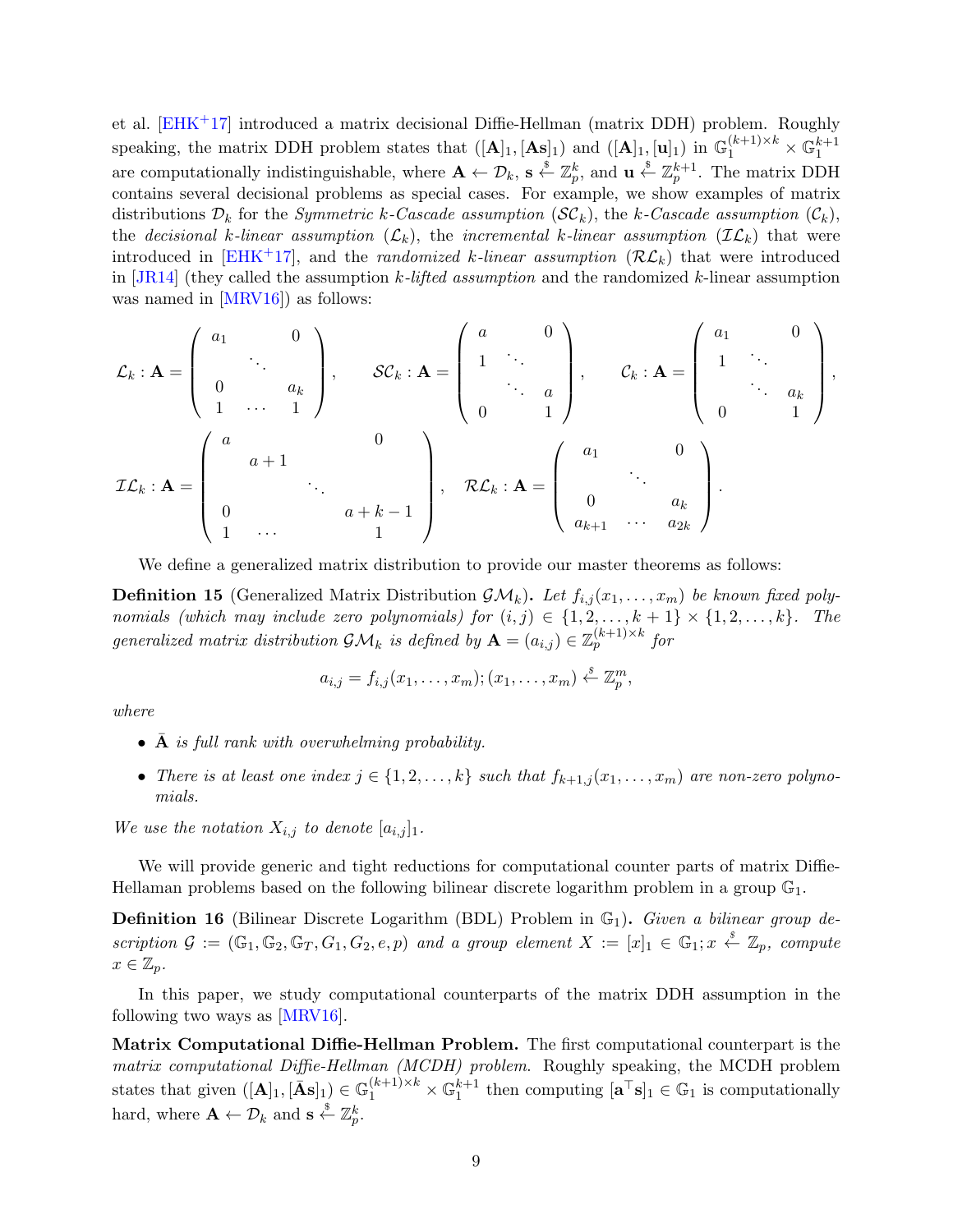**Definition 17** (Computational *k*-Linear (*k*-Lin) Problem)**.** *Given a group description G* :=  $(G, \mathbb{G}_T, G_1, G_2, e, p)$  and group elements  $(X_1 := [x_1]_1, \ldots, X_k := [x_k]_1, Y_1 := [x_1y_1]_1, \ldots, Y_k := [x_k]_1, Y_1$  $[x_k y_k]_1 \in \mathbb{G}_1^{2k+1}; (x_1, \ldots, x_k, y_1, \ldots, y_k) \stackrel{s}{\leftarrow} \mathbb{Z}_p^{2k}$ , compute  $Z := [y_1 + \cdots + y_k]_1 \in \mathbb{G}_1$ .

**Definition 18** (Computational Symmetric *k*-Cascade (*k*-SCasc) Problem)**.** *Given a group description*  $G := (\mathbb{G}, \mathbb{G}_T, G_1, G_2, e, p)$  *and group elements*  $(X := [x]_1, Y_1 := [xy_1]_1, Y_2 := [y_1 +$  $xy_2]_1, \ldots, Y_k := [y_{k-1} + xy_k]_1) \in \mathbb{G}_1^{k+1}; (x, y_1, \ldots, y_k) \stackrel{s}{\leftarrow} \mathbb{Z}_p^{k+1}, \text{ compute } Z := [y_k]_1 \in \mathbb{G}_1.$ 

**Definition 19** (Computational *k*-Cascade (*k*-Casc) Problem). *Given a group description*  $\mathcal{G}$  :=  $(\mathbb{G}, \mathbb{G}_T, G_1, G_2, e, p)$  and group elements  $(X_1 := [x_1]_1, \ldots, X_k := [x_k]_1, Y_1 := [x_1y_1]_1, Y_2 := [y_1 +$  $x_2y_2]_1, \ldots, Y_k := [y_{k-1} + x_ky_k]_1) \in \mathbb{G}_1^{2k}; (x_1, \ldots, x_k, y_1, \ldots, y_k) \stackrel{s}{\leftarrow} \mathbb{Z}_p^{2k}, \text{ compute } Z := [y_k]_1 \in \mathbb{G}_1.$ 

**Definition 20** (Computational Incremental *k*-Linear (*k*-IL) Problem)**.** *Given a group description*  $\mathcal{G} := (\mathbb{G}, \mathbb{G}_T, G_1, G_2, e, p)$  and group elements  $(X := [x]_1, Y_1 := [x_1y_1]_1, Y_2 := [(x+1)y_2]_1, \ldots, Y_k :=$  $[(x+k-1)y_k]_1) \in \mathbb{G}_1^{k+1}$ ;  $(x, y_1, \ldots, y_k) \stackrel{s}{\leftarrow} \mathbb{Z}_p^{k+1}$ , compute  $Z := [y_1 + \cdots + y_k]_1 \in \mathbb{G}_1$ .

**Definition 21** (Computational Radnomized *k*-Linear (*k*-RL) Problem)**.** *Given a group description*  $G := (\mathbb{G}, \mathbb{G}_T, G_1, G_2, e, p)$  *and group elements*  $(X_1 := [x_1]_1, \ldots, X_{2k} := [x_{2k}]_1, Y_1 :=$  $[x_1y_1]_1, \ldots, Y_k := [x_ky_k]_1 \in \mathbb{G}_1^{3k}; (x_1, \ldots, x_{2k}, y_1, \ldots, y_k) \stackrel{s}{\leftarrow} \mathbb{Z}_p^{3k}, \text{ compute } Z := [x_{k+1}y_1 + \cdots + y_k]$  $x_{2k}y_k]_1 \in \mathbb{G}_1$ .

When the matrix distribution follows a generalized matrix distribution  $\mathcal{GM}_k$  in Definition 15, we call the computational problem a *generalized matrix computational Diffie-Hellman* problem. We formally define it as follows.

**Definition 22** (Generalized Matrix Computational Diffie-Hellman (GMCDH) Problem)**.** *Let*  $f_{i,j}(x_1,\ldots,x_m)$  for  $(i,j) \in \{1,2,\ldots,k+1\} \times \{1,2,\ldots,k\}$  be polynomials in Definition 15. Given *a group description*  $G := (\mathbb{G}, \mathbb{G}_T, G_1, G_2, e, p)$  *and group elements* 

$$
((X_{i,j} := [f_{i,j}(x_1,\ldots,x_m)]_1)_{(i,j)\in\{1,2,\ldots,k+1\}\times\{1,2,\ldots,k\}}, (Y_i := [\sum_{j=1}^k f_{i,j}(x_1,\ldots,x_m)y_j]_1)_{j\in\{1,2,\ldots,k\}}) \in \mathbb{G}_1^{k(k+2)};
$$
  

$$
(x_1,\ldots,x_m,y_1,\ldots,y_k) \stackrel{s}{\leftarrow} \mathbb{Z}_p^{m+k},
$$

*compute*

$$
Z := [\sum_{j=1}^{k} f_{k+1,j}(x_1,\ldots,x_m)y_j]_1 \in \mathbb{G}_1.
$$

Note that the GMCDH problem contains computational variants of the *k*-SCasc, the *k*-Casc, the *k*-Lin, *k*-IL, and the *k*-RL problems as special cases.

**Matrix Kernel Diffie-Hellman Problem.** The other computational counterpart is the *matrix kernel Diffie-Hellman (MKDH) problem*. Roughly speaking, the MKDH problem states that given  $[\mathbf{A}]_1 \in \mathbb{G}_1^{(k+1)\times k}$  $\mathbf{I}_{1}^{(k+1)\times k}$  then computing  $[\mathbf{v}]_2 \in \mathbb{Z}_p^{k+1} \setminus {\mathbf{0}_{k+1}}$  such that  $\mathbf{A}^\top \mathbf{v} = \mathbf{0}_k$  is computationally hard, where  $\mathbf{A} \leftarrow \mathcal{D}_k$ .

**Definition 23** (Kernel *k*-Linear (*k*-Lin) Problem). *Given a group description*  $G :=$  $(\mathbb{G}, \mathbb{G}_T, G_1, G_2, e, p)$  and group elements  $(X_1 := [x_1]_1, \ldots, X_k := [x_k]_1) \in \mathbb{G}^k$ ;  $(x_1, \ldots, x_k) \stackrel{s}{\leftarrow} \mathbb{Z}_p^k$ , compute  $(Z_1 := [z_1]_2, \ldots, Z_{k+1} := [z_{k+1}]_2) \in \mathbb{G}_2^{k+1}$  such that  $x_1z_1 + z_{k+1} = \cdots = x_kz_k + z_{k+1} = 0$  $and (z_1, \ldots, z_{k+1}) \neq \mathbf{0}_{k+1}.$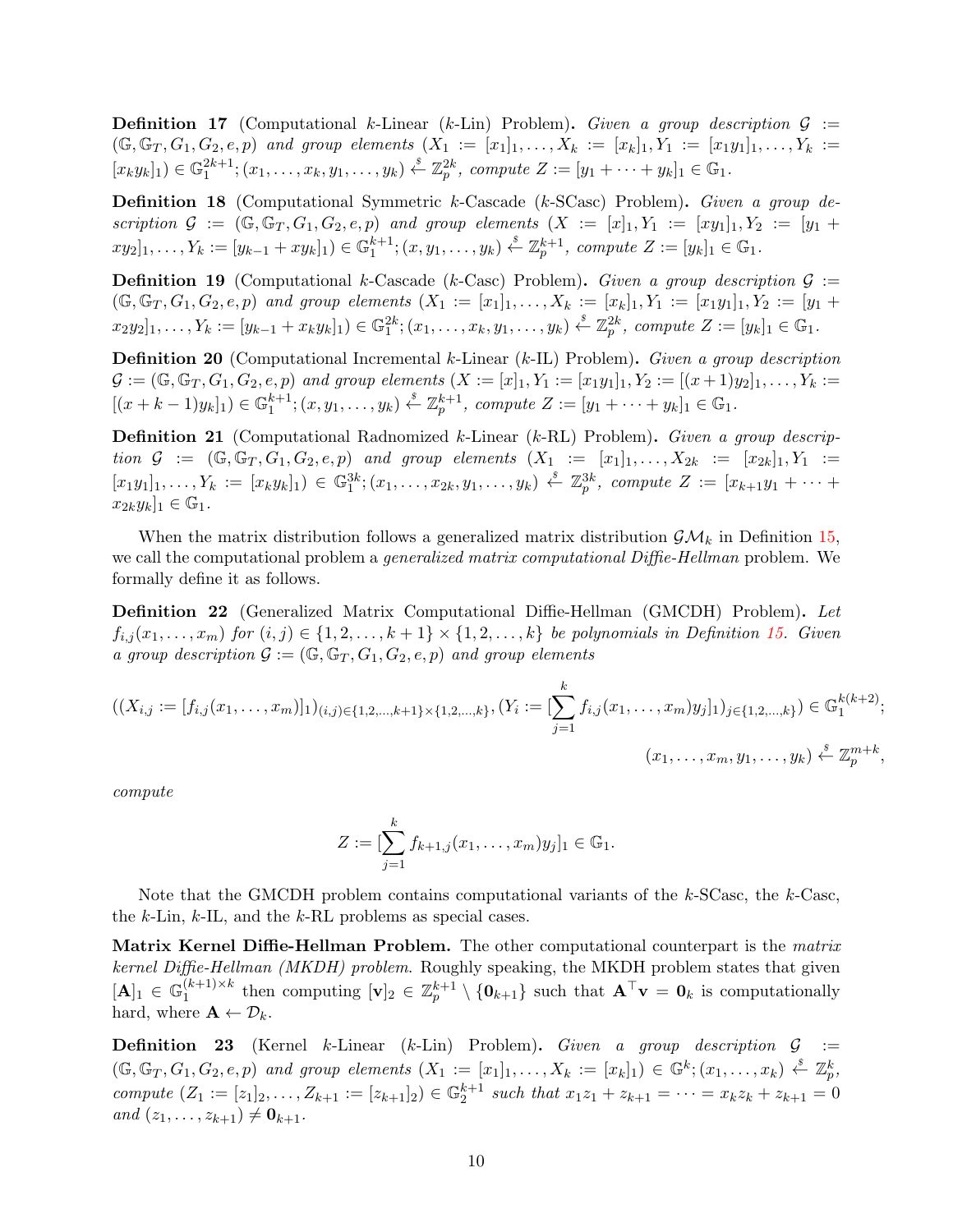**Definition 24** (Kernel Symmetric *k*-Cascade (*k*-SCasc) Problem)**.** *Given a group description*  $\mathcal{G}$  :=  $(\mathbb{G}, \mathbb{G}_T, G_1, G_2, e, p)$  and a group element  $X$  :=  $[x]_1 \in \mathbb{G}_1; x \stackrel{s}{\leftarrow} \mathbb{Z}_p$ , compute  $(Z_1)$  :=  $[z_1]_2, \ldots, Z_{k+1} := [z_{k+1}]_2 \in \mathbb{G}_2^{k+1}$  such that  $xz_1 + z_2 = \cdots = xz_k + z_{k+1} = 0$  and  $(z_1, \ldots, z_{k+1}) \neq$  $0_{k+1}$ .

**Definition 25** (Kernel *k*-Cascade (*k*-Casc) Problem)**.** *Given a group description G* :=  $(\mathbb{G}, \mathbb{G}_T, G_1, G_2, e, p)$  and group elements  $(X_1 := [x_1]_1, \ldots, X_k := [x_k]_1) \in \mathbb{G}^k$ ;  $(x_1, \ldots, x_k) \stackrel{s}{\leftarrow} \mathbb{Z}_p^k$ , compute  $(Z_1 := [z_1]_2, \ldots, Z_{k+1} := [z_{k+1}]_2) \in \mathbb{G}_2^{k+1}$  such that  $x_1z_1 + z_2 = \cdots = x_kz_k + z_{k+1} = 0$  and  $(z_1, \ldots, z_{k+1}) \neq \mathbf{0}_{k+1}.$ 

**Definition 26** (Kernel Incremental *k*-Linear (*k*-IL) Problem)**.** *Given a group description*  $\mathcal{G}$  :=  $(\mathbb{G}, \mathbb{G}_T, G_1, G_2, e, p)$  and a group element  $X$  :=  $[x]_1 \in \mathbb{G}_1; x \stackrel{s}{\leftarrow} \mathbb{Z}_p$ , compute  $(Z_1)$  :=  $[z_1]_2, \ldots, Z_{k+1} := [z_{k+1}]_2 \in \mathbb{G}_2^{k+1}$  such that  $xz_1 + z_{k+1} = (x+1)z_2 + z_{k+1} = \cdots = (x+k-1)z_k$  $1)z_k + z_{k+1} = 0$  and  $(z_1, \ldots, z_{k+1}) \neq \mathbf{0}_{k+1}$ .

**Definition 27** (Kernel Radnomized *k*-Linear (*k*-RL) Problem). *Given a group description*  $\mathcal{G}$  :=  $(\mathbb{G}, \mathbb{G}_T, G_1, G_2, e, p)$  and group elements  $(X_1 := [x_1]_1, \ldots, X_{2k} := [x_{2k}]_1) \in \mathbb{G}_1^{2k}; (x_1, \ldots, x_{2k}) \stackrel{s}{\leftarrow}$  $\mathbb{Z}_p^{2k}$ , compute  $(Z_1 := [z_1]_2, \ldots, Z_{k+1} := [z_{k+1}]_2) \in \mathbb{G}_2^{k+1}$  such that  $x_1z_1 + x_{k+1}z_{k+1} = \cdots = x_kz_k +$  $x_{2k}z_{k+1} = 0$  *and*  $(z_1, \ldots, z_{k+1}) \neq \mathbf{0}_{k+1}$ .

When the matrix distribution follows a generalized matrix distribution  $\mathcal{GM}_k$  in Definition 15, we call the kernel problem a *generalized matrix kernel Diffie-Hellman* problem.

**Definition 28** (Generalized Matrix Kernel Diffie-Hellman (GMKDH) Problem)**.** *Let*  $f_{i,j}(x_1,\ldots,x_m)$  for  $(i,j) \in \{1,2,\ldots,k+1\} \times \{1,2,\ldots,k\}$  be polynomials in Definition 15. Given *a group description*  $\mathcal{G} := (\mathbb{G}, \mathbb{G}_T, G_1, G_2, e, p)$  *and group elements* 

$$
(X_{i,j}:=[f_{i,j}(x_1,\ldots,x_m)]_1)_{(i,j)\in\{1,2,\ldots,k+1\}\times\{1,2,\ldots,k\}}\in\mathbb{G}_1^{k(k+1)};(x_1,\ldots,x_m)\stackrel{\$}{\leftarrow}\mathbb{Z}_p^m,
$$

*compute*  $(Z_1 := [z_1]_2, \ldots, Z_{k+1} := [z_{k+1}]_2) \in \mathbb{G}_2^{k+1}$  such that

 $f_{1,i}(x_1,\ldots,x_m)z_1+\cdots+f_{k+1,i}(x_1,\ldots,x_m)z_{k+1}=0$ 

*for all*  $j \in \{1, 2, \ldots, k\}$  *and*  $(z_1, \ldots, z_{k+1}) \neq \mathbf{0}_{k+1}$ .

Note that the GMKDH problem contains kernel variants of the *k*-SCasc, the *k*-Casc, the *k*-Lin, *k*-IL, and the *k*-RL problems as special cases.

# **3 Algebraic Group Model**

In this section, we review basic notions of security games, the generic group model, and the algebraic group model. The contents of this section heavily refer to [FKL18].

**Algebraic Security Game.** Let **G***<sup>G</sup>* be an *algebraic* security game relative to a group description  $G = (\mathbb{G}, G, p)$ ; an adversary A receives G and an instance of the problem X from a challenger, then returns an output. For example, we use  $CDH<sub>G</sub>$  to denote security games of the CDH problem relative to  $G$ ; an adversary A receives  $G$  and  $(X_1, X_2)$  from a challenger, then returns an output  $Z$ . We use  $G_{\mathcal{G}}^{\mathsf{A}}$  to denote an output of a game  $G_{\mathcal{G}}$  between a challenger and an adversary A. A is said to win if  $\mathbf{G}_{\mathcal{G}}^{\mathbf{A}} = 1$ ;  $\mathbf{CDH}_{\mathcal{G}}^{\mathbf{A}} = 1$  when  $Z = [x_1 x_2]$ . We define an advantage and a running time of an adversary  $\mathsf{A}$  in  $\mathbf{G}_{\mathcal{G}}$  as  $\mathsf{Adv}_{\mathcal{G},\mathsf{A}}^{\mathbf{G}} := \Pr[\mathbf{G}_{\mathcal{G}}^{\mathsf{A}} = 1]$  and  $\mathsf{Time}_{\mathcal{G},\mathsf{A}}^{\mathbf{G}},$  respectively.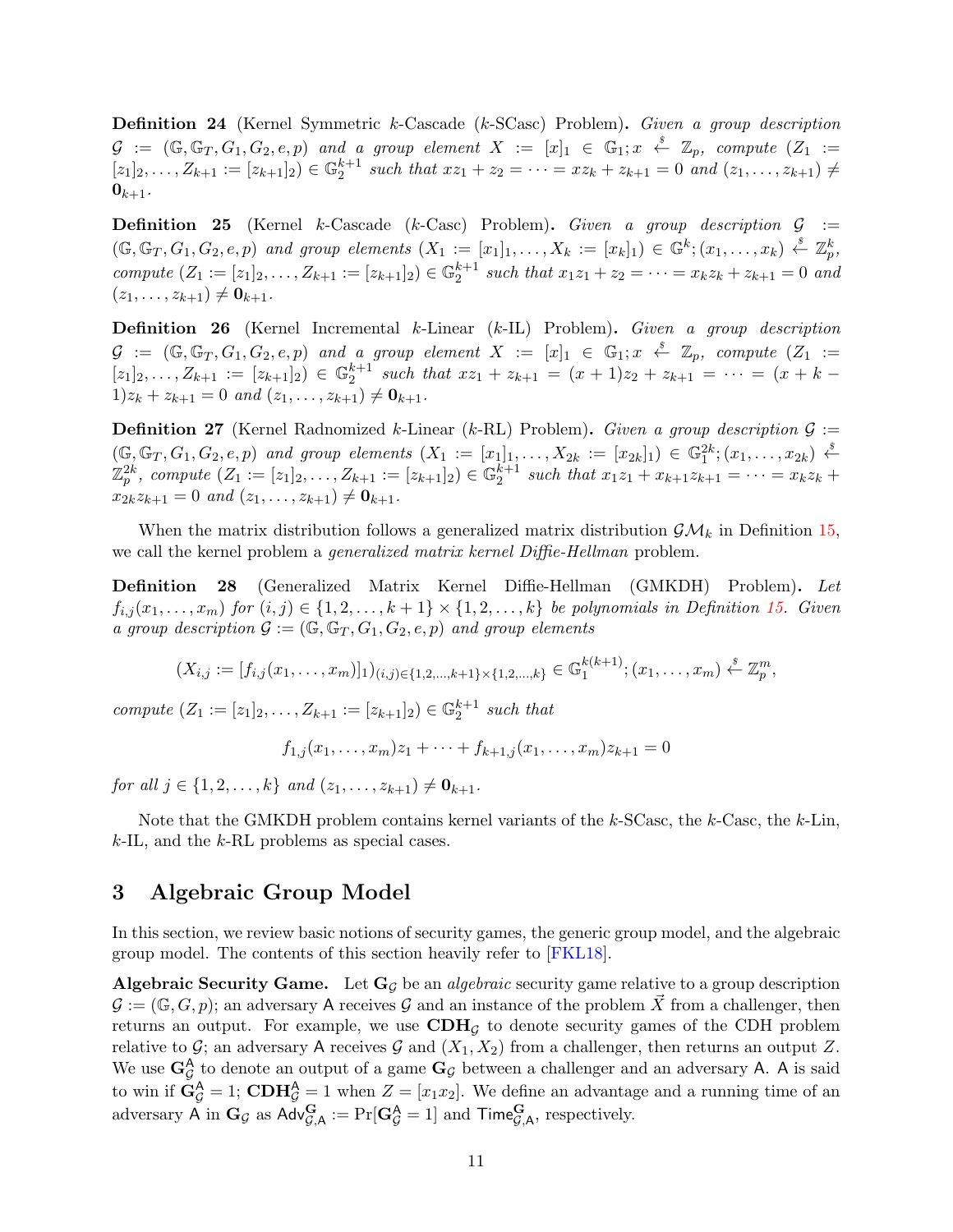**Generic Group Model (GGM).** In the GGM, an adversary  $A_{gen}$  is not given actual representations of group elements but the elements via abstract handles. For example, an adversary  $A_{gen}$  in a security game  $CDH_G$  receives a group description  $G := (\mathbb{G}, 00, p)$  and (01,02) from a challenger. Here, G only contains an information of an additive cyclic group of a prime-order *p*. The adversary  $A_{gen}$  is able to perform group operations only via oracle queries, e.g., a generic adversary  $A_{gen}$ queries (01, 02, +) to an oracle and obtains 03, where  $01 = X_1, 02 = X_2$ , and  $03 = X_1 + X_2$ . Since a behavior of the generic adversary  $A_{gen}$  is independent of actual group representations, it works in any groups.

Some computational problems that are hard in the GGM may not be hard when instantiated in concrete groups. However, the GGM is still useful since it enables us to obtain information theoretic lower bounds. We use a notion of  $(\varepsilon, t)$ -*hard* if for all generic algorithms  $A_{gen}$  in a game  $\mathbf{G}_{\mathcal{G}}$ 

$$
\mathsf{Time}^{\mathbf{G}}_{\mathcal{G}, \mathsf{A}_\mathsf{gen}} \leq t \quad \Rightarrow \quad \mathsf{Adv}^{\mathbf{G}}_{\mathcal{G}, \mathsf{A}_\mathsf{gen}} \leq \varepsilon
$$

holds. The following fact is known for the discrete logarithm problem.

**Lemma 1** (Generic Hardness of DL [Sho97, Mau05]). The discrete logarithm problem is  $(t^2/p, t)$ *hard in the GGM.*

**Algebraic Algorithm.** Now, we review a notion of an *algebraic algorithm* defined by Fuchsbauer et al. [FKL18]. An algebraic algorithm is able to output group elements only via group additions of given elements. Furthermore, the algebraic algorithm should also output a *representation* which indicates how output group elements are calculated with respect to given elements.

**Definition 29** (Algebraic Algorithm, Definition 2.1 of [FKL18])**.** *An algorithm* Aalg *executed in* an algebraic security game  $\mathbf{G}_{\mathcal{G}}$  in a cyclic group  $\mathcal{G} := (\mathbb{G}, G, p)$  is called algebraic *if for all group elements*  $Z \in \mathbb{G}$  *that*  $A_{alg}$  *outputs, it additionally returns the representation of*  $Z$  *with respect to given group elements. Specifically, if*  $\vec{X} := (X_0, \ldots, X_\ell) \in \mathbb{G}^{\ell+1}$ *, where*  $X_0 := G$ *, is the list of group elements that*  $A_{alg}$  *has received so far, then*  $A_{alg}$  *must also return a vector*  $\vec{z} := (z_i)_{0 \leq i \leq \ell} \in \mathbb{Z}_p^{\ell+1}$ *such that*  $Z = \sum_{i=0}^{\ell} z_i X_i$ . We use  $[Z]_{\vec{z}}$  to denote such an output.

We remark that every generic algorithm  $A_{gen}$  can be modeled as an algebraic one. A generic algorithm  $A_{gen}$  is able to output only group elements which are derived from group additions of given elements as an algebraic algorithm. Furthermore, by keeping a record of all oracle queries, a generic algorithm  $A_{gen}$  is able to output a group element *Z* along with its representation  $\vec{z}$ . Hence, a generic algorithm  $A_{gen}$  is able to behave as an algebraic algorithm. Moreover, let  $A_{alg}$  and  $B_{gen}$ be an algebraic and a generic algorithm, respectively. Then,  $B_{alg} := B_{gen}^{A_{alg}}$  is also an algebraic algorithm.

**Reduction between Algebraic Security Games.** Let  $\mathbf{G}_G$  and  $\mathbf{H}_G$  be two algebraic security games. Please keep in mind that  $\mathbf{G}_G$  and  $\mathbf{H}_G$  will be the game for the CDH variants and the (B)DL, respectively. We use  $H_{\mathcal{G}} \Rightarrow_{\text{alg}} G_{\mathcal{G}}$  to denote an existence of a *generic* and tight reduction algorithm  $R_{gen}$  such that for every algorithm A, an algorithm  $B := R_{gen}^A$  satisfies

$$
\mathsf{Adv}^{\mathbf{H}}_{\mathcal{G},B} = \mathsf{Adv}^{\mathbf{G}}_{\mathcal{G},A} \qquad \text{and} \qquad \mathsf{Time}^{\mathbf{H}}_{\mathcal{G},B} = \mathsf{Time}^{\mathbf{G}}_{\mathcal{G},A}.
$$

The crucial point of the definition is that a reduction algorithm  $R_{gen}$  is generic. Hence, if  $A = A_{alg}$ is algebraic,  $B = B_{alg}$  is also algebraic. Furthermore, if  $A = A_{gen}$  is generic,  $B = B_{gen}$  is also generic. Thanks to the generic reduction algorithm  $R_{gen}$ , we are able to obtain information theoretic lower bounds of CDH variants as follows by combining with Lemma 1.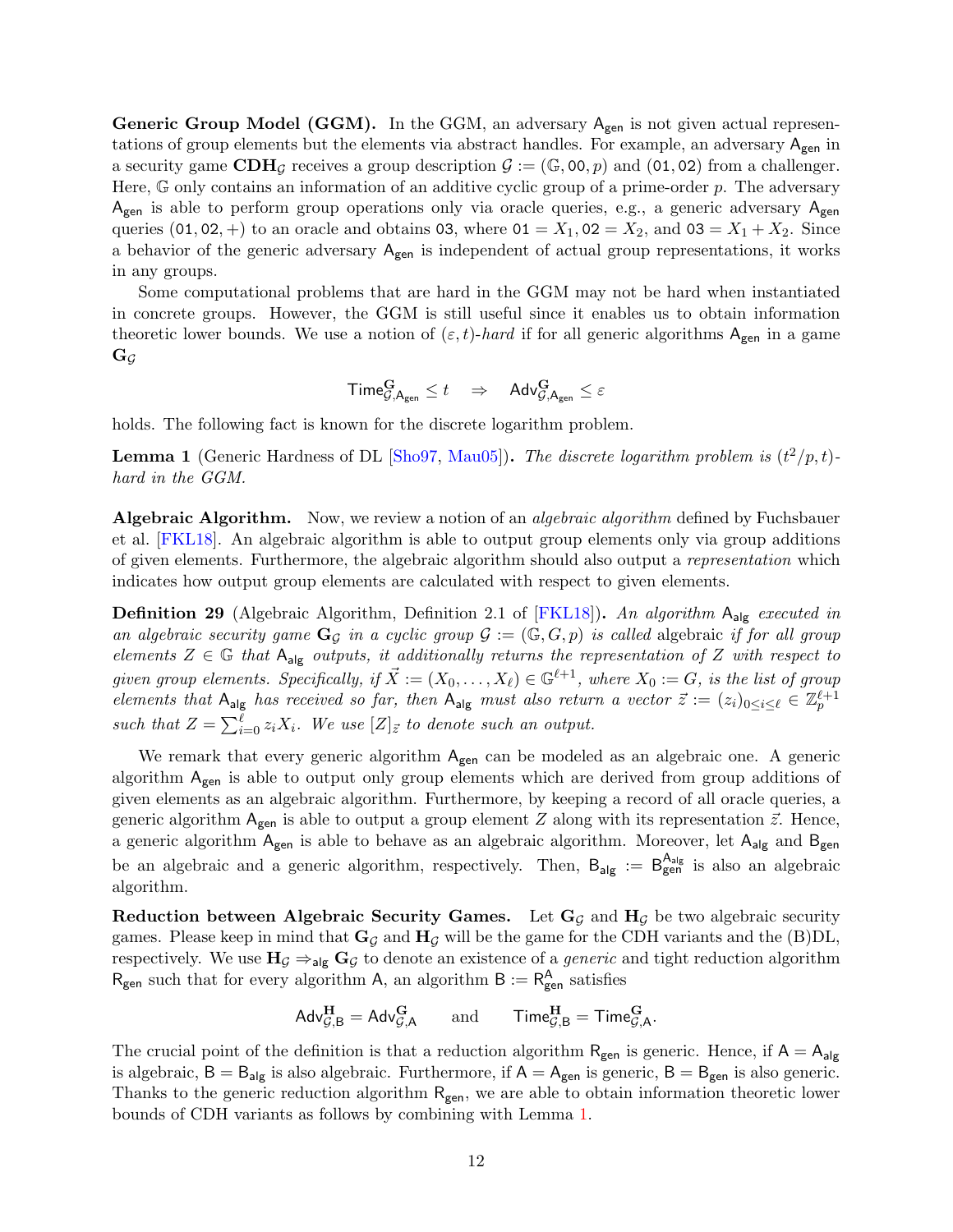**Lemma 2** (Lemma 2.2 of [FKL18]). *Let*  $\mathbf{G}_\mathcal{G}$  *and*  $\mathbf{H}_\mathcal{G}$  *be algebraic security games such that*  $\mathbf{H}_\mathcal{G} \Rightarrow_{\mathsf{alg}}$  $\mathbf{G}_{\mathcal{G}}$  *and winning*  $\mathbf{H}_{\mathcal{G}}$  *is* ( $\varepsilon$ ,*t*)*-hard in the GGM.* Then,  $\mathbf{G}_{\mathcal{G}}$  *is* ( $\varepsilon$ ,*t*)*-hard in the GGM.* 

## **4 Reductions for Diffie-Hellman Variants in Cyclic Groups**

In this section, we show generic and tight reductions from the discrete logarithm (DL) problem to the computational Diffie-Hellman (CDH) problem and its variants in the algebraic group model. We first provide a *direct* reduction to the CDH in Section 4.1. Then, we provide our master theorem in Section 4.2.

### **4.1 DL to CDH Reduction via Affine Embedding**

In this section, we show a basic approach of this paper by providing a generic and tight reduction from the DL to the CDH in the AGM via the affine embedding.

## **Theorem 1.**  $\mathbf{DL}_{\mathcal{G}} \Rightarrow_{\mathsf{alg}} \mathbf{CDH}_{\mathcal{G}}$ .

*Proof.* We construct a generic and tight reduction algorithm R<sub>gen</sub>. Specifically, the reduction algorithm Rgen uses an algebraic adversary Aalg on the **CDH***<sup>G</sup>* only once and construct an algebraic adversary  $B_{\mathsf{alg}} := R_{\mathsf{gen}}^{\mathsf{A}_{\mathsf{alg}}}$  on the  $\mathbf{DL}_\mathcal{G}$ .

The reduction algorithm  $R_{gen}$  is given a group description  $\mathcal{G} := (\mathbb{G}, G, p)$  and an instance of the **DL**<sub>*G*</sub>, i.e., *X* := [*x*] ∈ *G* for an unknown *x* ∈  $\mathbb{Z}_p$ . Then, the reduction algorithm R<sub>gen</sub> creates an instance of the  $CDH_{\mathcal{G}}$  as follows: Pick a random  $r \stackrel{s}{\leftarrow} \mathbb{Z}_p$  and compute

$$
X_2 = X + rG = [x + r] \in \mathbb{G},
$$

then set

$$
(X_1 = X, X_2) \in \mathbb{G}^2.
$$

The reduction algorithm R<sub>gen</sub> gives a group description  $\mathcal{G} := (\mathbb{G}, G, p)$  and group elements  $(X_1, X_2) \in \mathbb{G}^2$  to A<sub>alg</sub>. Observe that  $(X_1, X_2)$  is a valid CDH instance by implicitly setting

$$
(x_1, x_2) = (x, x + r)
$$

since  $x_2$  is independently distributed of  $x_1$  to uniform in  $\mathbb{Z}_p$  from  $A_{\text{alg}}$ 's view. Hence, an algebraic adversary  $A_{alg}$  outputs a correct solution  $[Z]_{\vec{z}}$  with an advantage  $\text{Adv}_{\mathcal{G},A_{alg}}^{\text{CDH}}$  and a running time  $\mathsf{Time}_{\mathcal{G},\mathsf{A}_{\mathsf{alg}}}^{\mathbf{CDH}}$ .

Next, the reduction algorithm R<sub>gen</sub> uses  $[Z]_{\vec{z}}$  output by an algebraic adversary A<sub>alg</sub> on the  $CDH<sub>G</sub>$  and computes a solution of the  $DL<sub>G</sub>$ . Assume the output is a correct solution of the CDH, i.e.,  $Z = [x_1 x_2]$ . It holds with probability  $\mathsf{Adv}_{\mathcal{G},\mathsf{A}_{\mathsf{alg}}}^{\mathbf{CDH}}$ . Then, the representation vector  $\vec{z} := (z_0, z_1, z_2)$ satisfies

$$
[x_1x_2] = [x(x+r)] = z_0G + z_1X + z_2Y
$$
  
=  $[z_0 + z_1x + z_2(x+r)].$ 

Hence, the reduction algorithm  $R_{gen}$  obtains the following univariate equation modulo a prime *p*:

$$
x(x + r) = z_0 + z_1 x + z_2(x + r) \mod p
$$
  
\n
$$
\Leftrightarrow x^2 + (r - z_1 - z_2)x - z_0 - z_2r = 0 \mod p.
$$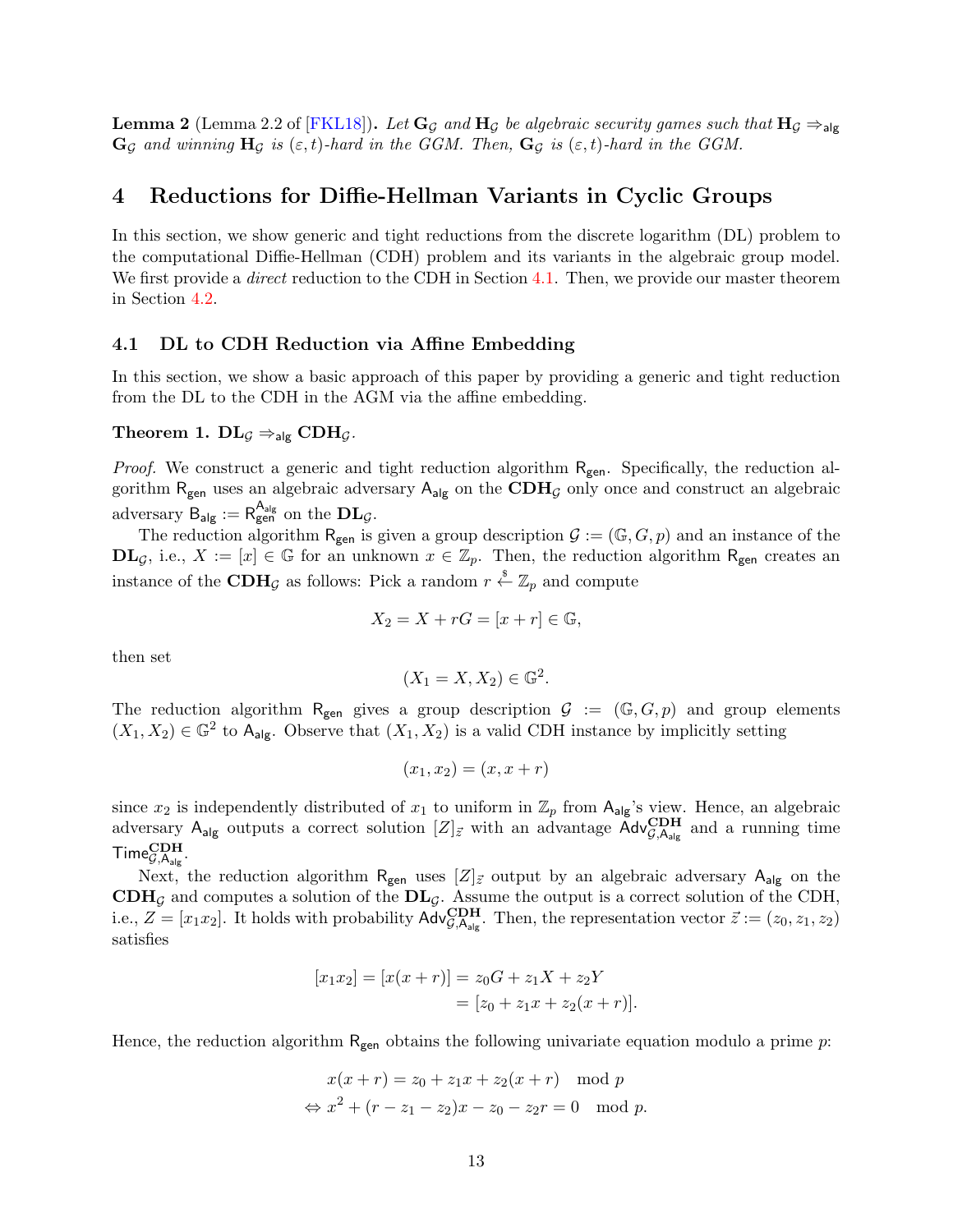| problem  | $(f_i)_{i\in[\ell]}$       | g                | $\max$ deg $f_i$ | $\deg g$ | reduction? |
|----------|----------------------------|------------------|------------------|----------|------------|
| CDH      | $(x_1, x_2)$               | $x_1x_2$         |                  |          | Yes        |
| $k$ -PDH | $(x_i)_{i \in \{1,2,,k\}}$ | $x_1 \cdots x_k$ |                  | k.       | $k\geq 2$  |
| $k$ -EDH | $\boldsymbol{x}$           | $x^k$            |                  | k.       | $k\geq 2$  |
| $k$ -RDH | $\boldsymbol{x}$           | $x^{1/k}$        |                  | 1/k      | $k \geq 2$ |
| $k$ -IDH | $\boldsymbol{x}$           | $x^{-k}$         |                  | $-k$     | $k \geq 1$ |

Table 1: Applicability of our technique in cyclic groups

Observe that the left hand side is a degree 2 monic polynomial; hence, a non-zero polynomial. Since the reduction algorithm  $R_{gen}$  knows a value of  $r$ , it is able to find all solutions for  $x$  in polynomial time. By checking  $[x] = X$ , the reduction algorithm R<sub>gen</sub> successfully finds a correct solution of the  $\mathbf{DL}_G$ .  $\Box$ 

By combining with Lemmas 1, 2, and Theorem 1, we are able to obtain an information theoretic lower bound for the CDH.

**Theorem 2** (Generic Hardness of CDH)**.** *The computational Diffie-Hellman problem in Definition* 2 *is*  $(t^2/p, t)$ *-hard in the generic group model.* 

### **4.2 Master Theorem in Cyclic Groups**

In this subsection, we provide the following master theorem in cyclic groups to indicate the power of our technique.

**Theorem 3** (Master Theorem in Cyclic Groups).  $\mathbf{DL}_\mathcal{G} \Rightarrow_{\mathsf{alg}} \mathbf{GDH}_\mathcal{G}$  holds when the following *conditions hold:*

- (1) deg<sub> $x_1, ..., x_m$ </sub>  $f_i(x_1, ..., x_m, y_1, ..., y_n) \in \{0, 1\}$  for all  $i \in \{1, 2, ..., \ell\},$
- $(2)$  deg  $g(x_1, \ldots, x_m) \notin \{0, 1\}.$

Before providing a proof, we summarize the CDH variants which we summarized in Section 2.1 and the conditions of Theorem 3 in Table 1. As the table shows, CDH, *k*-PDH, *k*-EDH, *k*-RDH, and *k*-IDH simultaneously satisfy the conditions (1) and (2) in Theorem 3 (although there are restrictions of *k*). Hence, as immediate corollary of the master theorem, we are able to provide generic and tight reductions from the DL to the *k*-PDH, *k*-EDH, *k*-RDH, and *k*-IDH.

Then, we show a proof of Theorem 3. In advance, we claim that the condition (1) will be used to ensure that the reduction algorithm is able to produce all group elements of the GDH during a reduction, while both the conditions (1) and (2) will be used to ensure that the modular equation never becomes a zero polynomial.

*Proof.* We construct a generic and tight reduction algorithm R<sub>gen</sub>. Specifically, the reduction algorithm  $R_{gen}$  uses an algebraic adversary  $A_{alg}$  on the  $GDH<sub>G</sub>$  only once and constructs an algebraic adversary  $B_{\mathsf{alg}} := R_{\mathsf{gen}}^{\mathsf{A}_{\mathsf{alg}}}$  on the  $\mathbf{DL}_\mathcal{G}$ .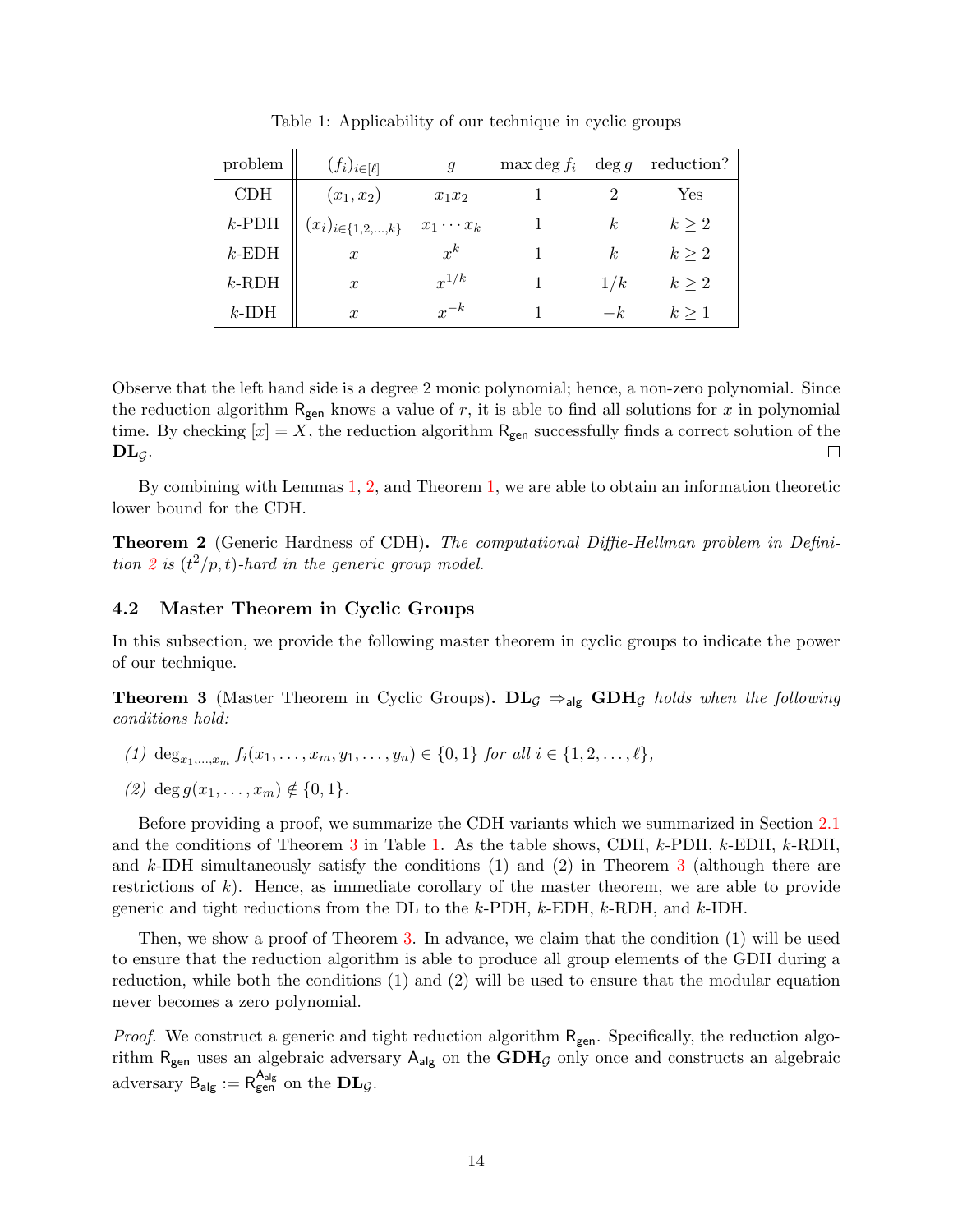The reduction algorithm  $R_{gen}$  is given a group description  $\mathcal{G} := (\mathbb{G}, G, p)$  and an instance of the **DL**<sub>*G*</sub>, i.e., *X* := [*x*] ∈ *G* for an unknown *x* ∈  $\mathbb{Z}_p$ . Thanks to the condition (1), we use the notation

$$
f_i(x_1,...,x_m,y_1,...,y_n) = f_i^{\mathsf{L}}(y_1,...,y_n)x_{\hat{i}} + f_i^{\mathsf{R}}(y_1,...,y_n)
$$

with some  $\hat{i} \in \{1, 2, \ldots, m\}$  for all  $i \in \{1, 2, \ldots, \ell\}$ . Then, the reduction algorithm R<sub>gen</sub> creates an instance of the  $GDH_{\mathcal{G}}$  as follows: Pick random  $(r_2, \ldots, r_m, s_1, \ldots, s_n) \stackrel{\$}{\leftarrow} \mathbb{Z}_p^{m+n-1}$  and compute

$$
X_i = f_i^{\mathsf{L}}(s_1, ..., s_n) \cdot (X + r_i G) + f_i^{\mathsf{R}}(s_1, ..., s_n) \cdot G
$$
  
=  $[f_i^{\mathsf{L}}(s_1, ..., s_n) \cdot x + f_i^{\mathsf{L}}(s_1, ..., s_n) \cdot r_i + f_i^{\mathsf{R}}(s_1, ..., s_n)] \in \mathbb{G}$ 

for all  $i \in \{1, 2, \ldots, \ell\}$  by implicitly setting

$$
(x_1, x_2, \ldots, x_m, y_1, \ldots, y_n) = (x, x + r_2, \ldots, x + r_m, s_1, \ldots, s_n).
$$

Here, we use the notation  $r_1 = 0$  for simplicity. Then, the reduction algorithm  $R_{gen}$  gives a group description  $\mathcal{G} := (\mathbb{G}, G, p)$  and group elements  $(X_1, \ldots, X_\ell) \in \mathbb{G}^\ell$  to  $A_{\text{alg}}$ . Observe that  $(X_1, \ldots, X_\ell)$  is a valid GDH instance since  $(x_2, \ldots, x_m)$  is independently distributed of  $x_1$  to uniform in  $\mathbb{Z}_p^{m-1}$  from  $A_{\text{alg}}$ 's view. Hence, an algebraic adversary  $A_{\text{alg}}$  outputs a correct solution  $[Z]_{\vec{z}}$  with an advantage  $\mathsf{Adv}_{\mathcal{G},\mathsf{A}_{\mathsf{alg}}}^{\mathbf{G}\mathbf{D}\mathbf{H}}$  and a running time  $\mathsf{Time}_{\mathcal{G},\mathsf{A}_{\mathsf{alg}}}^{\mathbf{G}\mathbf{D}\mathbf{H}}$ .

Next, the reduction algorithm  $R_{gen}$  uses  $[Z]_{\vec{z}}$  output by an algebraic adversary  $A_{alg}$  on the **GDH***<sup>G</sup>* and computes a solution of the **DL***G*. Assume the output is a correct solution of the GDH, i.e.,  $Z = [g(x_1, \ldots, x_m)]$ . It holds with probability  $\text{Adv}_{\mathcal{G},\text{A}_{\text{alg}}}^{\text{GDH}}$ . Then, the representation vector  $\vec{z} := (z_0, z_1, \ldots, z_\ell)$  satisfies

$$
[g(x_1,...,x_m)]
$$
  
=  $z_0G + z_1X_1 + \dots + z_{\ell}X_{\ell}$   
=  $[z_0 + \sum_{i=1}^{\ell} z_i f_i(x_1,...,x_m, y_1,..., y_n)]$   
=  $[z_0 + \sum_{i=1}^{\ell} z_i (f_i^{\mathsf{L}}(s_1,...,s_n) \cdot x + f_i^{\mathsf{L}}(s_1,...,s_n) \cdot r_i + f_i^{\mathsf{R}}(s_1,...,s_n))]$   
= 
$$
[\left(\sum_{i=1}^{\ell} z_i f_i^{\mathsf{L}}(s_1,...,s_n)\right) x + z_0 + \sum_{i=1}^{\ell} z_i (f_i^{\mathsf{L}}(s_1,...,s_n) \cdot r_i + f_i^{\mathsf{R}}(s_1,...,s_n))].
$$

Hence, the reduction algorithm Rgen obtains the following univariate equation modulo a prime *p*:

$$
g(x, x + r_2,..., x + r_m)
$$
  
=  $\left(\sum_{i=1}^{\ell} z_i f_i^{\mathsf{L}}(s_1,...,s_n)\right) x + z_0 + \sum_{i=1}^{\ell} z_i \left(f_i^{\mathsf{L}}(s_1,...,s_n) \cdot r_i + f_i^{\mathsf{R}}(s_1,...,s_n)\right) \mod p.$ 

Observe that a degree of the left hand side with respect to a variable x is not in  $\{0,1\}$  thanks to the condition (2). Hence, the modular equation never becomes a zero polynomial. Since the reduction algorithm  $R_{gen}$  knows values of  $(r_2, \ldots, r_m, s_1, \ldots, s_n)$ , it is able to find all solutions for x in polynomial time. By checking  $[x] = X$ , the reduction algorithm  $R_{gen}$  successfully finds a correct solution of the **DL***G*.  $\Box$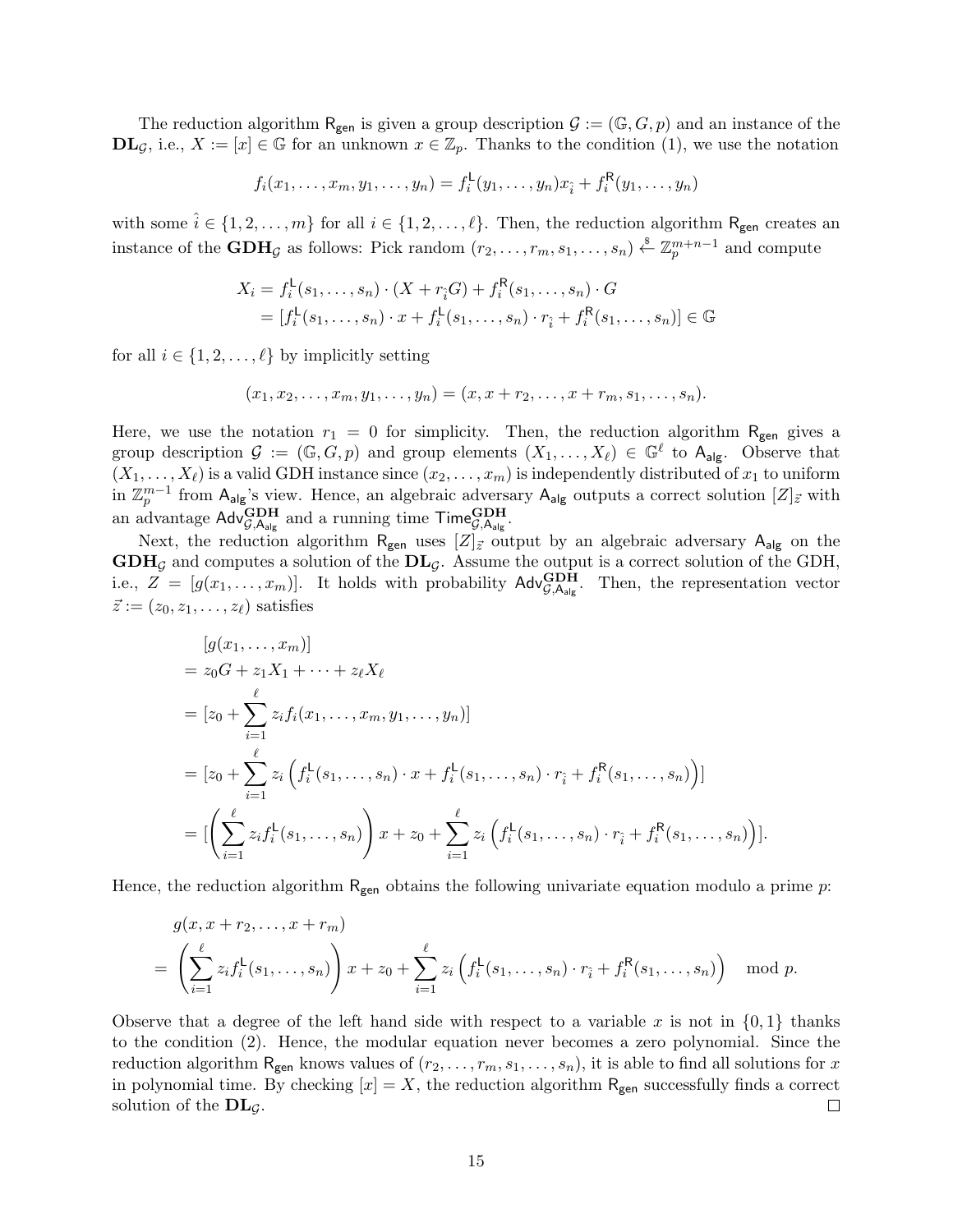By combining with Lemmas 1, 2, and Theorem 3, we are able to obtain an information theoretic lower bound for the GDH as follows.

**Theorem 4** (Generic Hardness of GDH)**.** *The generalized Diffie-Hellman problem in Definition 7 is*  $(t^2/p, t)$ -hard in the generic group model if the conditions (1) and (2) of Theorem 3 simultaneously *hold.*

# **5 Reductions for Diffie-Hellman Variants in Symmetric Bilinear Groups**

In this section, we show generic and tight reductions from the bilinear discrete logarithm (BDL) problem to the computational bilinear Diffie-Hellman (CBDH) problem and its variants in an *algebraic bilinear group model* which we define in Section 5.1. In Section 5.2, we provide a reduction from the BDL to the CBDH. Finally, we provide our master theorem in Section 5.3.

### **5.1 Algebraic Symmetric Bilinear Group Model**

In advance of the reduction, we define an algebraic symmetric bilinear algorithm. The definition is analogous to Definition 29 in the sense that the algebraic symmetric bilinear algorithm is able to output only group elements which are derived from group additions in G, group multiplications in G*<sup>T</sup>* , and pairing *e* of given elements. Furthermore, the algebraic symmetric bilinear algorithm should also output a *representation* which indicates how output group elements are calculated. In this paper, we study computational problems in bilinear groups whose solutions *Z* are elements in  $\mathbb{G}_T$ . Hence, we define a representation so that it records how Z is computed by group multiplications of given elements in G*<sup>T</sup>* and pairing of given elements in G. We formally provide a definition as follows.

**Definition 30** (Algebraic Symmetric Bilinear Algorithm)**.** *An algorithm* Aalg *executed in an algebraic security game*  $\mathbf{G}_{\mathcal{G}}$  *for*  $\mathcal{G} := (\mathbb{G}, \mathbb{G}_T, G, e, p)$  *is called* algebraic *if for all group elements*  $Z \in \mathbb{G}_T$ *that* Aalg *outputs, it additionally return the representation of Z with respect to given group ele*ments. Specifically, if  $\vec{X} := (X_0, \ldots, X_k) \in \mathbb{G}^{k+1}$ , where  $X_0 := G$ , and  $\vec{Y} := (Y_1, \ldots, Y_\ell) \in \mathbb{G}_T^\ell$ *are the list of group elements that* Aalg *has received so far, then* Aalg *must also return a vector*  $\vec{z} := ((z_{i,j})_{0 \leq i \leq j \leq k}, (z'_i)_{1 \leq i \leq \ell}) \in \mathbb{Z}_p^{\frac{(k+1)(k+2)}{2} + \ell}$  such that  $Z = \left(\prod_{0 \leq i \leq j \leq k} e(X_i, X_j)^{z_{i,j}}\right) \cdot \left(\prod_{i=1}^{\ell} Y_i^{z'_i}\right)$ . *We denote such an output as*  $[Z]_{\vec{z}}$ *.* 

We note that the CBDH, *k*-PBDH, *k*-EBDH, *k*-RBDH, and *k*-IBDH do not take elements in  $\mathbb{G}_T$  as the input. Therefore, the algorithm outputs *Z* along with a vector  $\vec{z} \in \mathbb{Z}_p^{\frac{(k+1)(k+2)}{2}}$ .

### **5.2 BDL to CBDH Reduction via Affine Embedding**

In this subsection, we extend the approach in Section 4 and prove the following reduction via the affine embedding.

### **Theorem 5.**  $BDL<sub>G</sub> \Rightarrow$ <sub>alg</sub>  $BDH<sub>G</sub>$ *.*

*Proof.* We construct a generic and tight reduction algorithm R<sub>gen</sub>. Specifically, the reduction algorithm Rgen uses an algebraic adversary Aalg on the **BDH***<sup>G</sup>* only once and construct an algebraic adversary  $B_{\mathsf{alg}} := R_{\mathsf{gen}}^{\mathsf{A}_{\mathsf{alg}}}$  on the  $\mathbf{BDL}_{\mathcal{G}}$ .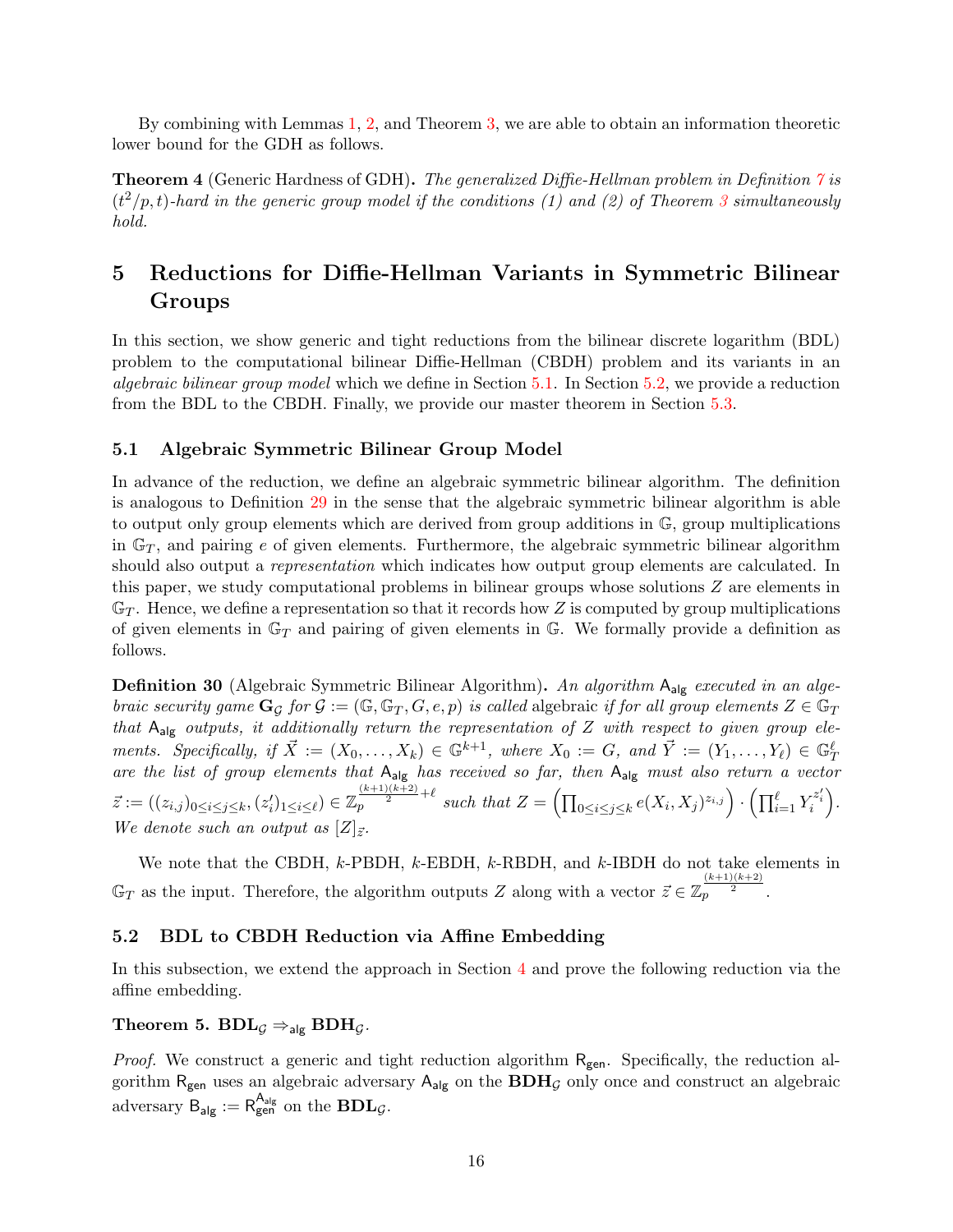The reduction algorithm  $R_{gen}$  is given a bilinear group description  $\mathcal{G} := (\mathbb{G}, \mathbb{G}_T, G, e, p)$  and an instance of the **BDL**<sub>*G*</sub>, i.e., *X* := [*x*]  $\in$  G for an unknown *x*  $\in \mathbb{Z}_p$ . Then, the reduction algorithm  $R_{gen}$  creates an instance of the  $BDH_{\mathcal{G}}$  as follows: Pick a random  $(r, s) \stackrel{s}{\leftarrow} \mathbb{Z}_p^2$  and compute

$$
(X_2 = X + rG = [x + r], X_3 = X + sG = [x + s]) \in \mathbb{G}^2
$$
,

then set

$$
(X_1 = X, X_2, X_3) \in \mathbb{G}^3.
$$

The reduction algorithm R<sub>gen</sub> gives a bilinear group description  $\mathcal{G} := (\mathbb{G}, \mathbb{G}_T, G, e, p)$  and group elements  $(X_1, X_2, X_3) \in \mathbb{G}^3$  to  $\mathsf{A}_{\mathsf{alg}}$ . Observe that  $(X_1, X_2, X_3)$  is a valid CBDH instance since  $(x_2, x_3)$  is independently distributed of x to uniform in  $\mathbb{Z}_p^2$  from  $A_{\text{alg}}$ 's view. Hence, an algebraic adversary  $A_{alg}$  outputs a correct solution  $[Z]_{\vec{z}}$  with an advantage  $\text{Adv}_{\mathcal{G},A_{alg}}^{BDH}$  and a running time  $\mathsf{Time}_{\mathcal{G},\mathsf{A}_{\mathsf{alg}}}^{\mathbf{BDH}}$ .

Next, the reduction algorithm  $R_{gen}$  uses  $[Z]_{\vec{z}}$  output by an algebraic adversary  $A_{alg}$  on the **BDH***<sup>G</sup>* and computes a solution of the **BDL***G*. Assume the output is a correct solution of the CBDH, i.e.,  $Z = e(G, G)^{x_1 x_2 x_3}$ . It holds with probability  $\mathsf{Adv}_{\mathcal{G},\mathsf{A}_{\mathsf{alg}}}^{\mathbf{BDH}}$ . Then, we use  $X_0 := [1]$  for notational convenience and the representation vector  $\vec{z} := (z_{i,j})_{0 \le i \le j \le 3}$  satisfies

$$
[x_1x_2x_3]_T = [x(x+r)(x+s)]_T
$$
  
= 
$$
\prod_{0 \le i \le j \le 3} e(X_i, X_j)^{z_{i,j}}
$$
  
= 
$$
[z_{0,0} + z_{0,1}x + z_{0,2}(x+r) + z_{0,3}(x+s) + z_{1,1}x^2 + z_{1,2}x(x+r) + z_{1,3}x(x+s) + z_{2,2}(x+r)^2 + z_{2,3}(x+r)(x+s) + z_{3,3}(x+s)^2]_T.
$$

Hence, the reduction algorithm  $R_{gen}$  obtains the following univariate equation modulo a prime *p*:

$$
x(x + r)(x + s)
$$
  
= z<sub>0,0</sub> + z<sub>0,1</sub>x + z<sub>0,2</sub>(x + r) + z<sub>0,3</sub>(x + s) + z<sub>1,1</sub>x<sup>2</sup> + z<sub>1,2</sub>x(x + r)  
+ z<sub>1,3</sub>x(x + s) + z<sub>2,2</sub>(x + r)<sup>2</sup> + z<sub>2,3</sub>(x + r)(x + s) + z<sub>3,3</sub>(x + s)<sup>2</sup> mod p  

$$
\Leftrightarrow x3 + (r + s - z1,1 - z1,2 - z1,3 - z2,2 - z2,3 - z3,3)x2
$$
  
+ (rs - z<sub>0,1</sub> - z<sub>0,2</sub> - z<sub>0,3</sub> - rz<sub>1,2</sub> - sz<sub>1,3</sub> - 2rz<sub>2,2</sub> - (r + s)z<sub>2,3</sub> - 2sz<sub>3,3</sub>)x  
- z<sub>0,0</sub> - rz<sub>0,2</sub> - sz<sub>0,3</sub> - r<sup>2</sup>z<sub>2,2</sub> - rsz<sub>2,3</sub> - s<sup>2</sup>z<sub>3,3</sub> = 0 mod p.

Observe that the left hand side is a degree 3 monic polynomial; hence, a non-zero polynomial. Since the reduction algorithm  $R_{gen}$  knows values of  $r$  and  $s$ , it is able to find all solutions for  $x$  in polynomial time. By checking  $[x] = X$ , the reduction algorithm  $R_{gen}$  successfully finds a correct solution of the **BDL***G*.  $\Box$ 

By combining with Lemmas 1, 2, and Theorem 5, we are able to obtain an information theoretic lower bound for the CBDH.

**Theorem 6** (Generic Hardness of CBDH)**.** *The computational bilinear Diffie-Hellman problem in Definition* 9 *is*  $(t^2/p, t)$ *-hard in the generic group model.*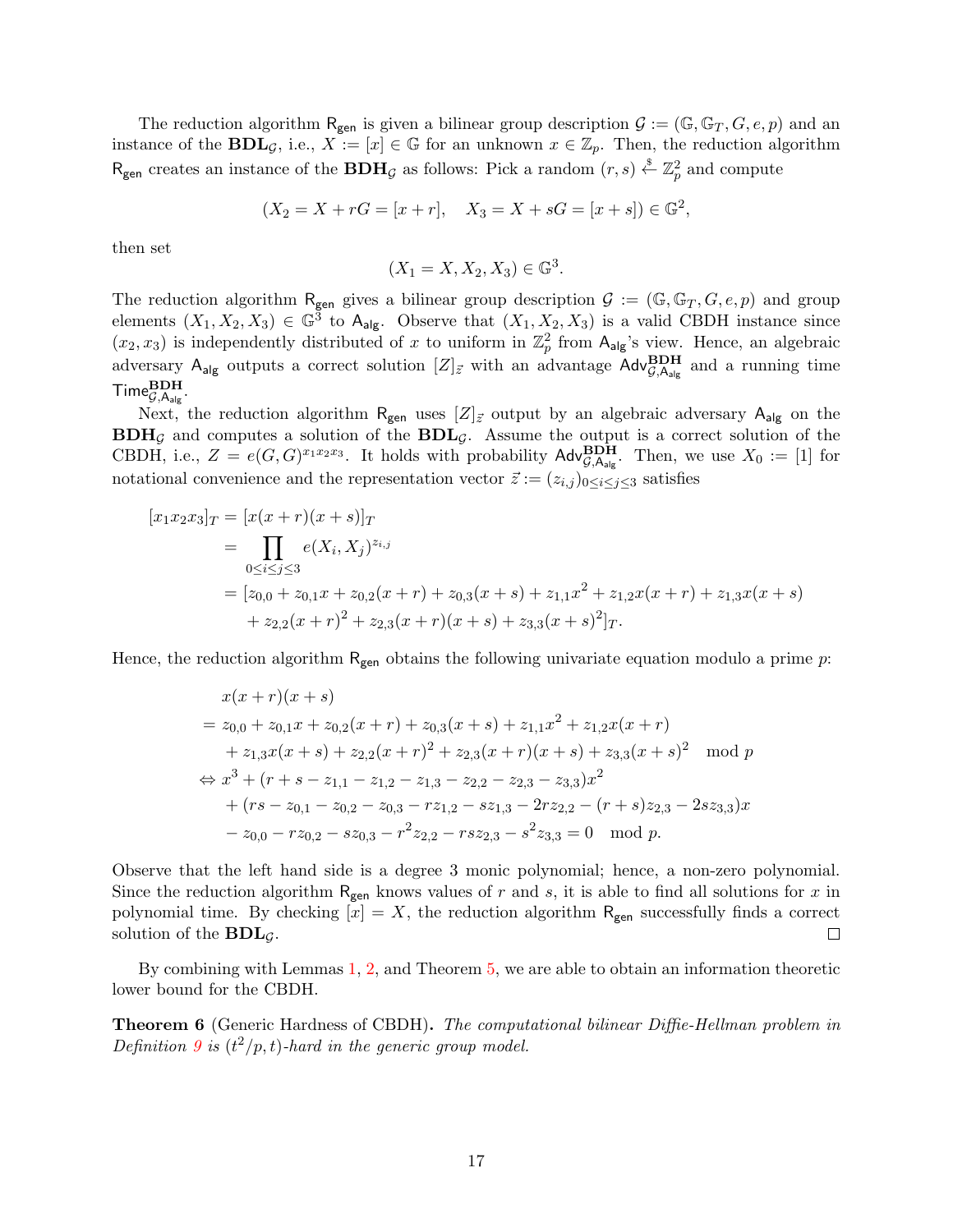| problem     | $(f_i)_{i \in \{1,2,\ldots,k\}}$ | h                | $\max$ deg $f_i$ | $\deg h$       | reduction? |
|-------------|----------------------------------|------------------|------------------|----------------|------------|
| <b>CBDH</b> | $(x_i)_{i \in [3]}$              | $x_1x_2x_3$      |                  |                | Yes        |
| $k$ -PBDH   | $(x_i)_{i \in \{1,2,\ldots,k\}}$ | $x_1 \cdots x_k$ |                  | k.             | $k \geq 3$ |
| $k$ -EBDH   | $\boldsymbol{x}$                 | $x^k$            |                  | k <sub>i</sub> | $k \geq 3$ |
| $k$ -RBDH   | $\boldsymbol{x}$                 | $x^{1/k}$        |                  | 1/k            | $k \geq 2$ |
| $k$ -IBDH   | $\boldsymbol{x}$                 | $x^{-k}$         |                  | $-k$           | $k \geq 1$ |

Table 2: Applicability of our technique in symmetric bilinear groups

### **5.3 Master Theorem in Symmetric Bilinear Groups**

In this subsection, we provide the following master theorem in bilinear groups to indicate the power of our technique.

**Theorem 7** (Master Theorem in Bilinear Groups). **BDL**<sub>*G*</sub>  $\Rightarrow$  alg **GBDH***G holds when the following conditions hold:*

- (1) deg<sub> $x_1, ..., x_m$ </sub>  $f_i(x_1, ..., x_m, y_1, ..., y_n) \in \{0, 1\}$  for all  $i \in \{1, 2, ..., k\}$ ,
- (2)  $\deg_{x_1,\ldots,x_m} g_i(x_1,\ldots,x_m,y_1,\ldots,y_n) \in \{0,1,2\}$  for all  $i \in \{1,2,\ldots,\ell\},$
- $(3)$  deg  $h(x_1, \ldots, x_m) \notin \{0, 1, 2\}.$

Before providing a proof, we summarize the CBDH variants which we summarized in Section 2.2 and the conditions of Theorem 7 in Table 2. Since these problems do not take group elements in G*<sup>T</sup>* as the input, we omit the condition (2) in the table. As the table shows, CBDH, *k*-PBDH, *k*-EBDH, *k*-RBDH, and *k*-IBDH simultaneously satisfy the conditions (1) and (3) in Theorem 7 (although there are restrictions of *k*). Hence, as immediate corollary of the master theorem, we are able to provide generic and tight reductions from the BDL to the *k*-PBDH, *k*-EBDH, *k*-RBDH, and *k*-IBDH.

Then, we show a proof of Theorem 7. In advance, we claim that the conditions (1) and (2) will be used to ensure that the reduction algorithm is able to produce all group elements of the GBDH during a reduction, while all the conditions  $(1), (2),$  and  $(3)$  will be used to ensure that the modular equation never becomes a zero polynomial.

*Proof.* We construct a generic and tight reduction algorithm R<sub>gen</sub>. Specifically, the reduction algorithm $R_{\text{gen}}$  uses an algebraic adversary  $A_{\text{alg}}$  on the  $\mathbf{GBDH}_\mathcal{G}$  only once and constructs an algebraic adversary  $B_{\mathsf{alg}} := R_{\mathsf{gen}}^{\mathsf{A}_{\mathsf{alg}}}$  on the  $\mathbf{BDL}_{\mathcal{G}}$ .

The reduction algorithm  $R_{gen}$  is given a bilinear group description  $\mathcal{G} := (\mathbb{G}, \mathbb{G}_T, G, e, p)$  and an instance of the **BDL**<sub>*G*</sub>, i.e., *X* := [*x*]  $\in \mathbb{G}$  for an unknown  $x \in \mathbb{Z}_p$ . Thanks to the condition (1), we use the notation

$$
f_i(x_1,...,x_m,y_1,...,y_n) = f_i^{\mathsf{L}}(y_1,...,y_n)x_{\hat{i}} + f_i^{\mathsf{R}}(y_1,...,y_n)
$$

with some  $\hat{i} \in \{1, 2, \ldots, m\}$  for all  $i \in \{1, 2, \ldots, k\}$ . Thanks to the condition (2), we use the notation

$$
g_i(x_1,\ldots,x_m,y_1,\ldots,y_n)=g_i^{\mathsf{L}}(y_1,\ldots,y_n)x_{\hat{i}_1}x_{\hat{i}_2}+g_i^{\mathsf{M}}(y_1,\ldots,y_n)x_{\hat{i}_3}+g_i^{\mathsf{R}}(y_1,\ldots,y_n)
$$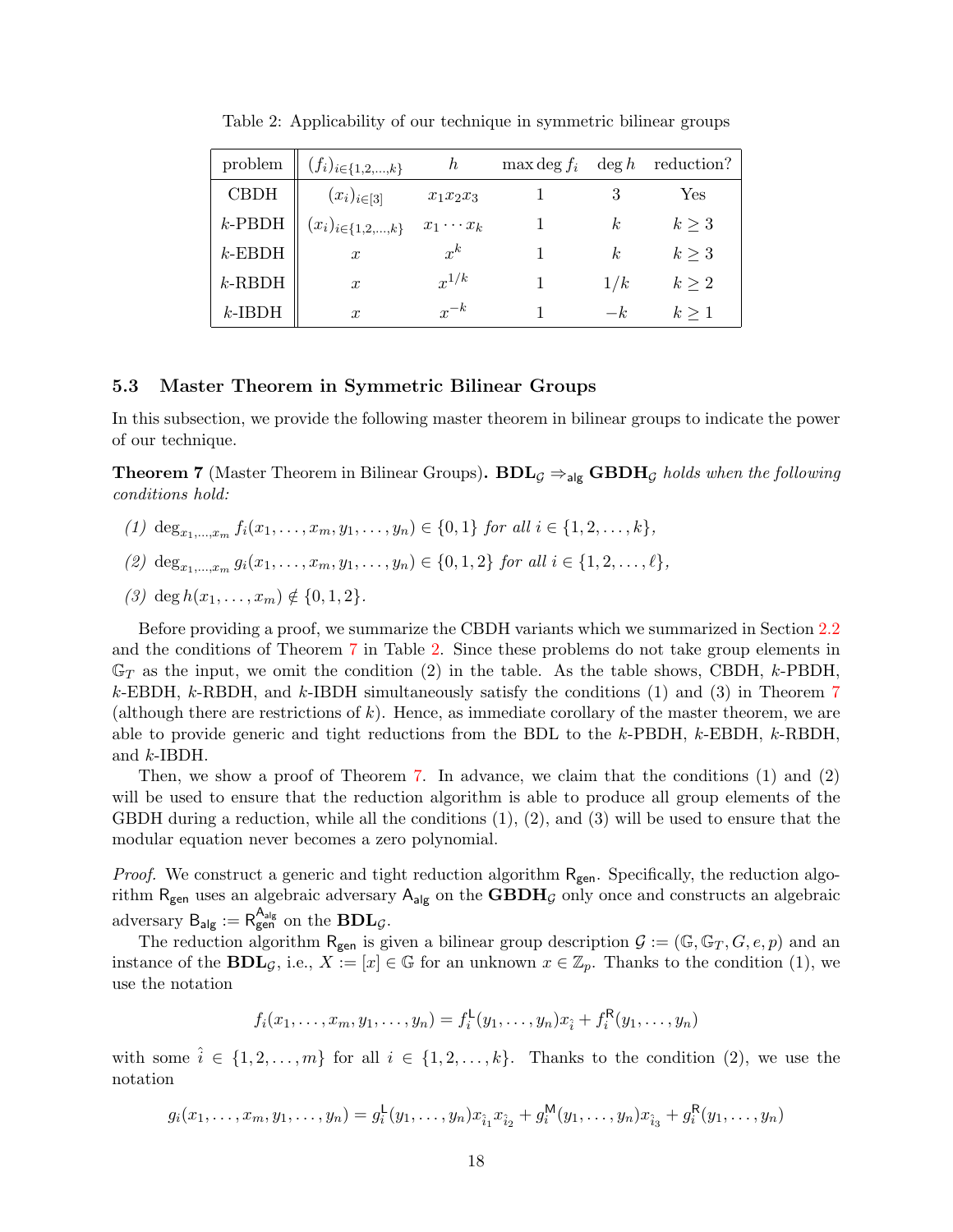with some  $\hat{i}_1, \hat{i}_2, \hat{i}_3 \in \{1, 2, \ldots, m\}$  for all  $i \in \{1, 2, \ldots, \ell\}$ . Then, the reduction algorithm  $R_{gen}$ creates an instance of the **GBDH**<sub>*G*</sub> as follows: Pick random  $(r_2, \ldots, r_m, s_1, \ldots, s_n) \stackrel{\$}{\leftarrow} \mathbb{Z}_p^{m+n-1}$  and compute

$$
X_i = f_i^{\mathsf{L}}(s_1, ..., s_n) \cdot (X + r_i G) + f_i^{\mathsf{R}}(s_1, ..., s_n) \cdot G
$$
  
=  $[f_i^{\mathsf{L}}(s_1, ..., s_n) \cdot (x + r_i) + f_i^{\mathsf{R}}(s_1, ..., s_n)] \in \mathbb{G}$ 

for all  $i \in \{1, 2, \ldots, k\}$  and

$$
Y_i = e(X + r_{\hat{i}_1} G, X + r_{\hat{i}_2} G)^{g_i^L(s_1, \dots, s_n)} \cdot e(G, X + r_{\hat{i}_3} G)^{g_i^M(s_1, \dots, s_n)} \cdot e(G, G)^{g_i^R(s_1, \dots, s_n)}
$$
  
= 
$$
[g_i^L(s_1, \dots, s_n) \cdot (x + r_{\hat{i}_1})(x + r_{\hat{i}_2}) + g_i^M(s_1, \dots, s_n) \cdot (x + r_{\hat{i}_3}) + g_i^R(s_1, \dots, s_n)]_T \in \mathbb{G}_T
$$

for all  $i \in \{1, 2, \ldots, \ell\}$  by implicitly setting

$$
(x_1, x_2, \ldots, x_m, y_1, \ldots, y_n) = (x, x + r_2, \ldots, x + r_m, s_1, \ldots, s_n).
$$

Here, we use the notation  $r_1 = 0$  for simplicity. Then, the reduction algorithm R<sub>gen</sub> gives a bilinear group description  $\mathcal{G} := (\mathbb{G}, \mathbb{G}_T, G, e, p)$  and group elements  $(X_1, \ldots, X_k, Y_1, \ldots, Y_\ell) \in \mathbb{G}^k \times$  $\mathbb{G}_T^{\ell}$  to  $A_{\text{alg}}$ . Observe that  $(X_1, \ldots, X_k, Y_1, \ldots, Y_{\ell})$  is a valid GBDH instance since  $(x_2, \ldots, x_m)$  is independently distributed of  $x_1$  to uniform in  $\mathbb{Z}_p^{m-1}$  from  $A_{\text{alg}}$ 's view. Hence, an algebraic adversary  $A_{\text{alg}}$  outputs a correct solution  $[Z]_{\vec{z}}$  with an advantage  $\text{Adv}_{\mathcal{G},A_{\text{alg}}}^{\text{GBDH}}$  and a running time  $\text{Time}_{\mathcal{G},A_{\text{alg}}}^{\text{GBDH}}$ .

Next, the reduction algorithm  $R_{gen}$  uses  $[Z]_{\vec{z}}$  output by an algebraic adversary  $A_{alg}$  on the  $\mathbf{GBDH}_\mathcal{G}$  and computes a solution of the  $\mathbf{BDL}_\mathcal{G}$ . Assume the output is a correct solution of the GBDH, i.e.,  $Z = [h(x_1, \ldots, x_m)]_T$ . It holds with probability  $\text{Adv}_{\mathcal{G},A_{\text{alg}}}^{\text{GBDH}}$ . Then, the representation vector  $\vec{z} := ((z_{i,j})_{0 \leq i \leq j \leq k}, (z'_i)_{1 \leq i \leq \ell})$  satisfies

$$
[h(x_1,...,x_m)]_T
$$
\n
$$
= \left( \prod_{0 \le i \le j \le k} e(X_i, X_j)^{z_{i,j}} \right) \cdot \left( \prod_{1 \le i \le \ell} Y_i^{z_i'} \right)
$$
\n
$$
= \left[ \sum_{0 \le i \le j \le k} z_{i,j} f_i(x_1,...,x_m, y_1,...,y_n) \cdot f_j(x_1,...,x_m, y_1,...,y_n) + \sum_{i=1}^{\ell} z_{i,j}^{\ell} (x_1,...,x_m, y_1,...,y_n) \right]_T
$$
\n
$$
= \left[ \sum_{0 \le i \le j \le k} z_{i,j} \left( f_i^{\mathsf{L}}(s_1,...,s_n) \cdot (x + r_i) + f_i^{\mathsf{R}}(s_1,...,s_n) \right) \left( f_j^{\mathsf{L}}(s_1,...,s_n) \cdot (x + r_j) + f_j^{\mathsf{R}}(s_1,...,s_n) \right) \right]
$$
\n
$$
+ \sum_{i=1}^{\ell} z_i^{\ell} \left( g_i^{\mathsf{L}}(s_1,...,s_n) \cdot (x + r_{i_1})(x + r_{i_2}) + g_i^{\mathsf{M}}(s_1,...,s_n) \cdot (x + r_{i_3}) + g_i^{\mathsf{R}}(s_1,...,s_n) \right) ]_T
$$
\n
$$
= \left[ \left( \sum_{0 \le i \le j \le k} z_{i,j} f_i^{\mathsf{L}}(s_1,...,s_n) f_j^{\mathsf{L}}(s_1,...,s_n) + \sum_{i=1}^{\ell} z_i^{\ell} g_i^{\mathsf{L}}(s_1,...,s_n) \right) x^2 + \left( \sum_{0 \le i \le j \le k} z_{i,j} \left( f_i^{\mathsf{L}}(s_1,...,s_n) (f_j^{\mathsf{L}}(s_1,...,s_n) \cdot r_j + f_j^{\mathsf{R}}(s_1,...,s_n) \right) \right) + f_j^{\mathsf{L}}(s_1,...,s_n) \cdot (r_{i_1} + r_{i_2}) + g_i^{\mathsf{M}}(s_1,...,s_n) \right)
$$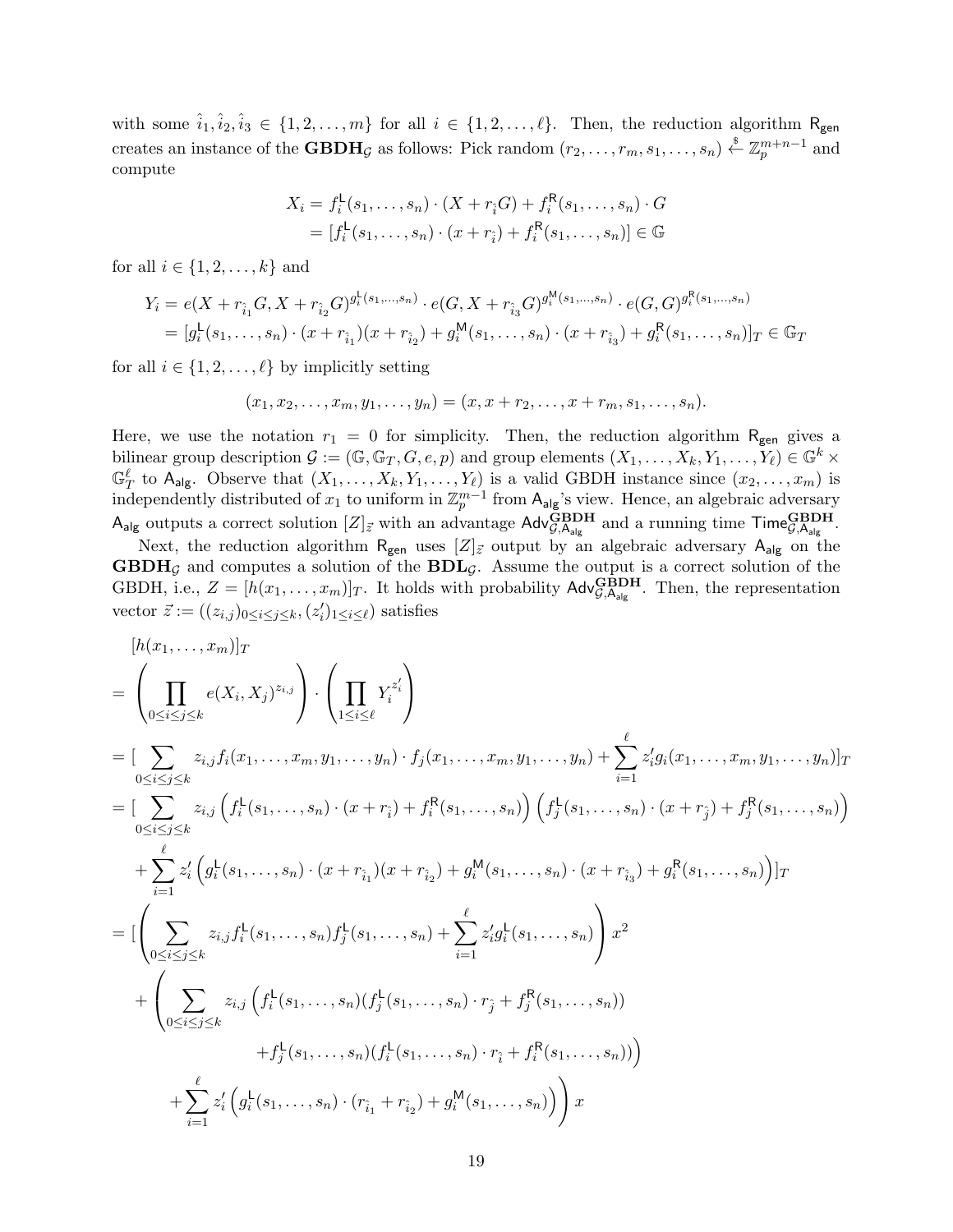+ 
$$
\sum_{0 \leq i \leq j \leq k} z_{i,j} \left( f_i^{\mathsf{L}}(s_1, \ldots, s_n) \cdot r_{\hat{i}} + f_i^{\mathsf{R}}(s_1, \ldots, s_n) \right) \left( f_j^{\mathsf{L}}(s_1, \ldots, s_n) \cdot r_{\hat{j}} + f_j^{\mathsf{R}}(s_1, \ldots, s_n) \right) + \sum_{i=1}^{\ell} z_i' \left( g_i^{\mathsf{L}}(s_1, \ldots, s_n) \cdot r_{\hat{i}_1} r_{\hat{i}_2} + g_i^{\mathsf{M}}(s_1, \ldots, s_n) \cdot r_{\hat{i}_3} + g_i^{\mathsf{R}}(s_1, \ldots, s_n) \right) ]T.
$$

Hence, the reduction algorithm Rgen obtains the following univariate equation modulo a prime *p*:

$$
h(x, x + r_2,..., x + r_m)
$$
\n
$$
= \left( \sum_{0 \le i \le j \le k} z_{i,j} f_i^{\mathsf{L}}(s_1,...,s_n) f_j^{\mathsf{L}}(s_1,...,s_n) + \sum_{i=1}^{\ell} z_i' g_i^{\mathsf{L}}(s_1,...,s_n) \right) x^2
$$
\n
$$
+ \left( \sum_{0 \le i \le j \le k} z_{i,j} \left( f_i^{\mathsf{L}}(s_1,...,s_n) (f_j^{\mathsf{L}}(s_1,...,s_n) \cdot r_j + f_j^{\mathsf{R}}(s_1,...,s_n)) + f_j^{\mathsf{L}}(s_1,...,s_n) (f_i^{\mathsf{L}}(s_1,...,s_n) \cdot r_i + f_i^{\mathsf{R}}(s_1,...,s_n)) \right)
$$
\n
$$
+ \sum_{i=1}^{\ell} z_i' \left( g_i^{\mathsf{L}}(s_1,...,s_n) \cdot (r_{\hat{i}_1} + r_{\hat{i}_2}) + g_i^{\mathsf{M}}(s_1,...,s_n) \right) x
$$
\n
$$
+ \sum_{0 \le i \le j \le k} z_{i,j} \left( f_i^{\mathsf{L}}(s_1,...,s_n) \cdot r_{\hat{i}_1} + f_i^{\mathsf{R}}(s_1,...,s_n) \right) \left( f_j^{\mathsf{L}}(s_1,...,s_n) \cdot r_{\hat{j}_1} + f_j^{\mathsf{R}}(s_1,...,s_n) \right)
$$
\n
$$
+ \sum_{i=1}^{\ell} z_i' \left( g_i^{\mathsf{L}}(s_1,...,s_n) \cdot r_{\hat{i}_1} r_{\hat{i}_2} + g_i^{\mathsf{M}}(s_1,...,s_n) \cdot r_{\hat{i}_3} + g_i^{\mathsf{R}}(s_1,...,s_n) \right) \mod p.
$$

Observe that a degree of the left hand side with respect to a variable x is not in  $\{0, 1, 2\}$  thanks to the condition (3). Hence, the modular equation never becomes a zero polynomial. Since the reduction algorithm  $R_{gen}$  knows values of  $(r_2, \ldots, r_m, s_1, \ldots, s_n)$ , it is able to find all solutions for x in polynomial time. By checking  $[x] = X$ , the reduction algorithm  $R_{gen}$  successfully finds a correct solution of the **BDL***G*.  $\Box$ 

By combining with Lemmas 1, 2, and Theorem 7, we are able to obtain an information theoretic lower bound for the GBDH as follows.

**Theorem 8** (Generic Hardness of GBDH)**.** *The generalized bilinear Diffie-Hellman problem in Definition*  $14$  *is*  $(t^2/p, t)$ *-hard in the generic group model if the conditions (1)–(3) of Theorem 7 simultaneously hold.*

### **6 Reduction for Matrix Computational Diffie-Hellman Problem**

In this section, we show generic and tight reductions from the bilinear discrete logarithm (BDL) problem in G<sup>1</sup> to the matrix computational Diffie-Hellman (MCDH) problem in an *algebraic bilinear group model specific to the MCDH* which we define in Section 6.1. In Section 6.2, we provide a reduction from the BDL in  $\mathbb{G}_1$  to the computational *k*-linear problem which is a special case of the MCDH via the implicit embedding. Finally, we provide our master theorem for the MCDH in Section 6.3.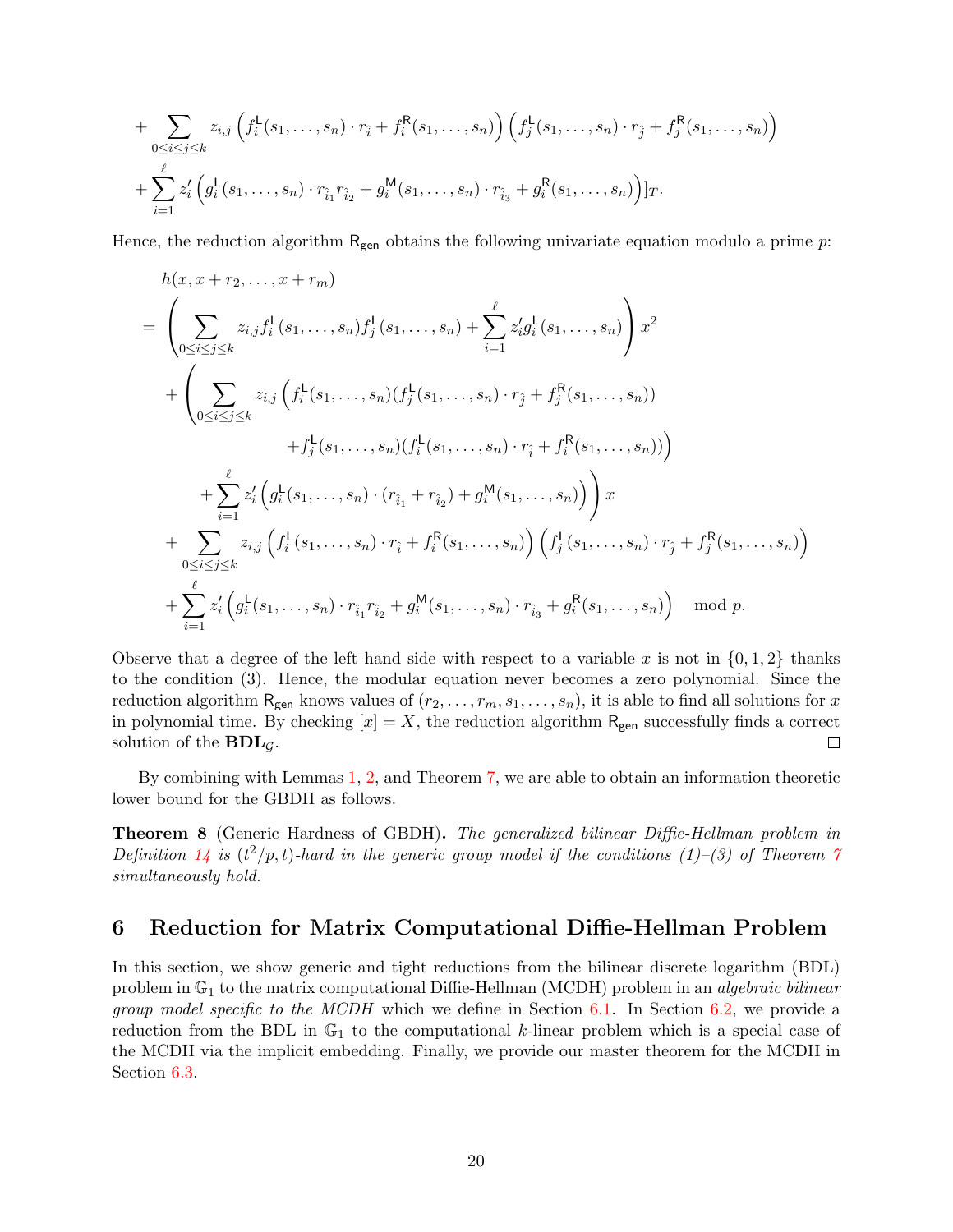### **6.1 Algebraic Group Model for Matrix Computational Diffie-Hellman Problem**

In advance of the reduction, we define an algebraic algorithm for the MCDH problem. We define the notion to be compatible with the MCDH problem so that both inputs and outputs of the problems are group elements in  $\mathbb{G}_1$ . The definition is almost the same as Definition 29 in the sense that the algebraic algorithm is able to output only group elements which are derived from group additions in G<sup>1</sup> of given elements. Furthermore, the algebraic algorithm should also output a *representation* which indicates how output group elements are calculated. We formally provide a definition as follows.

**Definition 31** (Algebraic Algorithm for MCDH)**.** *An algorithm* Aalg *executed in an algebraic security game*  $\mathbf{G}_{\mathcal{G}}$  *in an asymmetric bilinear group*  $\mathcal{G} := (\mathbb{G}, \mathbb{G}_T, G_1, G_2, e, p)$  *is called* algebraic *if for all group elements*  $Z \in \mathbb{G}_1$  *that*  $A_{alg}$  *outputs, it additionally returns the representation of*  $Z$ *with respect to given group elements. Specifically, if*  $\vec{X} := (X_0, \ldots, X_\ell) \in \mathbb{G}_1^{\ell+1}$ *, where*  $X_0 := G_1$ *, is the list of group elements that* Aalg *has received so far, then* Aalg *must also return a vector*  $\vec{z} := (z_i)_{0 \le i \le \ell} \in \mathbb{Z}_p^{\ell+1}$  such that  $Z = \sum_{i=0}^{\ell} z_i X_i$ . We use  $[Z]_{\vec{z}}$  to denote such an output.

To be precise, the definition captures not only the MCDH problem but also any computational problem all of whose inputs and outputs are in  $\mathbb{G}_1$ .

### **6.2 BDL to Computational** *k***-Lin Reduction via Implicit Embedding**

### **Theorem 9.**  $BDL_{\mathcal{G}} \Rightarrow_{\text{alg}} k \text{-} \text{Lin}_{\mathcal{G}}$ .

*Proof.* We construct a generic and tight reduction algorithm R<sub>gen</sub>. Specifically, the reduction algorithm  $R_{gen}$  uses an algebraic adversary  $A_{alg}$  on the  $k$ -**Lin**<sub>*G*</sub> only once and construct an algebraic adversary  $B_{\mathsf{alg}} := R_{\mathsf{gen}}^{\mathsf{A}_{\mathsf{alg}}}$  on the  $\mathbf{BDL}_{\mathcal{G}}$  in  $\mathbb{G}_1$ .

The reduction algorithm  $R_{gen}$  is given a group description  $G := (\mathbb{G}_1, \mathbb{G}_2, \mathbb{G}_T, G_1, G_2, e, p)$  and an instance of the **BDL**<sub>*G*</sub> in  $\mathbb{G}_1$ , i.e.,  $X := [x]_1 \in \mathbb{G}$  for an unknown  $x \in \mathbb{Z}_p$ . Then, the reduction algorithm  $R_{gen}$  creates an instance of the *k*-**Lin**<sub>*G*</sub> as follows: Pick random  $(c, x_2, \ldots, x_k, y_2, \ldots, y_k) \overset{\$}{\leftarrow}$  $\mathbb{Z}_p^{2k+1}$ . If  $c=0$ , then resample the value. Otherwise, compute

$$
Y_1 := cG_1 \in \mathbb{G}_1,
$$

and

$$
X_i := [x_i]_1, \qquad Y_i := [x_i y_i]_1
$$

for all  $i \in \{2, k\}$ , then set

$$
(X_1 = X, X_2, \dots, X_k, Y_1, \dots, Y_k) \in \mathbb{G}_1^{2k}
$$

by implicitly setting

$$
(x_1, x_2, \ldots, x_k, y_1, y_2, \ldots, y_k) = (x, x_2, \ldots, x_k, c/x, y_2, \ldots, y_k).
$$

Then, the reduction algorithm  $R_{gen}$  gives a bilinear group description  $G := (\mathbb{G}_1, \mathbb{G}_2, \mathbb{G}_T, G_1, G_2, e, p)$ and group elements  $(X_1, \ldots, X_k, Y_1, \ldots, Y_k) \in \mathbb{G}_1^{2k}$  to  $\mathsf{A}_{\mathsf{alg}}$ . Observe that  $(X_1, \ldots, X_k, Y_1, \ldots, Y_k)$  is a valid *k*-Lin instance since  $y_1$  is independently distributed of  $x_1$  to uniform in  $\mathbb{Z}_p$  from  $A_{a|g}$ 's view. Hence, an algebraic adversary  $A_{alg}$  outputs a correct solution  $[Z]_{\vec{z}}$  with an advantage  $Adv_{\vec{G},A_{alg}}^{\vec{k}\text{-Lin}}$  and a running time  $\mathsf{Time}_{\mathcal{G},\mathsf{A}_{\mathsf{alg}}}^{k\text{-}\mathbf{Lin}}$ .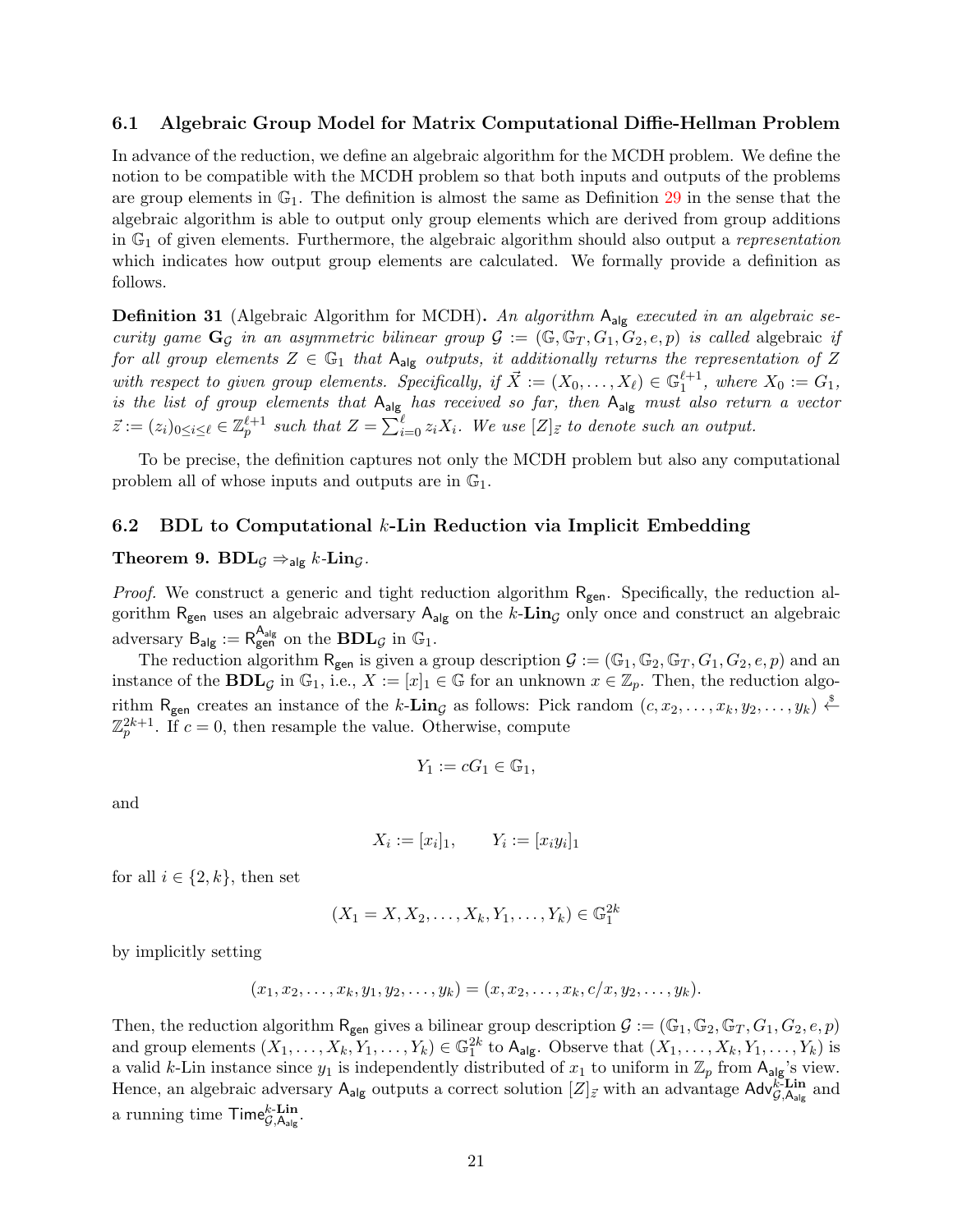Next, the reduction algorithm  $R_{gen}$  uses  $[Z]_{\bar{z}}$  output by an algebraic adversary  $A_{alg}$  on the  $k$ **-Lin**<sub>*G*</sub> and computes a solution of the **BDL**<sub>*G*</sub> in  $\mathbb{G}_1$ . Assume the output is a correct solution of the *k*-Lin, i.e.,  $Z = [y_1 + \cdots + y_k]_1$ . It holds with probability  $\mathsf{Adv}_{\mathcal{G},\mathsf{A}_{\mathsf{alg}}}^{\mathsf{k}\text{-}\mathsf{Lin}}$ . Then, the representation vector  $\vec{z} := (z_0, z_1, \ldots, z_{2k})$  satisfies

$$
[y_1 + \dots + y_k]_1 = [c/x + y_2 + \dots + y_k]_1
$$
  
=  $z_0G_1 + z_1X_1 + \dots + z_kX_k + z_{k+1}Y_1 + \dots + z_{2k}Y_k$   
=  $[z_0 + z_1x + z_2x_2 + \dots + z_kx_k + z_{k+1}c + z_{k+2}y_2 + \dots + z_{2k}y_{2k}]_1$ 

Hence, the reduction algorithm  $R_{gen}$  obtains the following univariate equation modulo a prime *p*:

$$
c/x + y_2 + \dots + y_k = z_0 + z_1x + z_2x_2 + \dots + z_kx_k + z_{k+1}c + z_{k+2}y_2 + \dots + z_{2k}y_{2k} \mod p
$$
  
\n
$$
\Leftrightarrow z_1x^2 + (z_0 + z_2x_2 + \dots + z_kx_k + z_{k+1}c + (z_{k+2} - 1)y_2 + \dots + (z_{2k} - 1)y_{2k})x - c = 0 \mod p.
$$

Observe that the polynomial has to be a non-zero polynomial due to the non-zero constant term *c*. Since the reduction algorithm  $R_{gen}$  knows values of  $(c, x_2, \ldots, x_k, y_2, \ldots, y_k)$ , it is able to find all solutions for *x* in polynomial time. By checking  $[x]_1 = X$ , the reduction algorithm R<sub>gen</sub> successfully finds a correct solution of the **BDL**<sub>*G*</sub> in  $\mathbb{G}_1$ .  $\Box$ 

By combining with Lemmas 1, 2, and Theorem 9, we are able to obtain an information theoretic lower bound for the *k*-Lin.

**Theorem 10** (Generic Hardness of *k*-Lin)**.** *The computational k-linear problem in Definition 17 is*  $(t^2/p, t)$ -hard in the generic group model.

### **6.3 Master Theorem for Matrix Computational Diffie-Hellman Problem**

In this subsection, we provide the following master theorem for MCDH problems to indicate the power of our technique.

**Theorem 11** (Master Theorem for the MCDH Problem).  $\mathbf{DL}_\mathcal{G} \Rightarrow_{\mathsf{alg}} \mathbf{GMCDH}_\mathcal{G}$  holds when the *following conditions are simultaneously satisfied: There is at least one tuple of indices*  $(\hat{i}, \hat{j}, \hat{\ell}) \in$  ${1, 2, ..., k} \times {1, 2, ..., k} \times {1, 2, ..., k}$   $\{1, 2, ..., m\}$  *such that* 

- (1)  $\deg_{x_{\hat{\ell}}} f_{i,j}(x_1,\ldots,x_m) \in \{0,1\}$  for all  $(i,j) \in \{1,2,\ldots,k+1\} \times \{1,2,\ldots,k\},$
- $(2)$  deg<sub>*x*</sub><sub> $\hat{i}$ </sub> $f_{\hat{i},\hat{j}}(x_1,\ldots,x_m) = 1$ ,
- *(3) All monomials of non-zero polynomial*  $f_{i,\hat{j}}(x_1,\ldots,x_m)$  *have a variable*  $x_{\hat{\ell}}$  *for all*  $i \in$ *{*1*,* 2*, . . . , k},*
- (4)  $f_{k+1,\hat{j}}(x_1,\ldots,x_m)$  *has a non-zero monomial that does not have*  $x_{\hat{\ell}}$ *.*

Before providing a proof, we summarize the MCDH variants which we summarized in Section 2.3 and the conditions of Theorem 11 in Table 3. As the table shows, *k*-Lin, *k*-SCasc, *k*-Casc, *k*-IL, and  $k$ -RL simultaneously satisfy the conditions  $(1)$ – $(4)$  in Theorem 11. Hence, as immediate corollary of the master theorem, we are able to provide generic and tight reductions from the BDL to the *k*-SCasc, *k*-Casc, *k*-IL, and *k*-RL.

Then, we show a proof of Theorem 11. In advance, we claim that the conditions  $(1)-(3)$  will be used to ensure that the reduction algorithm is able to produce all group elements of the GMCDH during a reduction, while all the conditions  $(1)$ – $(4)$  will be used to ensure that the modular equation never becomes a zero polynomial.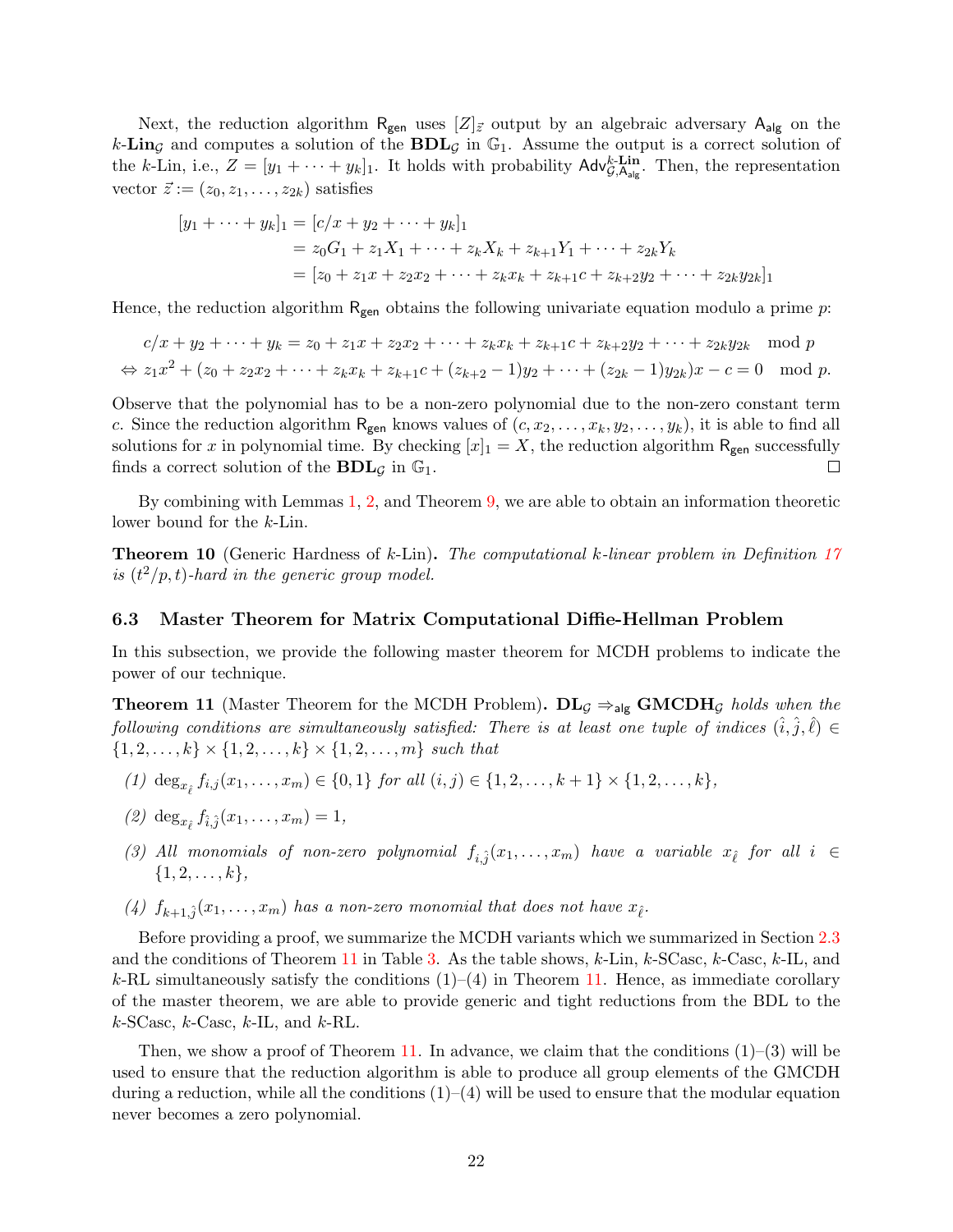| problem                  | $\hat{i}$                                                                                                | $x_{\hat{\ell}}$ | reduction? |
|--------------------------|----------------------------------------------------------------------------------------------------------|------------------|------------|
| $k$ -Lin                 |                                                                                                          | $a_{\hat{i}}$    | Yes        |
| $k$ -SCasc               | $\left\  \begin{array}{ll} \{1,2,\ldots,k\} & \hat{i} \\ \{1,2,\ldots,k\} & \hat{i} \end{array} \right.$ | $\alpha$         | Yes        |
| $k\text{-}\mathrm{Case}$ | $\{1, 2, \ldots, k\}$ $\hat{i}$                                                                          | $a_{\hat{i}}$    | Yes        |
| $k$ -IL                  | $\{1, 2, , k\}$ $\hat{i}$ $a + \hat{i} - 1$                                                              |                  | Yes        |
| $k$ -RL                  | $\{1, 2, \ldots, k\}$ $\hat{i}$                                                                          | $a_{\hat{i}}$    | Yes        |

Table 3: Applicability of our technique in cyclic groups

*Proof.* We construct a generic and tight reduction algorithm R<sub>gen</sub>. Specifically, the reduction algorithm R<sub>gen</sub> uses an algebraic adversary A<sub>alg</sub> on the **GMCDH**<sub>*G*</sub> only once and constructs an algebraic adversary  $B_{\mathsf{alg}} := R_{\mathsf{gen}}^{\mathsf{A}_{\mathsf{alg}}}$  on the  $\mathbf{BDL}_{\mathcal{G}}$  in  $\mathbb{G}_1$ .

The reduction algorithm  $\mathsf{R}_{\mathsf{gen}}$  is given a bilinear group description  $\mathcal{G} := (\mathbb{G}_1, \mathbb{G}_2, \mathbb{G}_T, G_1, G_2, e, p)$ and an instance of the **BDL**<sub>*G*</sub> in  $\mathbb{G}_1$ , i.e.,  $X := [x]_1 \in \mathbb{G}$  for an unknown  $x \in \mathbb{Z}_p$ . Thanks to the condition (1), we use the notation

$$
f_{i,j}(x_1,\ldots,x_m) = f_{i,j}^{\mathsf{L}}(x_1,\ldots,x_{\hat{\ell}-1},x_{\hat{\ell}+1},\ldots,x_m)x_{\hat{\ell}} + f_{i,j}^{\mathsf{R}}(x_1,\ldots,x_{\hat{\ell}-1},x_{\hat{\ell}+1},\ldots,x_m)
$$

for all  $(i, j) \in \{1, 2, \ldots, k + 1\} \times \{1, 2, \ldots, k\}$ . Thanks to the condition (2),

$$
f_{\hat{i},\hat{j}}^{\mathsf{L}}(x_1,\ldots,x_{\hat{\ell}-1},x_{\hat{\ell}+1},\ldots,x_m)\neq 0
$$

holds. Thanks to the condition  $(3)$ ,

$$
f_{i,\hat{j}}^{\mathsf{R}}(x_1,\ldots,x_{\hat{\ell}-1},x_{\hat{\ell}+1},\ldots,x_m)=0
$$

holds for all  $i \in \{1, 2, \ldots, k\}$ . Thanks to the condition (4),

$$
f_{k+1,\hat{j}}^{\mathsf{R}}(x_1,\ldots,x_{\hat{\ell}-1},x_{\hat{\ell}+1},\ldots,x_m) \neq 0
$$

holds. Then, the reduction algorithm  $R_{gen}$  creates an instance of the  $GMCDH<sub>G</sub>$  as follows: Pick random  $(c, r_1, \ldots, r_{\hat{\ell}-1}, r_{\hat{\ell}+1}, \cdots, r_m, s_1, \ldots, s_{\hat{j}-1}, s_{\hat{j}+1}, \cdots, s_k) \stackrel{\$}{\leftarrow} \mathbb{Z}_p^{m+k-1}$ . If  $c = 0$  or  $f_{k+1,\hat{j}}^{\mathsf{R}}(r_1,\ldots,r_{\hat{\ell}-1},r_{\hat{\ell}+1},\ldots,r_m) = 0$ , then resample the values. Otherwise, compute

$$
X_i = f_{i,j}^{\mathsf{L}}(r_1, \dots, r_{\hat{\ell}-1}, r_{\hat{\ell}+1}, \dots, r_m) \cdot X + f_{i,j}^{\mathsf{R}}(r_1, \dots, r_{\hat{\ell}-1}, r_{\hat{\ell}+1}, \dots, r_m) \cdot G_1
$$
  
=  $[f_{i,j}^{\mathsf{L}}(r_1, \dots, r_{\hat{\ell}-1}, r_{\hat{\ell}+1}, \dots, r_m) \cdot x + f_{i,j}^{\mathsf{R}}(r_1, \dots, r_{\hat{\ell}-1}, r_{\hat{\ell}+1}, \dots, r_m)]_1 \in \mathbb{G}_1$ 

for all  $(i, j) \in \{1, 2, \ldots, k + 1\} \times \{1, 2, \ldots, k\},\$ 

$$
Y_j = \sum_{j=1}^{\hat{j}-1} \left( f_{i,j}^{\mathsf{L}}(r_1, \ldots, r_{\hat{\ell}-1}, r_{\hat{\ell}+1}, \ldots, r_m) \cdot X + f_{i,j}^{\mathsf{R}}(r_1, \ldots, r_{\hat{\ell}-1}, r_{\hat{\ell}+1}, \ldots, r_m) \cdot G_1 \right) s_j
$$
  
+  $f_{i,j}^{\mathsf{L}}(r_1, \ldots, r_{\hat{\ell}-1}, r_{\hat{\ell}+1}, \ldots, r_m) \cdot cG_1$   
+  $\sum_{j=\hat{j}+1}^{k} \left( f_{i,j}^{\mathsf{L}}(r_1, \ldots, r_{\hat{\ell}-1}, r_{\hat{\ell}+1}, \ldots, r_m) \cdot X + f_{i,j}^{\mathsf{R}}(r_1, \ldots, r_{\hat{\ell}-1}, r_{\hat{\ell}+1}, \ldots, r_m) \cdot G_1 \right) s_j$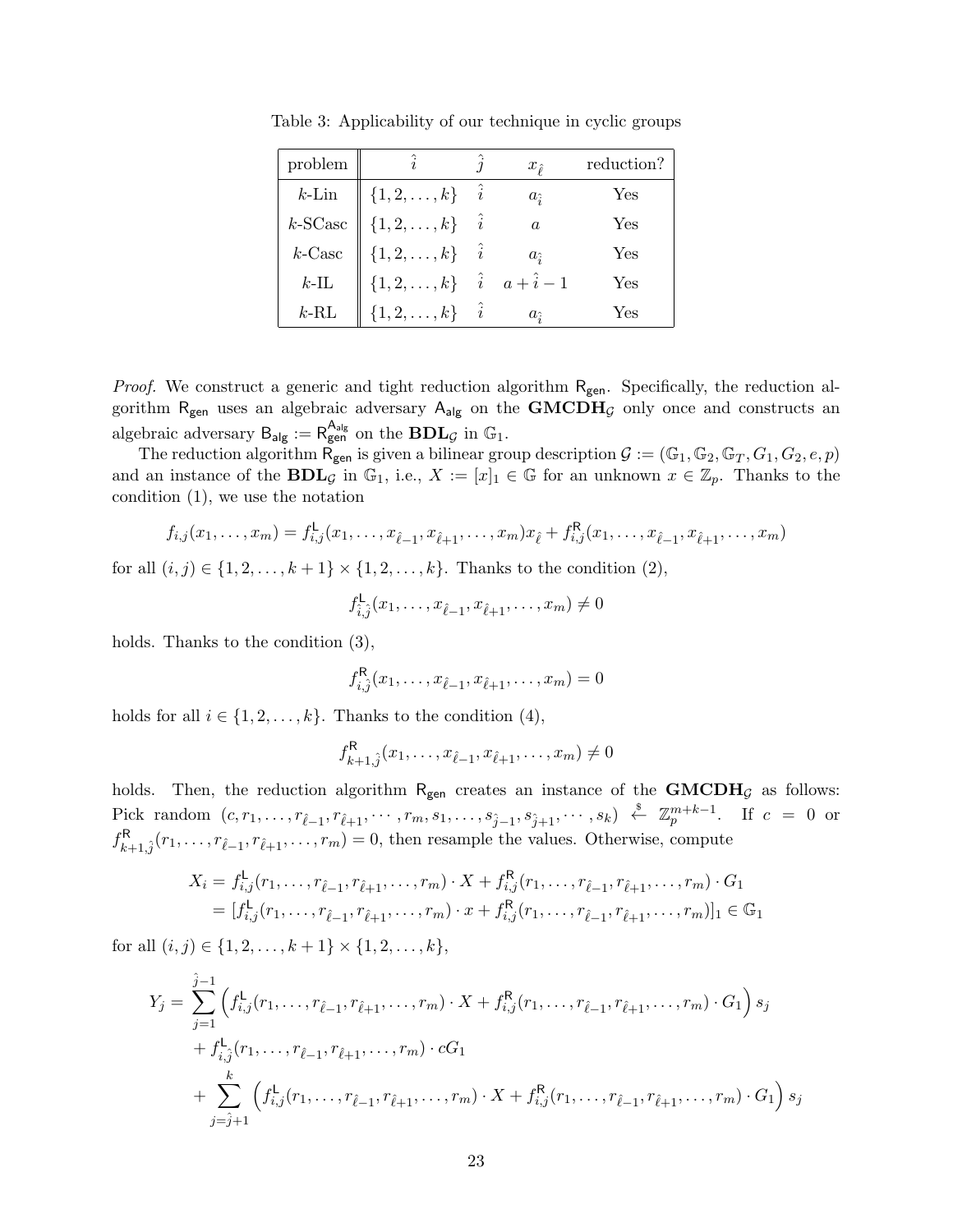$$
= [\sum_{j=1}^k \left( f_{i,j}^{\mathsf{L}}(r_1,\ldots,r_{\hat{\ell}-1},r_{\hat{\ell}+1},\ldots,r_m) \cdot x + f_{i,j}^{\mathsf{R}}(r_1,\ldots,r_{\hat{\ell}-1},r_{\hat{\ell}+1},\ldots,r_m) \right) s_j]_1 \in \mathbb{G}_1
$$

for all  $i \in \{1, 2, \ldots, k\}$  by implicitly setting

$$
(x_1, \ldots, x_{\hat{\ell}-1}, x_{\hat{\ell}}, x_{\hat{\ell}+1}, \cdots, x_m, y_1, \ldots, y_{\hat{j}-1}, y_{\hat{j}}, y_{\hat{j}+1}, \cdots, y_k)
$$
  
=  $(r_1, \ldots, r_{\hat{\ell}-1}, x, r_{\hat{\ell}+1}, \cdots, r_m, s_1, \ldots, s_{\hat{j}-1}, c/x, s_{\hat{j}+1}, \cdots, s_k).$ 

Then, the reduction algorithm  $R_{gen}$  gives a bilinear group description  $\mathcal{G} := (\mathbb{G}_1, \mathbb{G}_2, \mathbb{G}_T, G_1, G_2, e, p)$ and group elements  $((X_{i,j})_{(i,j)\in\{1,2,\ldots,k+1\}\times\{1,2,\ldots,k\}}, (Y_i)_{i\in\{1,2,\ldots,k\}}) \in \mathbb{G}_1^{k(k+2)}$  $_1^{\kappa(\kappa+2)}$  to  $A_{\text{alg}}$ . Observe that a set of group elements is a valid GMCDH instance since  $y_{\hat{j}}$  is independently distributed of x to uniform in  $\mathbb{Z}_p$  from  $A_{\text{alg}}$ 's view. Hence, an algebraic adversary  $A_{\text{alg}}$  outputs a correct solution  $[Z]_{\bar{z}}$ with an advantage  $\mathsf{Adv}_{\mathcal{G},\mathsf{A}_{\mathsf{alg}}}^{\mathbf{GMCDH}}$  and a running time  $\mathsf{Time}_{\mathcal{G},\mathsf{A}_{\mathsf{alg}}}^{\mathbf{GMCDH}}$ .

Next, the reduction algorithm  $R_{gen}$  uses  $[Z]_{\vec{z}}$  output by an algebraic adversary  $A_{alg}$  on the  $\mathbf{GMCDH}_{\mathcal{G}}$  and computes a solution of the  $\mathbf{BDL}_{\mathcal{G}}$  in  $\mathbb{G}_1$ . Assume the output is a correct solution of the GMCDH, i.e.,  $Z = \left[\sum_{j=1}^{k} f_{k+1,j}(x_1, \ldots, x_m) y_j\right]_1$ . It holds with probability  $\mathsf{Adv}_{\mathcal{G},\mathsf{A}_{\mathsf{alg}}}^{\mathbf{GMCDH}_{\mathcal{G}}}$ . Then, the representation vector  $\vec{z} := (z_0, (z_{i,j})_{(i,j) \in \{1,2,\dots,k+1\} \times \{1,2,\dots,k\}}, (z'_i)_{i \in \{1,2,\dots,k\}})$  satisfies

$$
\sum_{j=1}^{k} f_{k+1,j}(x_1, \ldots, x_m) y_j]_1
$$
\n
$$
= z_0 G_1 + \sum_{j=1}^{k} \sum_{i=1}^{k+1} z_{i,j} X_{i,j} + \sum_{i=1}^{k} z'_i Y_i
$$
\n
$$
= [z_0 + \sum_{j=1}^{k} \sum_{i=1}^{k+1} z_{i,j} \left( f_{i,j}^{\mathsf{L}}(r_1, \ldots, r_{\hat{\ell}-1}, r_{\hat{\ell}+1}, \ldots, r_m) x + f_{i,j}^{\mathsf{R}}(r_1, \ldots, r_{\hat{\ell}-1}, r_{\hat{\ell}+1}, \ldots, r_m) \right)
$$
\n
$$
+ \sum_{i=1}^{k} z'_i \cdot \sum_{j=1}^{j-1} \left( f_{i,j}^{\mathsf{L}}(r_1, \ldots, r_{\hat{\ell}-1}, r_{\hat{\ell}+1}, \ldots, r_m) x + f_{i,j}^{\mathsf{R}}(r_1, \ldots, r_{\hat{\ell}-1}, r_{\hat{\ell}+1}, \ldots, r_m) \right) s_j
$$
\n
$$
+ \sum_{i=1}^{k} z'_i f_{i,j}^{\mathsf{L}}(r_1, \ldots, r_{\hat{\ell}-1}, r_{\hat{\ell}+1}, \ldots, r_m) c
$$
\n
$$
+ \sum_{i=1}^{k} z'_i \cdot \sum_{j=\hat{j}+1}^{k} \left( f_{i,j}^{\mathsf{L}}(r_1, \ldots, r_{\hat{\ell}-1}, r_{\hat{\ell}+1}, \ldots, r_m) x + f_{i,j}^{\mathsf{R}}(r_1, \ldots, r_{\hat{\ell}-1}, r_{\hat{\ell}+1}, \ldots, r_m) \right) s_j \Big]_1
$$
\n
$$
= \Big[ \left( \sum_{j=1}^{k} \sum_{i=1}^{k+1} z_{i,j} f_{i,j}^{\mathsf{L}}(r_1, \ldots, r_{\hat{\ell}-1}, r_{\hat{\ell}+1}, \ldots, r_m) + \sum_{j=1}^{k} \sum_{i=1}^{i-1} z'_i f_{i,j}^{\mathsf{L}}(r_1, \ldots, r_{\hat{\ell}-1}, r_{\hat{\ell}
$$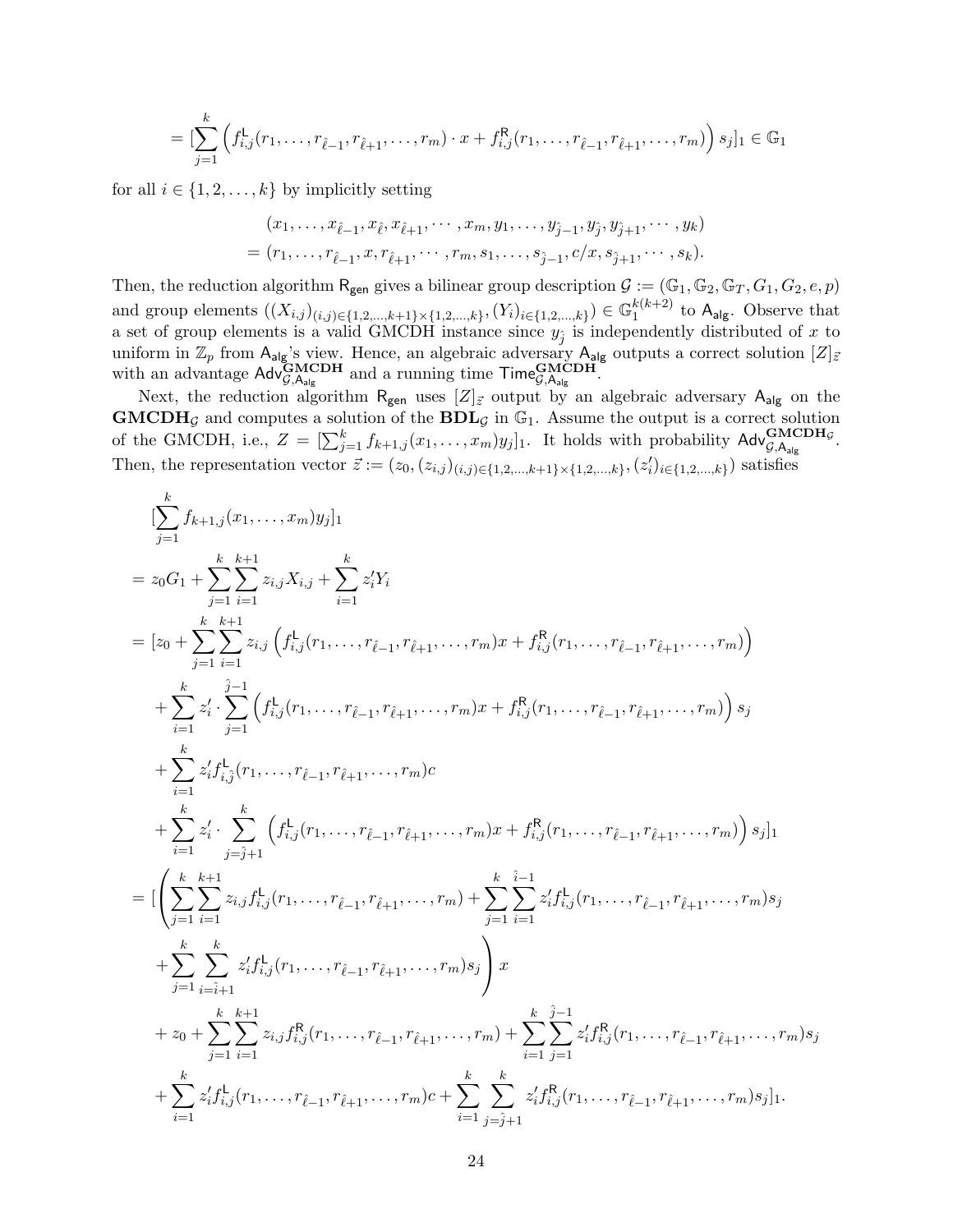Furthermore,

$$
\sum_{j=1}^{k} f_{k+1,j}(x_1, \ldots, x_m) y_j
$$
\n
$$
= \sum_{j=1}^{\hat{j}-1} \left( f_{k+1,j}^{\mathsf{L}}(r_1, \ldots, r_{\hat{\ell}-1}, r_{\hat{\ell}+1}, \ldots, r_m) x + f_{k+1,j}^{\mathsf{R}}(r_1, \ldots, r_{\hat{\ell}-1}, r_{\hat{\ell}+1}, \ldots, r_m) \right) s_j
$$
\n
$$
+ f_{k+1,\hat{j}}^{\mathsf{R}}(r_1, \ldots, r_{\hat{\ell}-1}, r_{\hat{\ell}+1}, \ldots, r_m) c + f_{k+1,\hat{j}}^{\mathsf{R}}(r_1, \ldots, r_{\hat{\ell}-1}, r_{\hat{\ell}+1}, \ldots, r_m) (c/x)
$$
\n
$$
+ \sum_{j=\hat{j}+1}^{k} \left( f_{k+1,j}^{\mathsf{L}}(r_1, \ldots, r_{\hat{\ell}-1}, r_{\hat{\ell}+1}, \ldots, r_m) x + f_{k+1,j}^{\mathsf{R}}(r_1, \ldots, r_{\hat{\ell}-1}, r_{\hat{\ell}+1}, \ldots, r_m) \right) s_j
$$
\n
$$
= \left( \sum_{j=1}^{\hat{j}-1} f_{k+1,j}^{\mathsf{L}}(r_1, \ldots, r_{\hat{\ell}-1}, r_{\hat{\ell}+1}, \ldots, r_m) s_j + \sum_{j=\hat{j}+1}^{k} f_{k+1,j}^{\mathsf{L}}(r_1, \ldots, r_{\hat{\ell}-1}, r_{\hat{\ell}+1}, \ldots, r_m) s_j \right) x
$$
\n
$$
+ \sum_{j=1}^{\hat{j}-1} f_{k+1,j}^{\mathsf{R}}(r_1, \ldots, r_{\hat{\ell}-1}, r_{\hat{\ell}+1}, \ldots, r_m) s_j + f_{k+1,\hat{j}}^{\mathsf{R}}(r_1, \ldots, r_{\hat{\ell}-1}, r_{\hat{\ell}+1}, \ldots, r_m) c
$$
\n
$$
+ \sum_{j=\hat{j}+1}^{k} f_{k+1,j}^{\mathsf{R}}(r_1, \ldots, r_{\hat{\ell}-1}, r_{\hat{\ell}+1}, \
$$

holds. Hence, the reduction algorithm  $\mathsf{R}_{\mathsf{gen}}$  obtains the following univariate equation modulo a prime *p*:

$$
\left(\sum_{j=1}^{j-1} f_{k+1,j}^{L}(r_{1},\ldots,r_{\hat{\ell}-1},r_{\hat{\ell}+1},\ldots,r_{m})s_{j} + \sum_{j=\hat{j}+1}^{k} f_{k+1,j}^{L}(r_{1},\ldots,r_{\hat{\ell}-1},r_{\hat{\ell}+1},\ldots,r_{m})s_{j}\right)x
$$
\n
$$
+ \sum_{j=1}^{j-1} f_{k+1,j}^{R}(r_{1},\ldots,r_{\hat{\ell}-1},r_{\hat{\ell}+1},\ldots,r_{m})s_{j} + f_{k+1,\hat{j}}^{R}(r_{1},\ldots,r_{\hat{\ell}-1},r_{\hat{\ell}+1},\ldots,r_{m})c
$$
\n
$$
+ \sum_{j=\hat{j}+1}^{k} f_{k+1,j}^{R}(r_{1},\ldots,r_{\hat{\ell}-1},r_{\hat{\ell}+1},\ldots,r_{m})s_{j}
$$
\n
$$
+ f_{k+1,\hat{j}}^{R}(r_{1},\ldots,r_{\hat{\ell}-1},r_{\hat{\ell}+1},\ldots,r_{m})c/x)
$$
\n
$$
= \left(\sum_{j=1}^{k} \sum_{i=1}^{k+1} z_{i,j} f_{i,j}^{L}(r_{1},\ldots,r_{\hat{\ell}-1},r_{\hat{\ell}+1},\ldots,r_{m}) + \sum_{j=1}^{k} \sum_{i=1}^{i-1} z'_{i,j} f_{i,j}^{L}(r_{1},\ldots,r_{\hat{\ell}-1},r_{\hat{\ell}+1},\ldots,r_{m})s_{j}
$$
\n
$$
+ \sum_{j=1}^{k} \sum_{i=\hat{i}+1}^{k} z'_{i,j} f_{i,j}^{L}(r_{1},\ldots,r_{\hat{\ell}-1},r_{\hat{\ell}+1},\ldots,r_{m}) + \sum_{i=1}^{k} \sum_{j=1}^{j-1} z'_{i,j} f_{i,j}^{R}(r_{1},\ldots,r_{\hat{\ell}-1},r_{\hat{\ell}+1},\ldots,r_{m})s_{j}
$$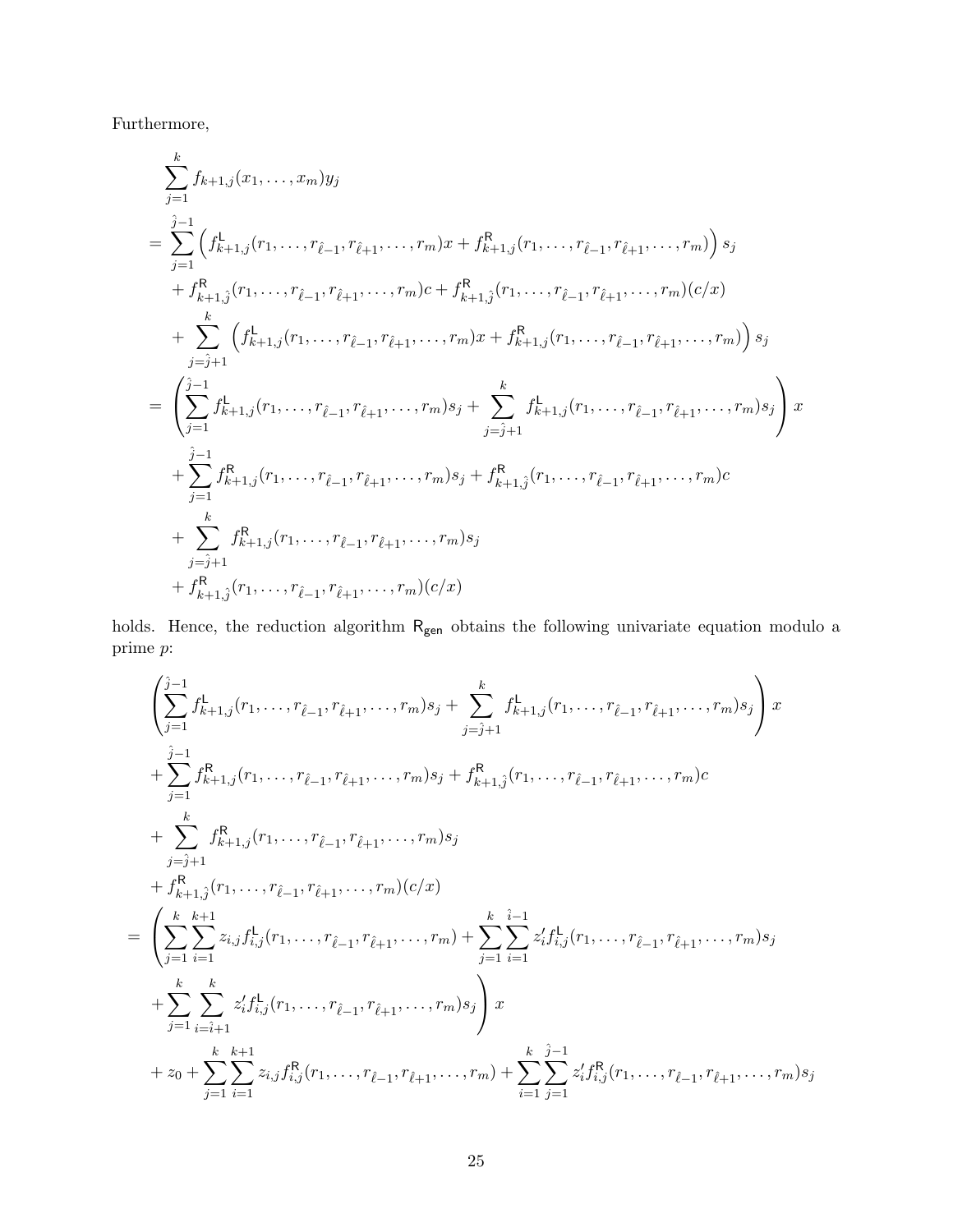$$
+\sum_{i=1}^{k} z'_{i} f_{i,j}^{1}(r_{1},\ldots,r_{\ell-1},r_{\ell+1},\ldots,r_{m})c+\sum_{i=1}^{k} \sum_{j=\hat{j}+1}^{k} z'_{i} f_{i,j}^{R}(r_{1},\ldots,r_{\ell-1},r_{\ell+1},\ldots,r_{m})s_{j} \mod p
$$
  
\n
$$
\Leftrightarrow \left(\sum_{j=1}^{\hat{j}-1} f_{k+1,j}^{1}(r_{1},\ldots,r_{\ell-1},r_{\ell+1},\ldots,r_{m})s_{j}+\sum_{j=\hat{j}+1}^{k} f_{k+1,j}^{1}(r_{1},\ldots,r_{\ell-1},r_{\ell+1},\ldots,r_{m})s_{j}
$$
  
\n
$$
-\sum_{j=1}^{k} \sum_{i=1}^{k+1} z_{i,j} f_{i,j}^{1}(r_{1},\ldots,r_{\ell-1},r_{\ell+1},\ldots,r_{m})-\sum_{j=1}^{k} \sum_{i=1}^{\hat{i}-1} z'_{i,j} f_{i,j}^{1}(r_{1},\ldots,r_{\ell-1},r_{\ell+1},\ldots,r_{m})s_{j}
$$
  
\n
$$
-\sum_{j=1}^{k} \sum_{i=\hat{i}+1}^{k} z'_{i,j} f_{i,j}^{1}(r_{1},\ldots,r_{\ell-1},r_{\ell+1},\ldots,r_{m})s_{j}\right)x^{2}
$$
  
\n
$$
+\left(\sum_{j=1}^{\hat{j}-1} f_{k+1,j}^{R}(r_{1},\ldots,r_{\ell-1},r_{\ell+1},\ldots,r_{m})s_{j}+f_{k+1,j}^{R}(r_{1},\ldots,r_{\ell-1},r_{\ell+1},\ldots,r_{m})c
$$
  
\n
$$
+\sum_{j=1}^{k} f_{k+1,j}^{R}(r_{1},\ldots,r_{\ell-1},r_{\ell+1},\ldots,r_{m})s_{j}-z_{0}
$$
  
\n
$$
+\sum_{j=1}^{k} \sum_{i=1}^{k+1} z_{i,j} f_{i,j}^{R}(r_{1},\ldots,r_{\ell-1},r_{\ell+1},\ldots,r_{m})c+\sum_{i=1}^{k} \sum_{j=1}^{k} z'_{
$$

Observe that the polynomial has to be a non-zero polynomial due to the non-zero constant term *c* and non-zero  $h_{i,\hat{j}}(x_1,\ldots,x_{\hat{\ell}-1},x_{\hat{\ell}+1},\ldots,x_m)$ . Since the reduction algorithm R<sub>gen</sub> knows values of  $(c, x_1, \ldots, x_{\hat{\ell}-1}, x_{\hat{\ell}+1}, \cdots, x_m, y_1, \ldots, y_{\hat{j}-1}, y_{\hat{j}+1}, \cdots, y_k)$ , it is able to find all solutions for x in polynomial time. By checking  $[x]_1 = X$ , the reduction algorithm  $R_{gen}$  successfully finds a correct solution of the  $BDL<sub>G</sub>$  in  $\mathbb{G}<sub>1</sub>$ .  $\Box$ 

By combining with Lemmas 1, 2, and Theorem 11, we are able to obtain an information theoretic lower bound for the GMCDH as follows.

**Theorem 12** (Generic Hardness of GMCDH)**.** *The generalized matrix computational Diffie-Hellman problem in Definition* 22 *is*  $(t^2/p, t)$ *-hard in the generic group model if the conditions (1)–(4) of Theorem 11 simultaneously hold.*

# **7 Reduction for Matrix Kernel Diffie-Hellman Problem**

In this section, we show generic and tight reductions from the bilinear discrete logarithm (BDL) problem in G<sup>1</sup> to the matrix kernel Diffie-Hellman (MKDH) problem in an *algebraic bilinear group model specific to the MKDH* which we define in Section 7.1. In this section, we only provide a master theorem in Section 7.2 since it is much simpler than other reductions in previous sections. The simplicity stems from the fact that  $G_2$  is the only group element in  $\mathbb{G}_2$  that an MKDH adversary receives.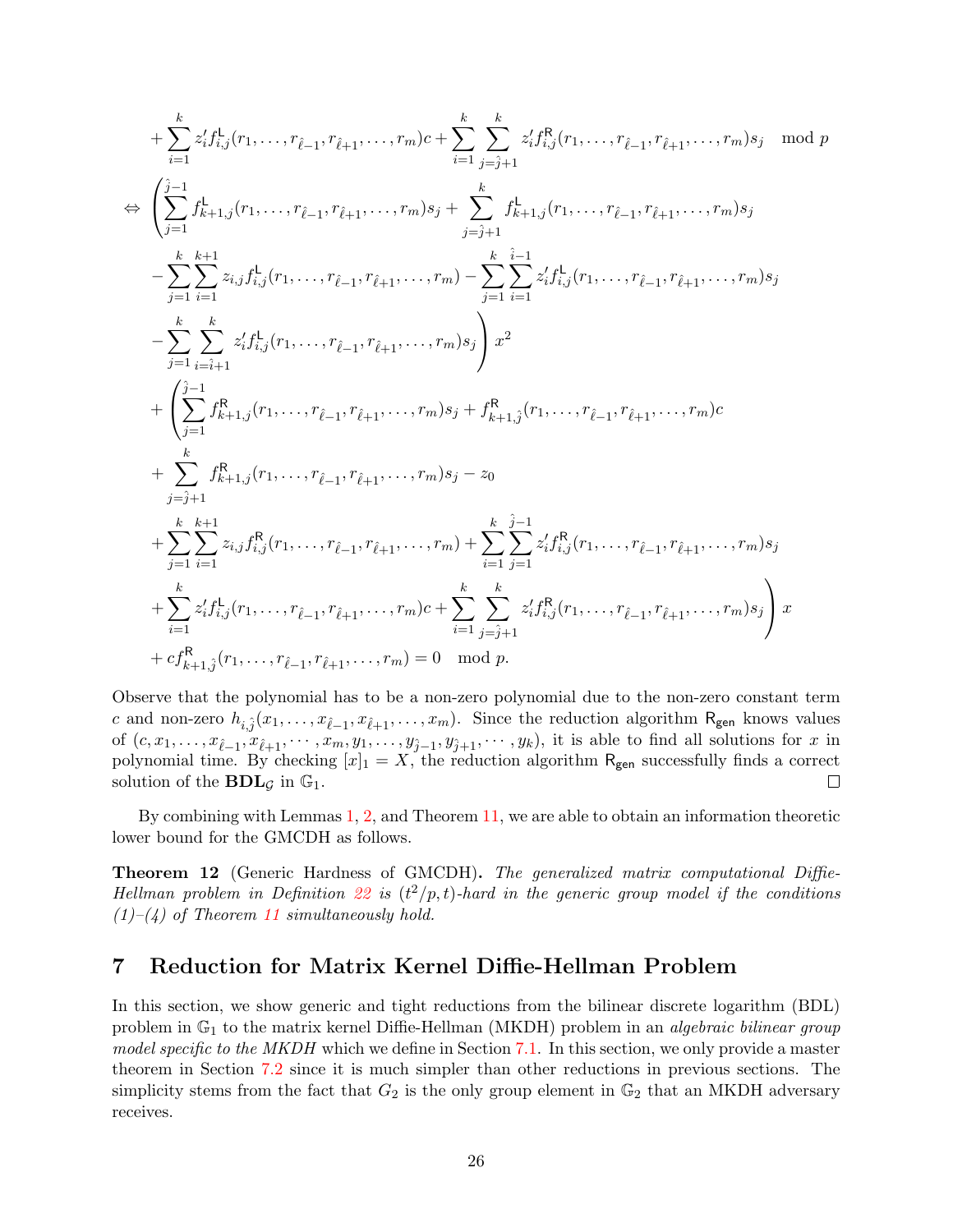### **7.1 Algebraic Group Model for Matrix Kernel Diffie-Hellman Problem**

In advance of the reduction, we define an algebraic algorithm for MKDH problems. We define the notion to be compatible with MKDH problems so that the only group element in  $\mathbb{G}_2$  that the algorithm receives is a generator  $G_2$  and the outputs are in  $\mathbb{G}_2$ . The definition is almost the same as Definition 29 in the sense that the algebraic algorithm is able to output only group elements which are derived from group additions in  $\mathbb{G}_2$  of the only given element  $G_2$ . Furthermore, the algebraic algorithm should also output a *representation* which indicates how output group elements are calculated. Here, the algebraic algorithm outputs a discrete logarithm of the output as a representation. We formally provide a definition as follows.

**Definition 32** (Algebraic Algorithm for Matrix CDH)**.** *An algorithm* Aalg *executed in an algebraic security game*  $\mathbf{G}_{\mathcal{G}}$  *in an asymmetric bilinear group*  $\mathcal{G} := (\mathbb{G}, \mathbb{G}_T, G_1, G_2, e, p)$  *is called* algebraic *if for all group elements*  $Z \in \mathbb{G}_2$  *that*  $A_{alg}$  *outputs, it additionally returns the representation of*  $Z$  *with respect to given group elements. Specifically,*  $A_{alg}$  *must also return*  $z \in \mathbb{Z}_p$  *such that*  $Z = zG_2$ *. We use*  $|Z|_z$  *to denote such an output.* 

To be precise, the definition captures not only the MKDH problem but also any computational problem all of whose inputs and outputs are in  $\mathbb{G}_1$  and  $\mathbb{G}_2$ , respectively.

### **7.2 Master Theorem for Matrix Kernel Diffie-Hellman Problem**

In this subsection, we provide the following master theorem for the GMKDH problem.

**Theorem 13** (Master Theorem for the MKDH Problem). **BDL**<sub>*G*</sub>  $\Rightarrow$ <sub>alg</sub> **GMKDH***G holds when the following conditions are simultaneouslyl satisfied: There is at least one index*  $\ell \in \{1, 2, \ldots, m\}$ *such that*

- $\deg_{x_{\hat{\ell}}} f_{i,j}(x_1,\ldots,x_m) \in \{0,1\}$  for all  $(i,j) \in \{1,2,\ldots,k+1\} \times \{1,2,\ldots,k\}.$
- *There are no integer vectors*  $\mathbf{v} = (v_1, \ldots, v_{k+1}) \in \mathbb{Z}_p^{k+1} \setminus \{\mathbf{0}_{k+1}\}$  *that satisfy*  $\sum_{i=1}^{k+1} v_i f_{i,j}(x_1, \ldots, x_m) = 0 \mod p \text{ for all } j \in \{1, 2, \ldots, k\}.$

Then, we show a proof of Theorem 13. In advance, we claim that the condition (1) will be used to ensure that the reduction algorithm is able to produce all group elements of the GMKDH during a reduction, while both the conditions (1) and (2) will be used to ensure that the modular equation never becomes a zero polynomial.

*Proof.* We construct a generic and tight reduction algorithm  $R_{gen}$ . Specifically, the reduction algorithm  $R_{gen}$  uses an algebraic adversary  $A_{alg}$  on the  $GMKDH<sub>G</sub>$  only once and construct an algebraic adversary  $B_{\mathsf{alg}} := R_{\mathsf{gen}}^{\mathsf{A}_{\mathsf{alg}}}$  on the  $\mathbf{BDL}_{\mathcal{G}}$  in  $\mathbb{G}_1$ .

The reduction algorithm  $R_{gen}$  is given a group description  $\mathcal{G} := (\mathbb{G}_1, \mathbb{G}_2, \mathbb{G}_T, G_1, G_2, e, p)$  and an instance of the **BDL**<sub>*G*</sub> in  $\mathbb{G}_1$ , i.e.,  $X := [x]_1 \in \mathbb{G}$  for an unknown  $x \in \mathbb{Z}_p$ . Thanks to the condition (1), we use the notation

$$
f_{i,j}(x_1,\ldots,x_m)=f_{i,j}^{\mathsf{L}}(x_1,\ldots,x_{\hat{\ell}-1},x_{\hat{\ell}+1},\ldots,x_m)x_{\hat{\ell}}+f_{i,j}^{\mathsf{R}}(x_1,\ldots,x_{\hat{\ell}-1},x_{\hat{\ell}+1},\ldots,x_m)
$$

for all  $(i, j) \in \{1, 2, \ldots, k+1\} \times \{1, 2, \ldots, k\}$ . Then, the reduction algorithm R<sub>gen</sub> creates an instance of the **GMKDH**<sub>G</sub> as follows: Pick random  $(r_1, \ldots, r_{\hat{\ell}-1}, r_{\hat{\ell}+1}, \cdots, r_m) \overset{\$}{\leftarrow} \mathbb{Z}_p^{m-1}$ . If there are integer vectors  $\mathbf{z} = (z_1, \ldots, z_{k+1}) \in \mathbb{Z}_p^{k+1}$  that satisfy  $\sum_{i=1}^{k+1} z_i f_{i,j}^{\mathsf{L}}(r_1, \ldots, r_{\hat{\ell}-1}, r_{\hat{\ell}+1}, \ldots, r_m) =$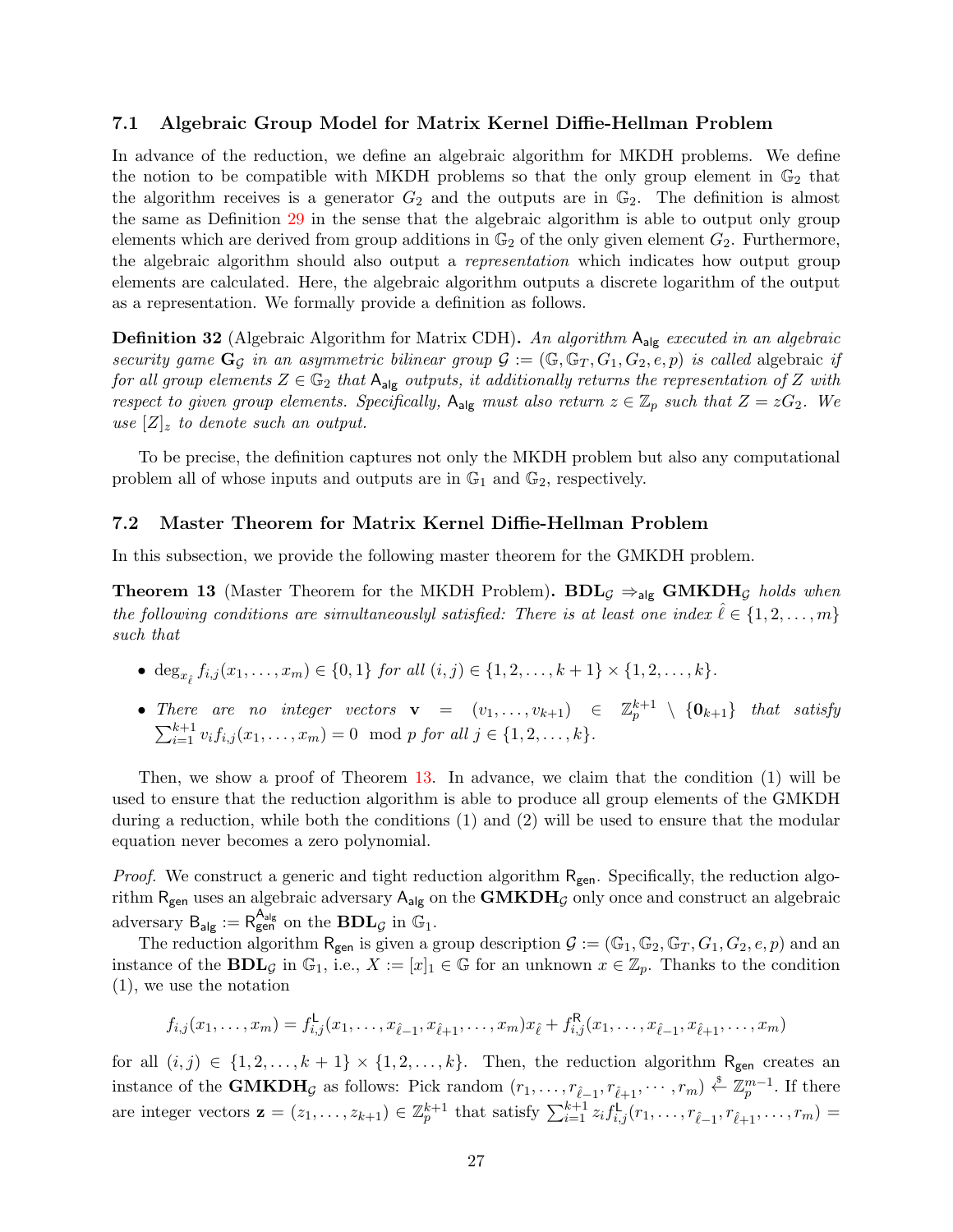$\sum_{i=1}^{k+1} z_i f_{i,j}^{\mathsf{L}}(r_1,\ldots,r_{\hat{\ell}-1},r_{\hat{\ell}+1},\ldots,r_m) = 0 \mod p$  for all  $j \in \{1,2,\ldots,k\}$ , then resample the values. Otherwise, compute

$$
X_i = f_{i,j}^{\mathsf{L}}(r_1, \dots, r_{\hat{\ell}-1}, r_{\hat{\ell}+1}, \dots, r_m) \cdot X + f_{i,j}^{\mathsf{R}}(r_1, \dots, r_{\hat{\ell}-1}, r_{\hat{\ell}+1}, \dots, r_m) \cdot G_1
$$
  
=  $[f_{i,j}^{\mathsf{L}}(r_1, \dots, r_{\hat{\ell}-1}, r_{\hat{\ell}+1}, \dots, r_m) \cdot x + f_{i,j}^{\mathsf{R}}(r_1, \dots, r_{\hat{\ell}-1}, r_{\hat{\ell}+1}, \dots, r_m)]_1 \in \mathbb{G}_1$ 

for all  $(i, j) \in \{1, 2, \ldots, k+1\} \times \{1, 2, \ldots, k\}$  by implicitly setting

$$
(x_1, \ldots, x_{\hat{\ell}-1}, x_{\hat{\ell}}, x_{\hat{\ell}+1}, \cdots, x_m) = (r_1, \ldots, r_{\hat{\ell}-1}, x, r_{\hat{\ell}+1}, \cdots, r_m).
$$

Then, the reduction algorithm  $R_{gen}$  gives a bilinear group description  $G := (\mathbb{G}_1, \mathbb{G}_2, \mathbb{G}_T, G_1, G_2, e, p)$ and group elements  $(X_{i,j})_{(i,j)\in\{1,2,\ldots,k+1\}\times\{1,2,\ldots,k\}} \in \mathbb{G}_1^{k(k+1)}$  $_1^{\kappa(\kappa+1)}$  to A<sub>alg</sub>. Observe that a set of group elements is a valid GMKDH instance from  $A_{alg}$ 's view. Hence, an algebraic adversary  $A_{alg}$  outputs a correct solution  $[Z]_{\vec{z}}$  with an advantage  $\text{Adv}_{\mathcal{G},A_{\text{alg}}}^{\text{GMKDH}}$  and a running time  $\text{Time}_{\mathcal{G},A_{\text{alg}}}^{\text{GMKDH}}$ .

The reduction algorithm  $R_{gen}$  gives a group description  $\mathcal{G} := (\mathbb{G}_1, \mathbb{G}_2, \mathbb{G}_T, G_1, G_2, e, p)$  and group  $\text{elements } (X_{i,j} := [f_{i,j}(x_1,\ldots,x_m)]_1)_{(i,j)\in\{1,2,\ldots,k+1\}\times\{1,2,\ldots,k\}} \in \mathbb{G}_1^{k(k+1)}$  $_1^{\kappa(\kappa+1)}$  to  $A_{\text{alg}}$ . The set of group elements is a valid GMKDH instance as observed above. Hence, an algebraic adversary  $A_{\mathsf{alg}}$  outputs a correct solution  $[\vec{Z}]_{\vec{z}}$  with an advantage  $\mathsf{Adv}_{\mathcal{G},\mathsf{A}_{\mathsf{alg}}}^{\mathbf{GMKDH}}$  and a running time  $\mathsf{Time}_{\mathcal{G},\mathsf{A}_{\mathsf{alg}}}^{\mathbf{GMKDH}}$ .

Next, the reduction algorithm  $R_{gen}$  uses  $[Z_1]_{z_1}, \ldots, [Z_{k+1}]_{z_{k+1}}$  output by an algebraic adversary  $A_{\text{alg}}$  on the **GMKDH**<sub>*G*</sub> and computes a solution of the **BDL**<sub>*G*</sub> in  $\mathbb{G}_1$ . Assume the output is a correct solution of the GMKDH, i.e.,

$$
\sum_{i=1}^{k+1} z_i \left( f_{i,j}^{\mathsf{L}}(r_1,\ldots,r_{\hat{\ell}-1},r_{\hat{\ell}+1},\ldots,r_m)x + f_{i,j}^{\mathsf{L}}(r_1,\ldots,r_{\hat{\ell}-1},r_{\hat{\ell}+1},\ldots,r_m) \right) = 0 \mod p.
$$

It holds with probability  $\mathsf{Adv}_{\mathcal{G},A_{alg}}^{\mathbf{GMKDH}_{\mathcal{G}}}$ . Then, the reduction algorithm  $R_{gen}$  finds an index  $\hat{j}$ such that  $\sum_{i=1}^{k+1} z_i f_{i,j}^{\mathsf{L}}(r_1,\ldots,r_{\hat{\ell}-1},r_{\hat{\ell}+1},\ldots,r_m) \neq 0 \mod p$  and obtains the following univariate equation modulo a prime *p*:

$$
\sum_{i=1}^{k+1} z_i \left( f_{i,\hat{j}}^{\mathsf{L}}(r_1,\ldots,r_{\hat{\ell}-1},r_{\hat{\ell}+1},\ldots,r_m)x + f_{i,\hat{j}}^{\mathsf{L}}(r_1,\ldots,r_{\hat{\ell}-1},r_{\hat{\ell}+1},\ldots,r_m) \right) = \left( \sum_{i=1}^{k+1} z_i f_{i,\hat{j}}^{\mathsf{L}}(r_1,\ldots,r_{\hat{\ell}-1},r_{\hat{\ell}+1},\ldots,r_m) \right) x + \left( \sum_{i=1}^{k+1} z_i f_{i,\hat{j}}^{\mathsf{R}}(r_1,\ldots,r_{\hat{\ell}-1},r_{\hat{\ell}+1},\ldots,r_m) \right) = 0 \mod p.
$$

 $\begin{array}{llll}\n\frac{k+1}{i} z_i f_{i,j}^{\mathsf{L}}(r_1, \ldots, r_{\hat{\ell}-1}, r_{\hat{\ell}+1}, \ldots, r_m) & \neq & 0 & \text{holds} & \text{and} \n\end{array}$ Thanks to the above check, the polynomial is non-zero. Since the reduction algorithm  $R_{gen}$  knows values of  $(r_1, \ldots, r_{\hat{\ell}-1}, r_{\hat{\ell}+1}, \ldots, r_m, z_1, \ldots, z_{k+1})$ , it is able to find all solutions for *x* in polynomial time. By checking  $[x]_1 = X$ , the reduction algorithm R<sub>gen</sub> successfully finds a correct solution of the  $BDL_G$  in  $\mathbb{G}_1$ .  $\Box$ 

By combining with Lemmas 1, 2, and Theorem 13, we are able to obtain an information theoretic lower bound for the GMKDH as follows.

**Theorem 14** (Generic Hardness of GMKDH)**.** *The generalized matrix kernel Diffie-Hellman problem in Definition* 28 *is*  $(t^2/p, t)$ *-hard in the generic group model if the conditions of Theorem 13 simultaneously hold.*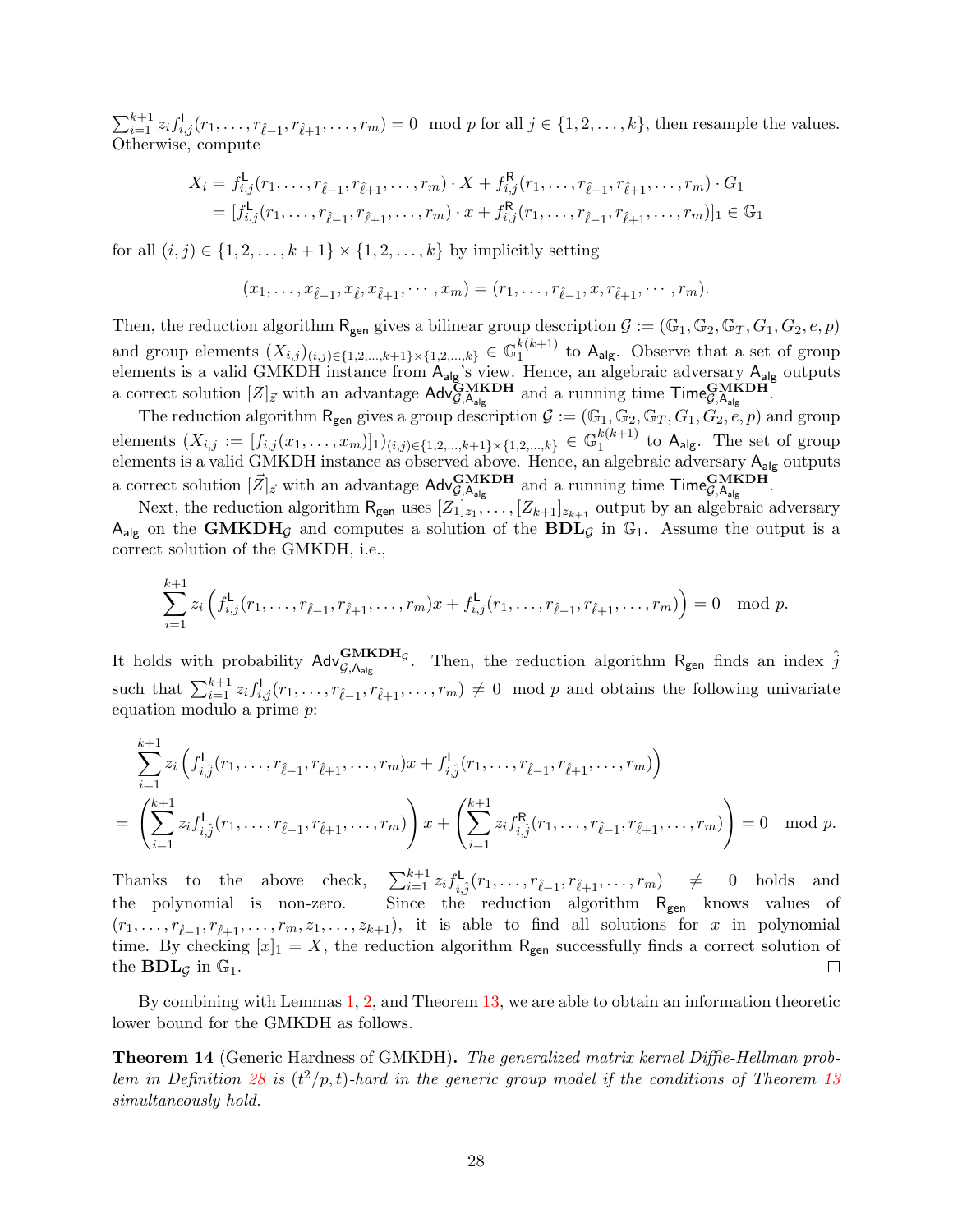# **8 Conclusion**

In this paper, we revisited the AGM which Fuchsbauer, Kiltz, and Loss [FKL18] gave a simple and clean definition to study the computational hardness of the CDH family. The AGM allows us to study the problem based on very simple arguments. Among their several results, we focused on the generic and tight reduction from the DL to the CDH. For the purpose, they used the square DH as the intermediate step. On the other hand, we provided the direct reduction from the DL to the CDH. We extended the approach and provided several reductions from the DL to the CDH variants in cyclic groups. By extending the definition of the AGM, we also studied the computational hardness of the CBDH in the same way. Our approach was able to provide these reduction based on as simple arguments as Fuchsbauer et al.'s one. What is more, we formalized master theorems to indicate that to what kinds of computational problems can be reduced from the (B)DL by following our approach. Furthermore, we also provide analogous results for the MCDH and MKDH problems.

Studying the CDH variants that were not studied in this paper is an arguably interesting topic (possibly variants which are not captured by our master theorems). Throughout this paper, we focused only on tight reductions so that the approach becomes as simple as possible. As opposed to our work, studying the computational hardness of CDH variants by allowing reasonable reduction loss should also be an interesting approach. The most important future directions of this work are extending the technique to *composite*-order groups and/or *decisional* problems.

# **References**

- [BB08] Dan Boneh and Xavier Boyen. Short signatures without random oracles and the SDH assumption in bilinear groups. *J. Cryptology*, 21(2):149–177, 2008.
- [BDS98] Mike Burmester, Yvo Desmedt, and Jennifer Seberry. Equitable key escrow with limited time span (or, how to enforce time expiration cryptographically). In Kazuo Ohta and Dingyi Pei, editors, *Advances in Cryptology - ASIACRYPT '98, International Conference on the Theory and Applications of Cryptology and Information Security, Proceedings*, volume 1514 of *Lecture Notes in Computer Science*, pages 380–391. Springer, 1998.
- [BDZ03] Feng Bao, Robert H. Deng, and Huafei Zhu. Variations of Diffie-Hellman problem. In Sihan Qing, Dieter Gollmann, and Jianying Zhou, editors, *Information and Communications Security, 5th International Conference, ICICS 2003, Proceedings*, volume 2836 of *Lecture Notes in Computer Science*, pages 301–312. Springer, 2003.
- [BF03] Dan Boneh and Matthew K. Franklin. Identity-based encryption from the weil pairing. *SIAM J. Comput.*, 32(3):586–615, 2003.
- [Bis08] Gautam Biswas. Diffie-Hellman technique: extended to multiple two-party keys and one multi-party key. *IET Information Security*, 2(1):12–18, 2008.
- [BL96] Dan Boneh and Richard J. Lipton. Algorithms for black-box fields and their application to cryptography (extended abstract). In Neal Koblitz, editor, *Advances in Cryptology - CRYPTO '96, 16th Annual International Cryptology Conference, Proceedings*, volume 1109 of *Lecture Notes in Computer Science*, pages 283–297. Springer, 1996.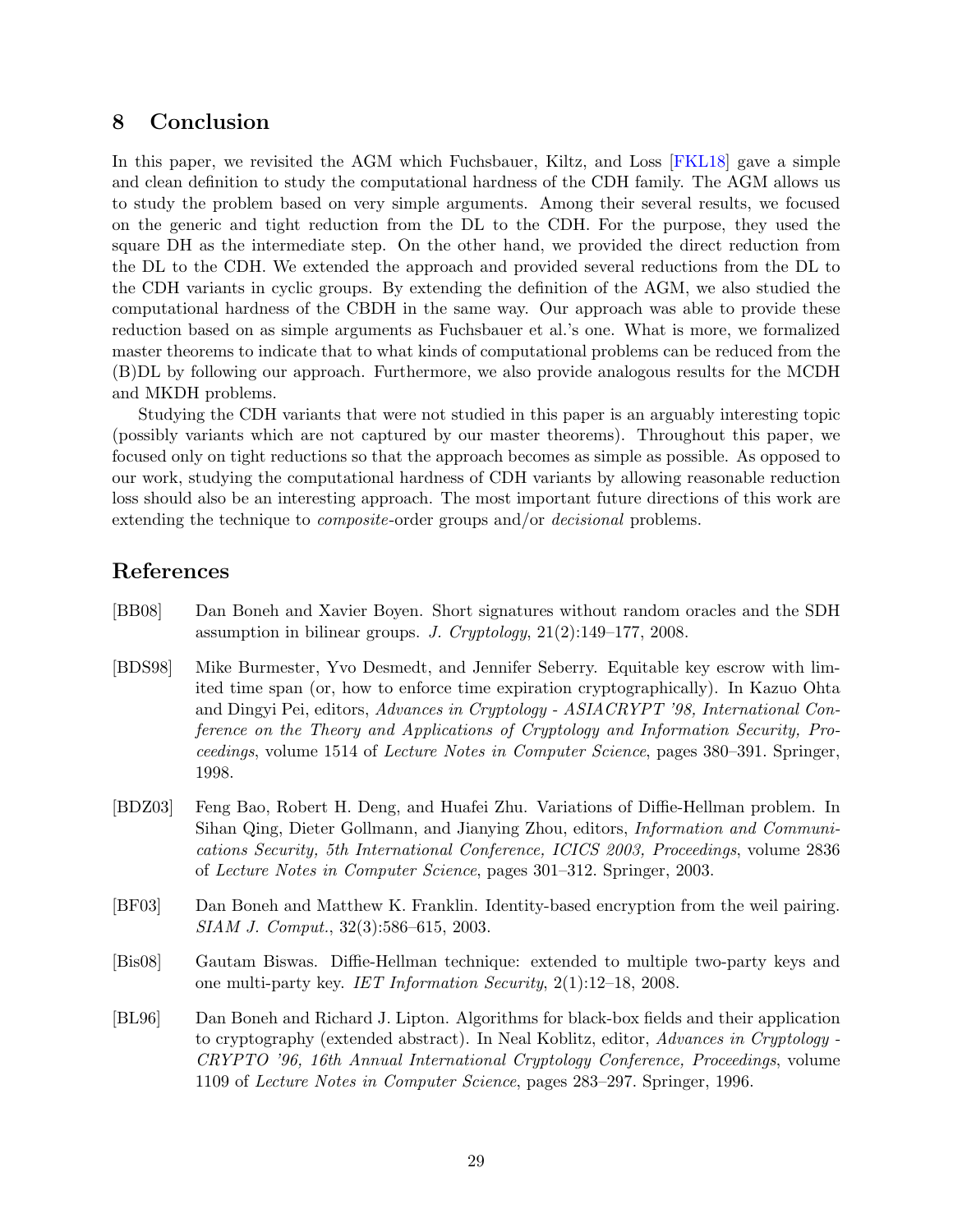- [Boy08] Xavier Boyen. The uber-assumption family. In Steven D. Galbraith and Kenneth G. Paterson, editors, *Pairing-Based Cryptography - Pairing 2008, Second International Conference, Proceedings*, volume 5209 of *Lecture Notes in Computer Science*, pages 39–56. Springer, 2008.
- [BV98] Dan Boneh and Ramarathnam Venkatesan. Breaking RSA may not be equivalent to factoring. In Kaisa Nyberg, editor, *Advances in Cryptology - EUROCRYPT '98, International Conference on the Theory and Application of Cryptographic Techniques, Proceedings*, volume 1403 of *Lecture Notes in Computer Science*, pages 59–71. Springer, 1998.
- [DH76] Whitfield Diffie and Martin E. Hellman. New directions in cryptography. *IEEE Trans. Information Theory*, 22(6):644–654, 1976.
- [EHK+17] Alex Escala, Gottfried Herold, Eike Kiltz, Carla R`afols, and Jorge Luis Villar. An algebraic framework for Diffie-Hellman assumptions. *J. Cryptology*, 30(1):242–288, 2017.
- [FKL18] Georg Fuchsbauer, Eike Kiltz, and Julian Loss. The algebraic group model and its applications. In Hovav Shacham and Alexandra Boldyreva, editors, *Advances in Cryptology - CRYPTO 2018 - 38th Annual International Cryptology Conference, Proceedings, Part II*, volume 10992 of *Lecture Notes in Computer Science*, pages 33–62. Springer, 2018.
- [Gor93] Daniel M. Gordon. Discrete logarithms in *GF(P)* using the number field sieve. *SIAM J. Discrete Math.*, 6(1):124–138, 1993.
- [Jou04] Antoine Joux. A one round protocol for tripartite Diffie-Hellman. *J. Cryptology*, 17(4):263–276, 2004.
- [JR14] Charanjit S. Jutla and Arnab Roy. Switching lemma for bilinear tests and constant-size NIZK proofs for linear subspaces. In Juan A. Garay and Rosario Gennaro, editors, *Advances in Cryptology - CRYPTO 2014 - 34th Annual Cryptology Conference, Part II*, volume 8617 of *Lecture Notes in Computer Science*, pages 295–312. Springer, 2014.
- [JS13] Tibor Jager and Jörg Schwenk. On the analysis of cryptographic assumptions in the generic ring model. *J. Cryptology*, 26(2):225–245, 2013.
- [KMS04] Chisato Konoma, Masahiro Mambo, and Hiroki Shizuya. Complexity analysis of the cryptographic primitive problems through square-root exponent. *IEICE Transactions*, 87-A(5):1083–1091, 2004.
- [KSW13] Jonathan Katz, Amit Sahai, and Brent Waters. Predicate encryption supporting disjunctions, polynomial equations, and inner products. *J. Cryptology*, 26(2):191–224, 2013.
- [Mau05] Ueli M. Maurer. Abstract models of computation in cryptography. In Nigel P. Smart, editor, *Cryptography and Coding, 10th IMA International Conference, Proceedings*, volume 3796 of *Lecture Notes in Computer Science*, pages 1–12. Springer, 2005.
- [MRV16] Paz Morillo, Carla Ràfols, and Jorge Luis Villar. The kernel matrix Diffie-Hellman assumption. In Jung Hee Cheon and Tsuyoshi Takagi, editors, *Advances in Cryptology - ASIACRYPT 2016 - 22nd International Conference on the Theory and Application of Cryptology and Information Security, Proceedings, Part I*, volume 10031 of *Lecture Notes in Computer Science*, pages 729–758, 2016.